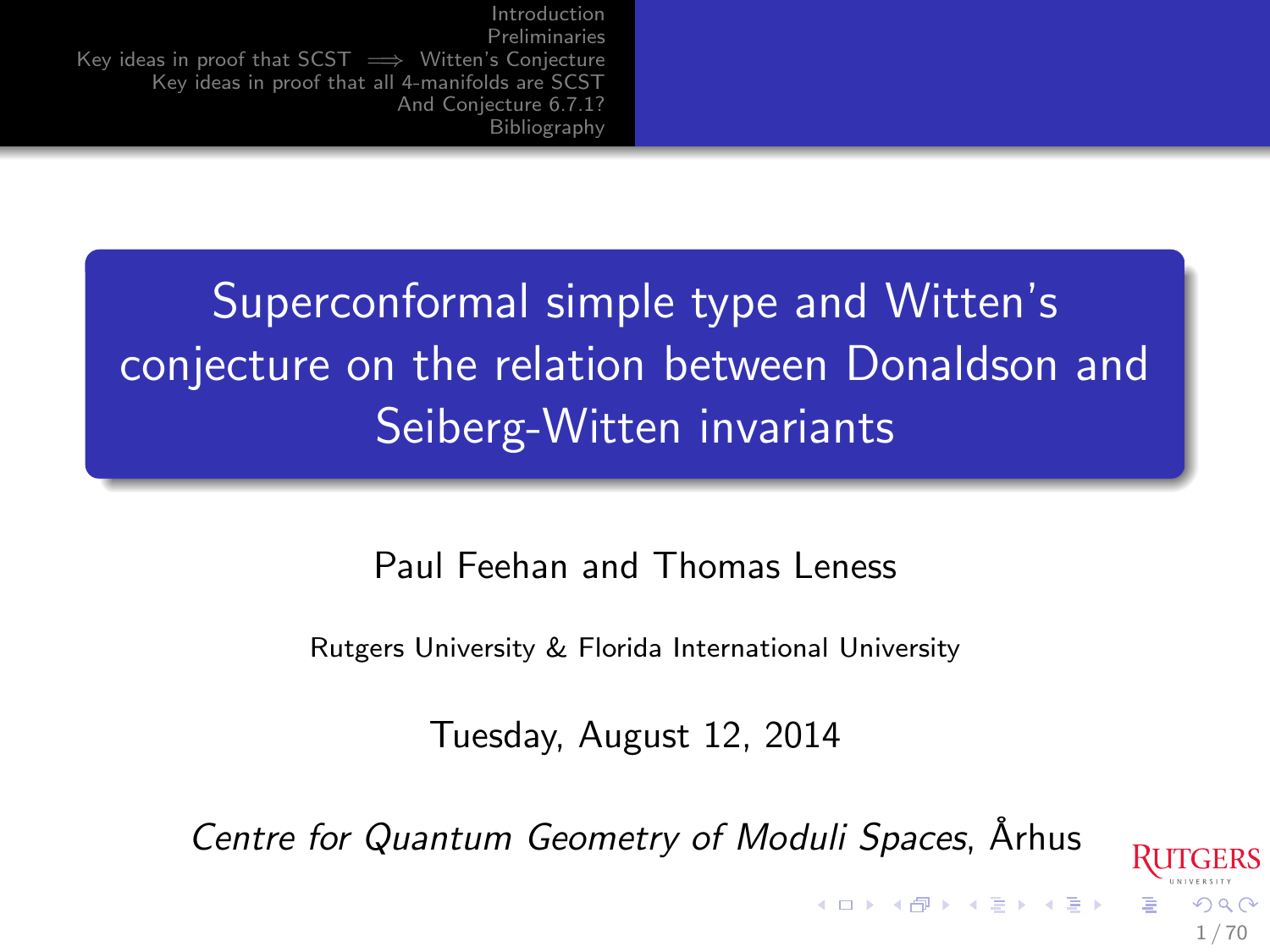## **Outline**

### 1 [Introduction](#page-2-0)

- 2 [Preliminaries](#page-20-0)
- 3 Key ideas in proof that  $SCST \implies$  Witten's Conjecture

<span id="page-1-0"></span>2 / 70

 $2990$ 

Ξ

メロメ メ御き メミメ メミメ

- 4 [Key ideas in proof that all 4-manifolds are SCST](#page-51-0)
- 5 [And Conjecture 6.7.1?](#page-55-0)

### 6 [Bibliography](#page-60-0)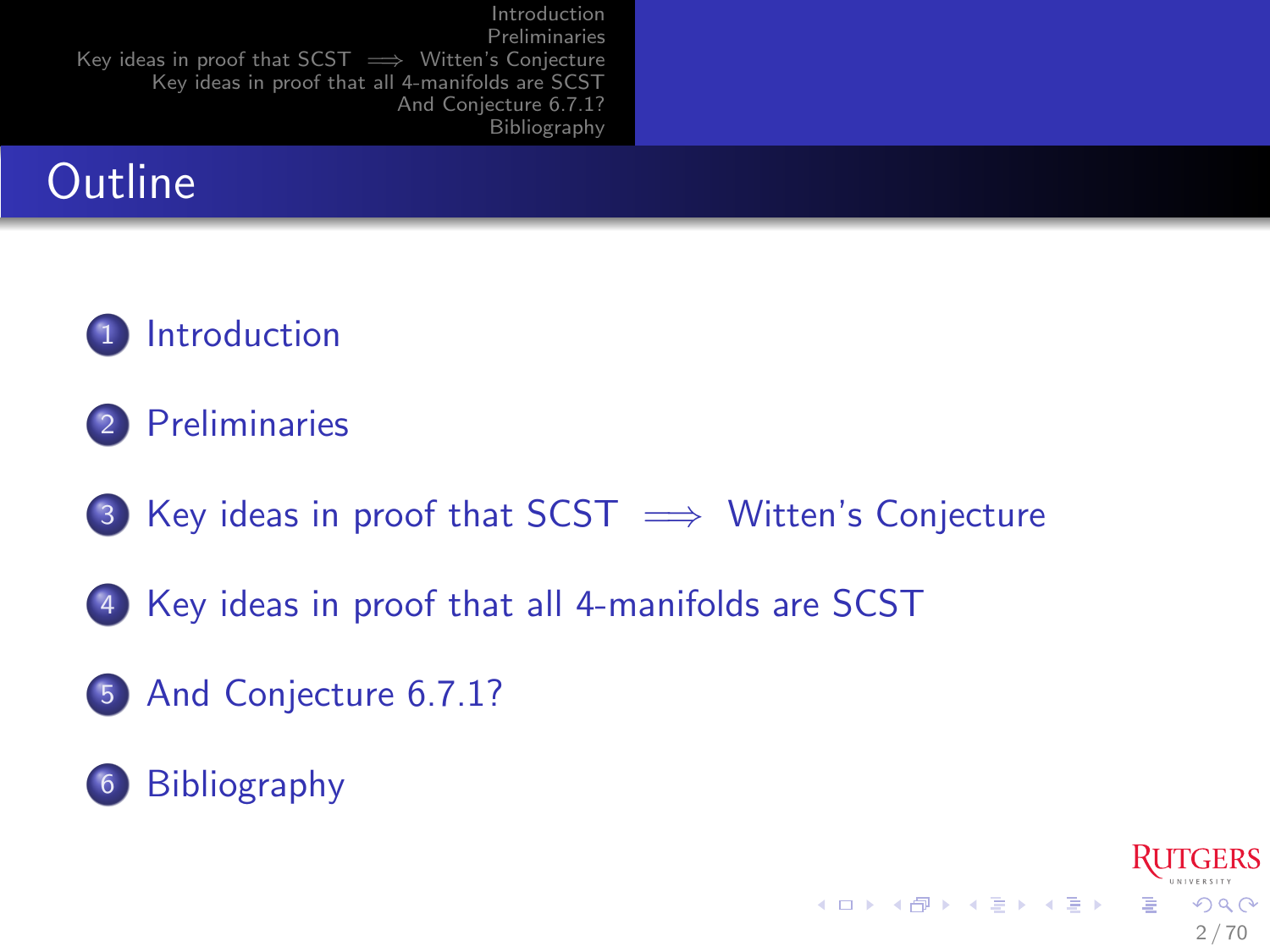[Preliminaries](#page-20-0) Key ideas in proof that SCST ⇒ Witten's Conjecture [Key ideas in proof that all 4-manifolds are SCST](#page-51-0) [And Conjecture 6.7.1?](#page-55-0) [Bibliography](#page-60-0)

[Main results](#page-3-0) [History of the conjectures](#page-11-0)

# Introduction

<span id="page-2-0"></span>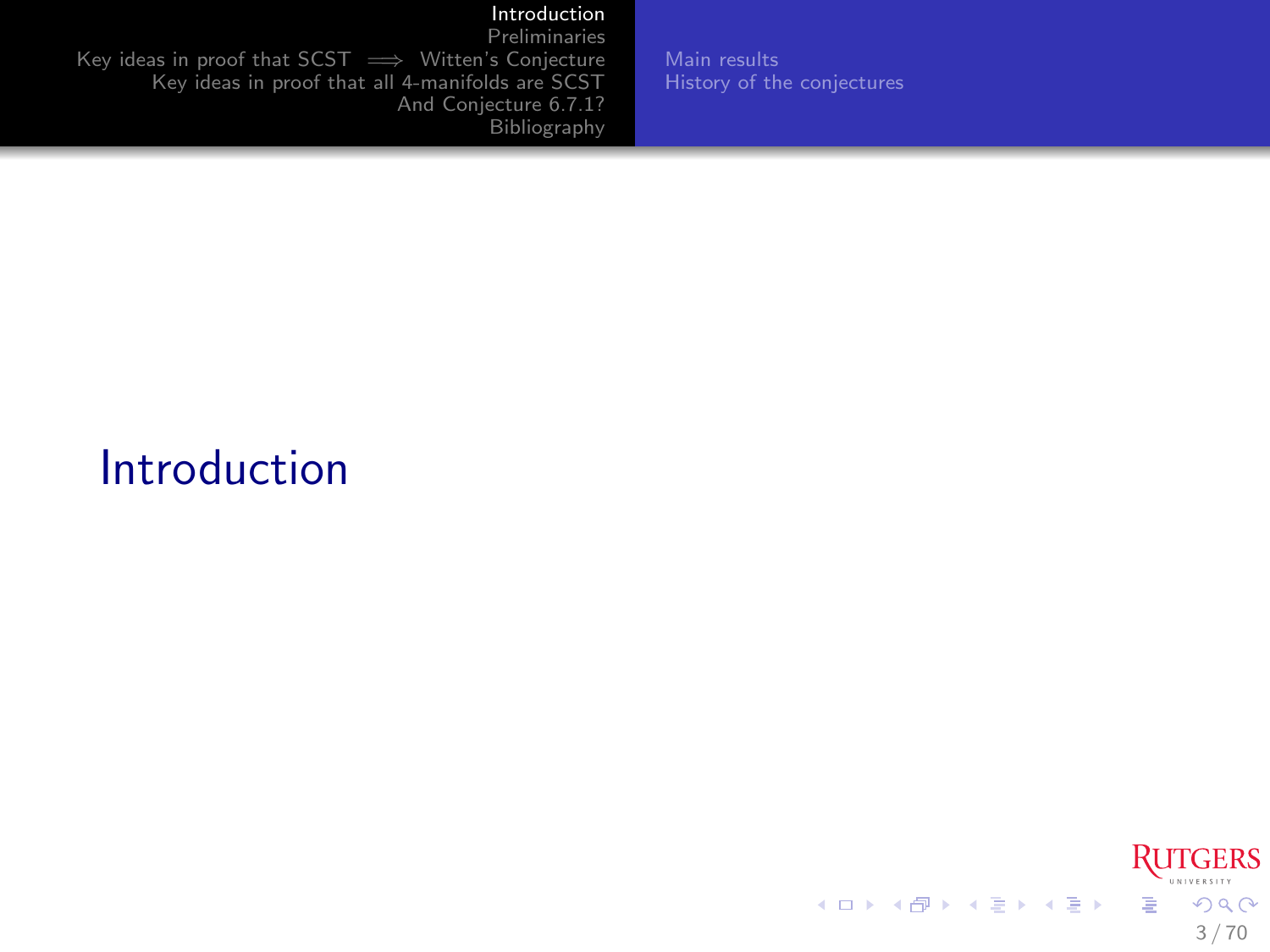[Preliminaries](#page-20-0) Key ideas in proof that SCST ⇒ Witten's Conjecture [Key ideas in proof that all 4-manifolds are SCST](#page-51-0) [And Conjecture 6.7.1?](#page-55-0) [Bibliography](#page-60-0)

[Main results](#page-3-0) [History of the conjectures](#page-11-0)

### Main results

<span id="page-3-0"></span>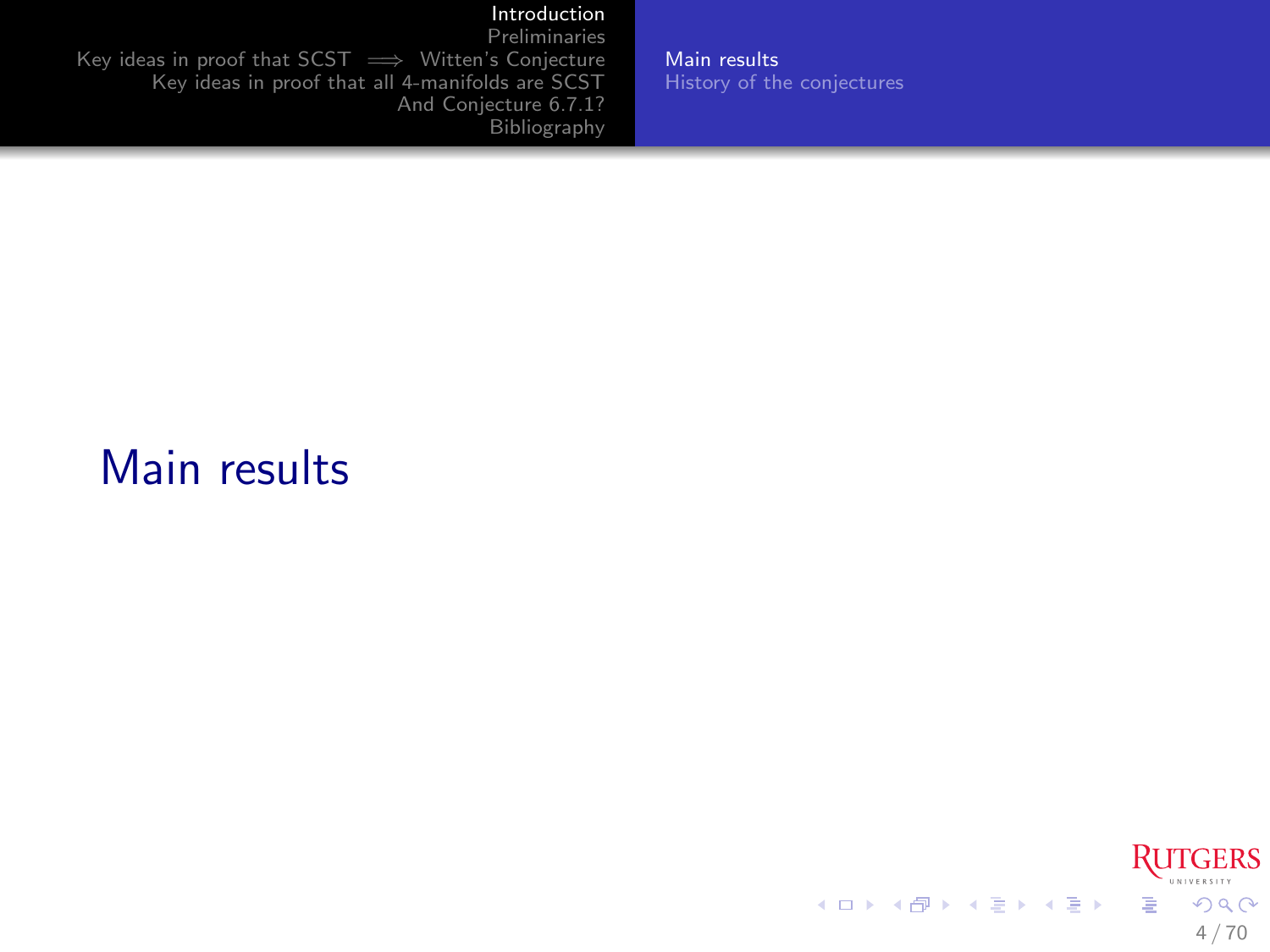[Preliminaries](#page-20-0) [Key ideas in proof that SCST =](#page-46-0)→ Witten's Conjecture [Key ideas in proof that all 4-manifolds are SCST](#page-51-0) [And Conjecture 6.7.1?](#page-55-0) [Bibliography](#page-60-0)

[Main results](#page-3-0) [History of the conjectures](#page-11-0)

### Main results I

For a closed four-manifold  $X$  we will use the characteristic numbers,

(1)  
\n
$$
c_1^2(X) := 2e(X) + 3\sigma(X),
$$
\n
$$
\chi_h(X) := (e(X) + \sigma(X))/4,
$$
\n
$$
c(X) := \chi_h(X) - c_1^2(X).
$$

where  $e(X)$  and  $\sigma(X)$  are the Euler characteristic and signature of X.

We call a four-manifold *standard* if it is closed, connected, oriented, and smooth with  $b^+(X)\geq 3$  and odd and  $b^1(X)=0.$ イロメ イ団メ イモメ イモメー  $QQ$ 

5 / 70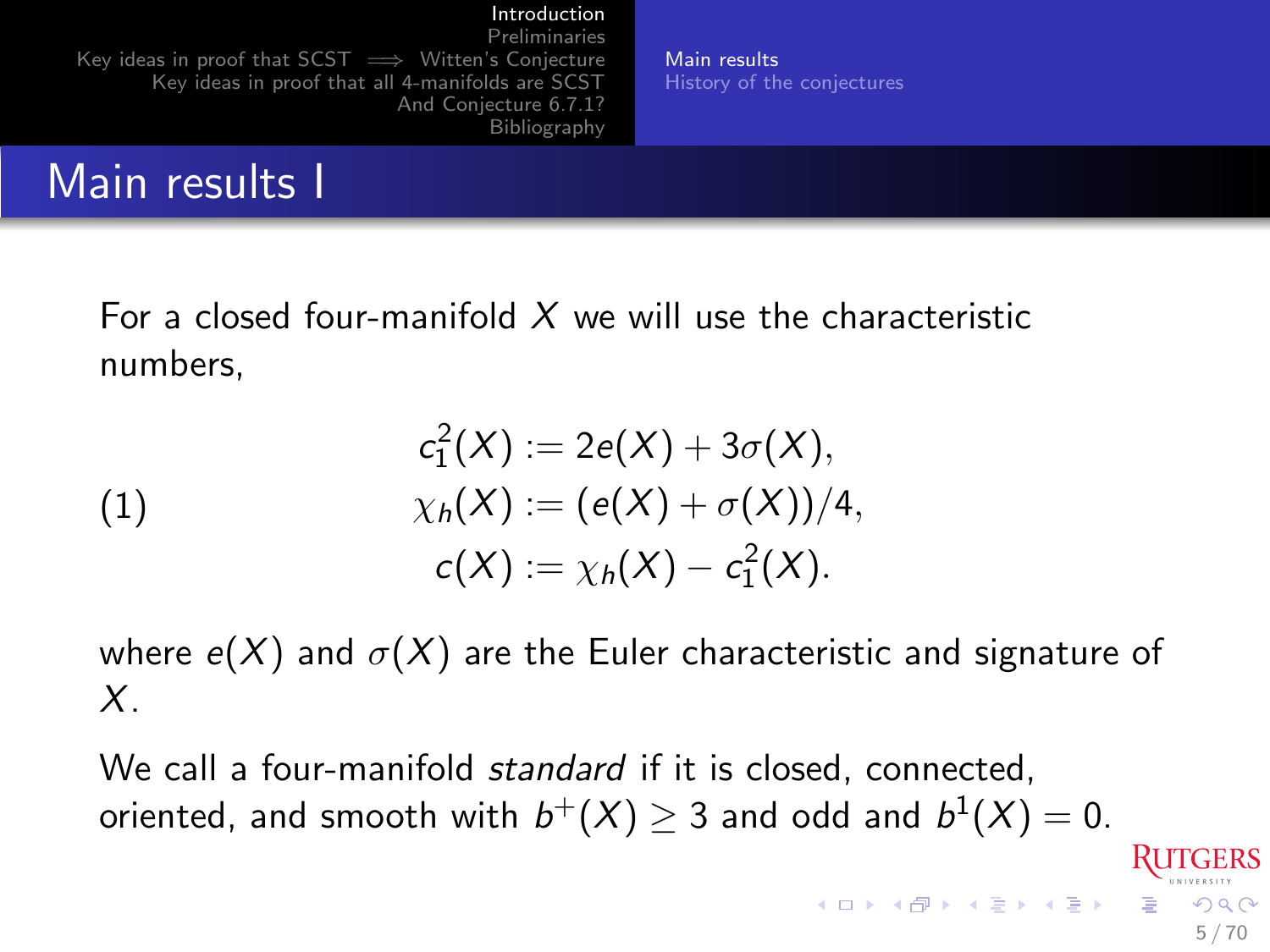[Preliminaries](#page-20-0) [Key ideas in proof that SCST =](#page-46-0)→ Witten's Conjecture [Key ideas in proof that all 4-manifolds are SCST](#page-51-0) [And Conjecture 6.7.1?](#page-55-0) [Bibliography](#page-60-0)

[Main results](#page-3-0) [History of the conjectures](#page-11-0)

6 / 70

 $209$ 

### Main results II

For a standard four-manifold, the Seiberg-Witten invariants define a function,

$$
SW_X:Spin^c(X)\to\mathbb{Z},
$$

on the set of spin<sup>c</sup> structures on  $X$ .

The Seiberg-Witten basic classes,  $B(X)$ , are the image under  $c_1: \mathsf{Spin}^c(X) \rightarrow H^2(X;\mathbb{Z})$  of the support of  $SW_X.$ 

The manifold  $X$  has *Seiberg-Witten simple type* if  $K^2 = c_1^2(X)$  for all  $K \in B(X)$ .

Further definitions of and notations for the Donaldson and Seiberg-Witten invariants appear later in this presentation and in [\[8,](#page-62-0) [6\]](#page-62-1).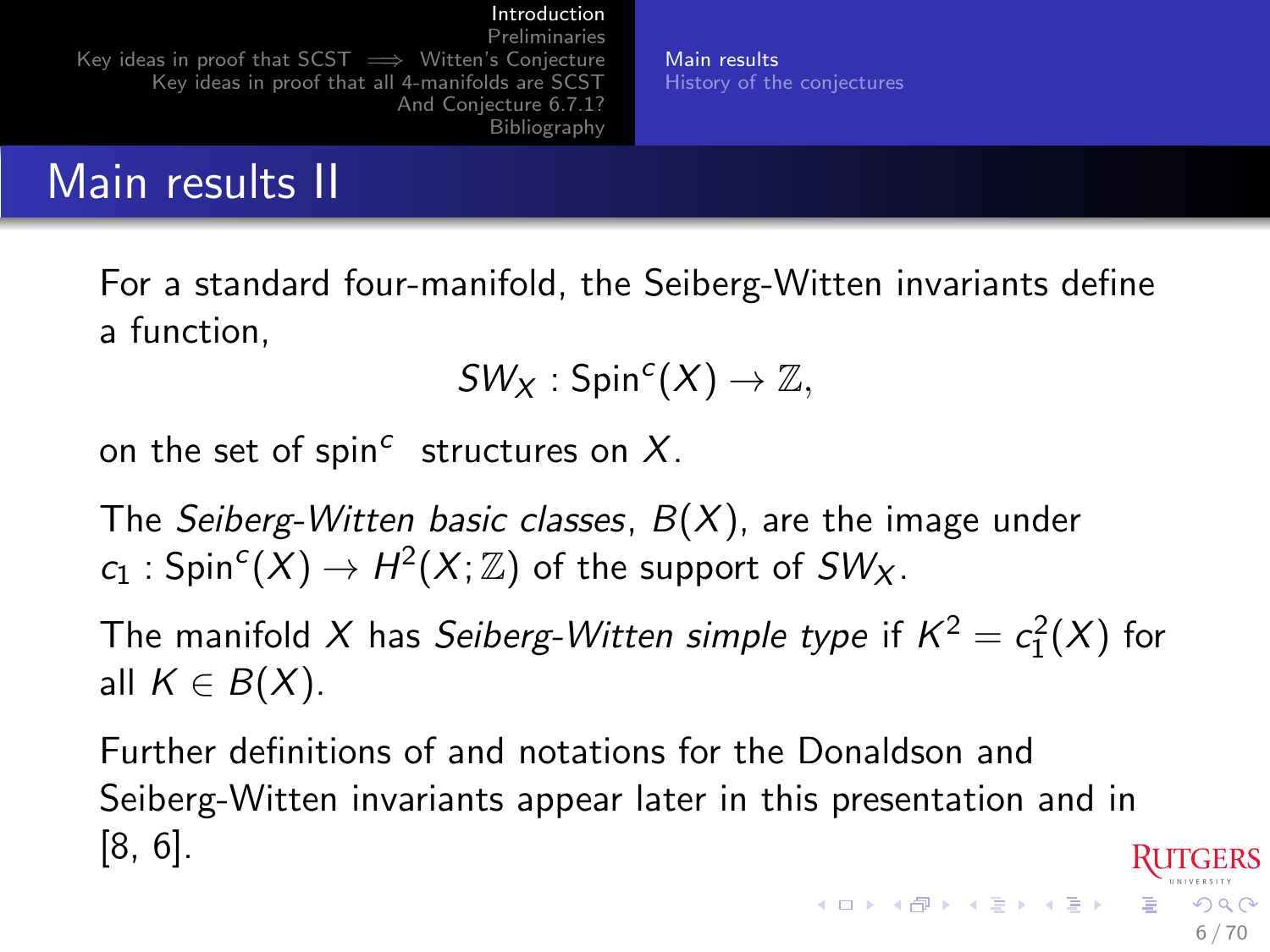[Preliminaries](#page-20-0) [Key ideas in proof that SCST =](#page-46-0)→ Witten's Conjecture [Key ideas in proof that all 4-manifolds are SCST](#page-51-0) [And Conjecture 6.7.1?](#page-55-0) [Bibliography](#page-60-0)

[Main results](#page-3-0) [History of the conjectures](#page-11-0)

### Main results III

### Conjecture 1.1 (Witten's conjecture)

<span id="page-6-0"></span>Let X be a standard four-manifold. If X has Seiberg-Witten simple type, then  $X$  has Kronheimer-Mrowka simple type, the Seiberg-Witten and Kronheimer-Mrowka basic classes coincide, and for any  $w\in H^2(X;\mathbb{Z})$  the Donaldson invariants satisfy

(2) 
$$
\mathbf{D}_{X}^{w}(h) = 2^{2-(\chi_{h}-c_{1}^{2})}e^{Q_{X}(h)/2} \times \sum_{\mathfrak{s} \in Spin^{c}(X)} (-1)^{\frac{1}{2}(w^{2}+c_{1}(\mathfrak{s})\cdot w)}SW_{X}(\mathfrak{s})e^{\langle c_{1}(\mathfrak{s}),h\rangle}.
$$

 $\Omega$ 7 / 70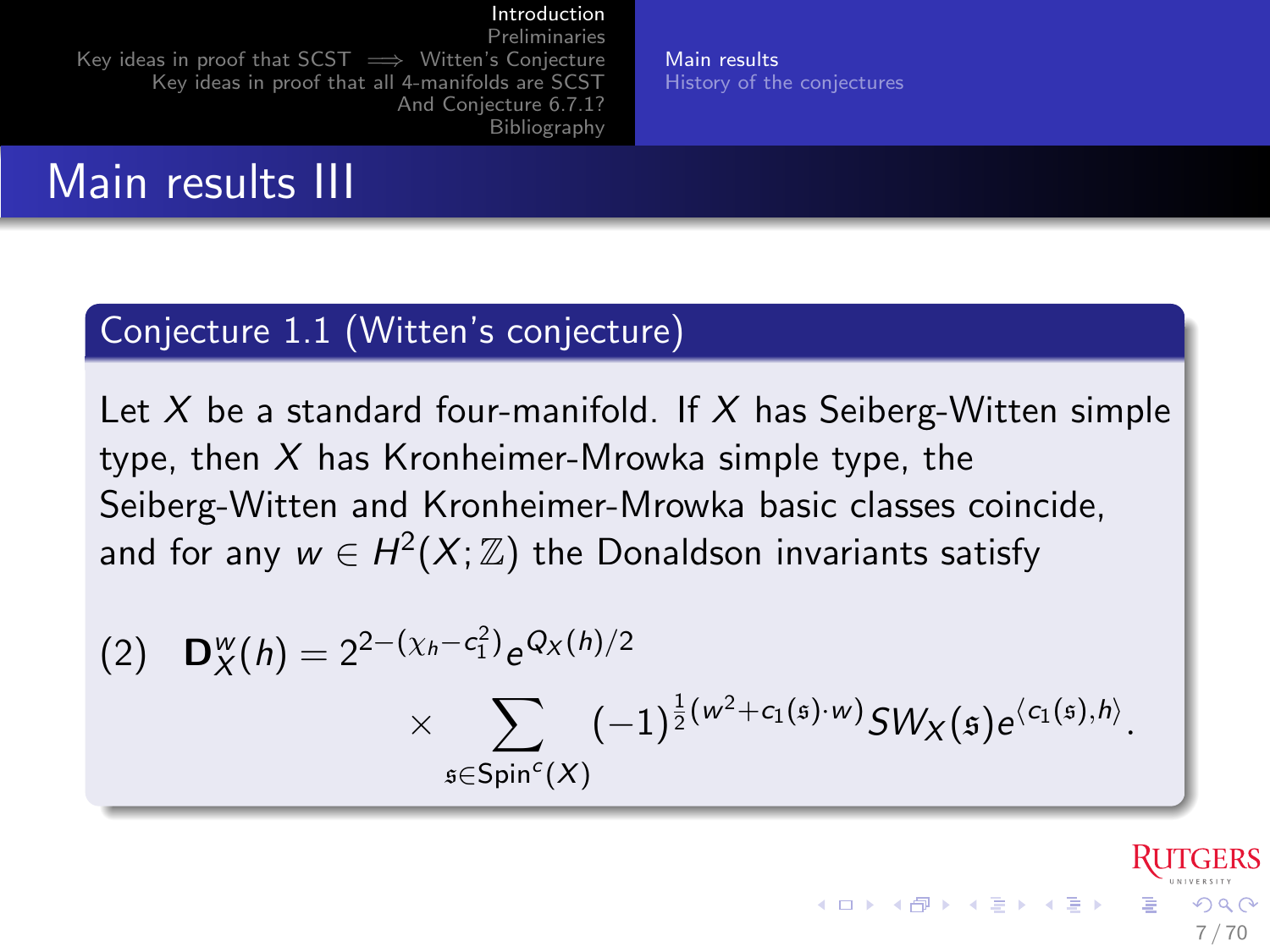[Preliminaries](#page-20-0) [Key ideas in proof that SCST =](#page-46-0)→ Witten's Conjecture [Key ideas in proof that all 4-manifolds are SCST](#page-51-0) [And Conjecture 6.7.1?](#page-55-0) [Bibliography](#page-60-0)

[Main results](#page-3-0) [History of the conjectures](#page-11-0)

8 / 70

 $\Omega$ 

**K ロ ト K 御 ト K 澄 ト K 差 ト** 

## Main results IV

As defined by Mariño, Moore, and Peradze, [\[26,](#page-66-0) [25\]](#page-66-1), the manifold X has superconformal simple type if  $c(X) \leq 3$  or  $c(X) \geq 4$  and for  $w \in H^2(X;\mathbb{Z})$  characteristic,

(3) 
$$
SW_X^{w,i}(h) = 0 \text{ for } i \leq c(X) - 4,
$$

and all  $h \in H_2(X;\mathbb{R})$ , where

<span id="page-7-0"></span>
$$
\mathcal{SW}_X^{w,i}(h):=\sum_{\mathfrak{s}\in \mathsf{Spin}^c(X)} (-1)^{\frac{1}{2}(w^2+c_1(\mathfrak{s})\cdot w)}\mathcal{SW}_X(\mathfrak{s})\langle c_1(\mathfrak{s}),h\rangle^i.
$$

From [\[8\]](#page-62-0), we have the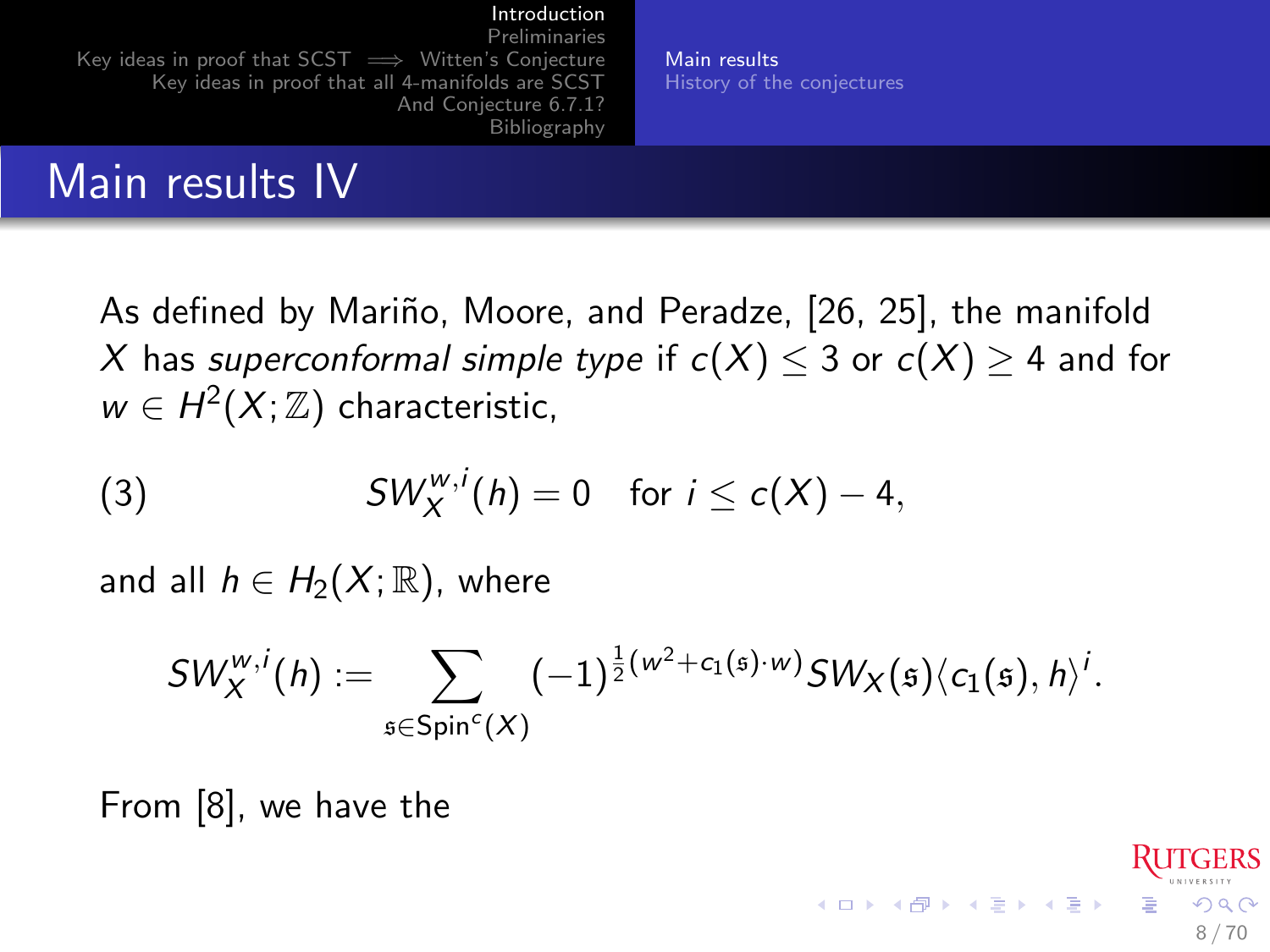[Preliminaries](#page-20-0) [Key ideas in proof that SCST =](#page-46-0)→ Witten's Conjecture [Key ideas in proof that all 4-manifolds are SCST](#page-51-0) [And Conjecture 6.7.1?](#page-55-0) [Bibliography](#page-60-0)

## Main results V

Theorem 1.2 (Superconformal simple type  $\implies$  Witten's Conjecture holds for all standard four-manifolds)

<span id="page-8-0"></span>[\[8,](#page-62-0) Main Theorem] Assume that Conjecture 6.7.1 in [\[5\]](#page-62-2) holds. If a standard four-manifold has superconformal simple type, then it satisfies Witten's Conjecture [1.1.](#page-6-0)

On the other hand, from [\[6\]](#page-62-1), we have the

[Main results](#page-3-0) [History of the conjectures](#page-11-0)

9 / 70

 $\Omega$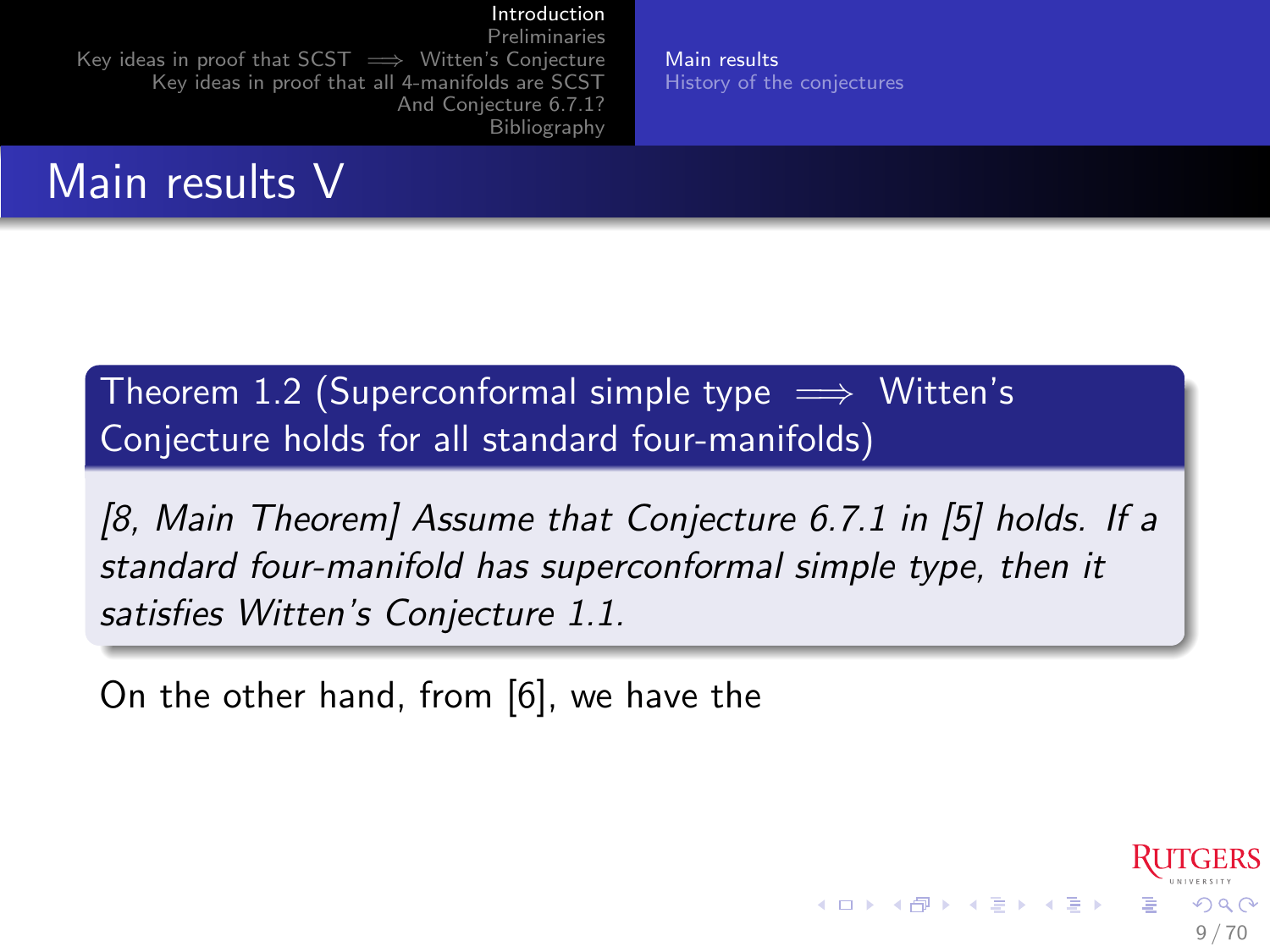[Preliminaries](#page-20-0) [Key ideas in proof that SCST =](#page-46-0)→ Witten's Conjecture [Key ideas in proof that all 4-manifolds are SCST](#page-51-0) [And Conjecture 6.7.1?](#page-55-0) [Bibliography](#page-60-0)

Main results VI

Theorem 1.3 (All standard four-manifolds have superconformal simple type)

<span id="page-9-0"></span>[\[6,](#page-62-1) Main Theorem] Assume that Conjecture 6.7.1 in [\[5\]](#page-62-2) holds. If X is a standard four-manifold of Seiberg-Witten simple type, then X has superconformal simple type.

Combining Theorems [1.2](#page-8-0) and [1.3](#page-9-0) yields the following

[Main results](#page-3-0) [History of the conjectures](#page-11-0)

10 / 70

 $\Omega$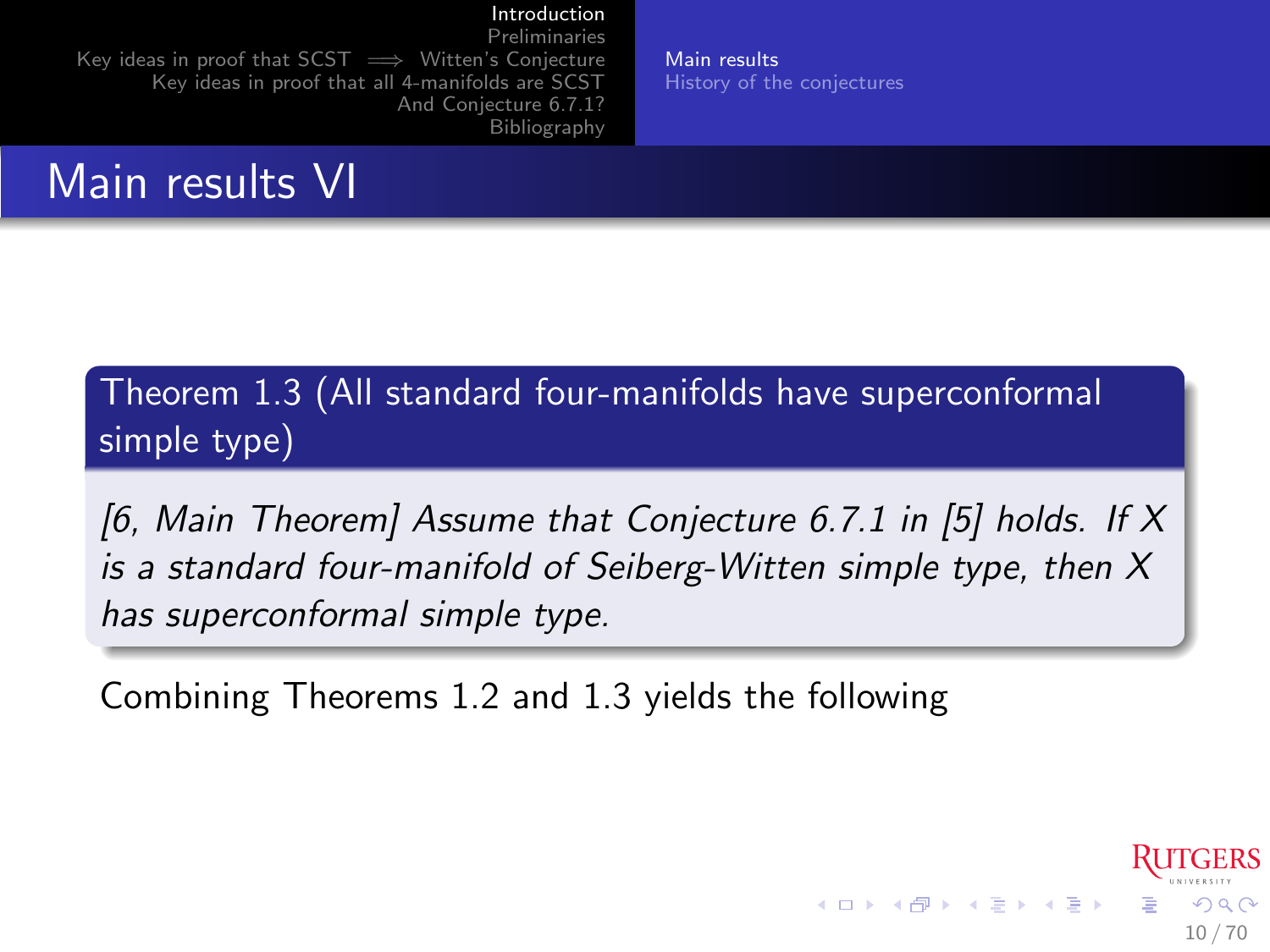[Main results](#page-3-0) [History of the conjectures](#page-11-0)

<span id="page-10-0"></span>11 / 70

 $209$ 

メロト メ都 トメ ヨ トメ ヨト

[Preliminaries](#page-20-0) [Key ideas in proof that SCST =](#page-46-0)→ Witten's Conjecture [Key ideas in proof that all 4-manifolds are SCST](#page-51-0) [And Conjecture 6.7.1?](#page-55-0) [Bibliography](#page-60-0)

Main results VII

Corollary 1.4 (Witten's Conjecture holds for all standard four-manifolds)

<span id="page-10-1"></span>Assume that Conjecture 6.7.1 in [\[5\]](#page-62-2) holds. If X is a standard four-manifold of Seiberg-Witten simple type then X satisfies Witten's Conjecture [1.1.](#page-6-0)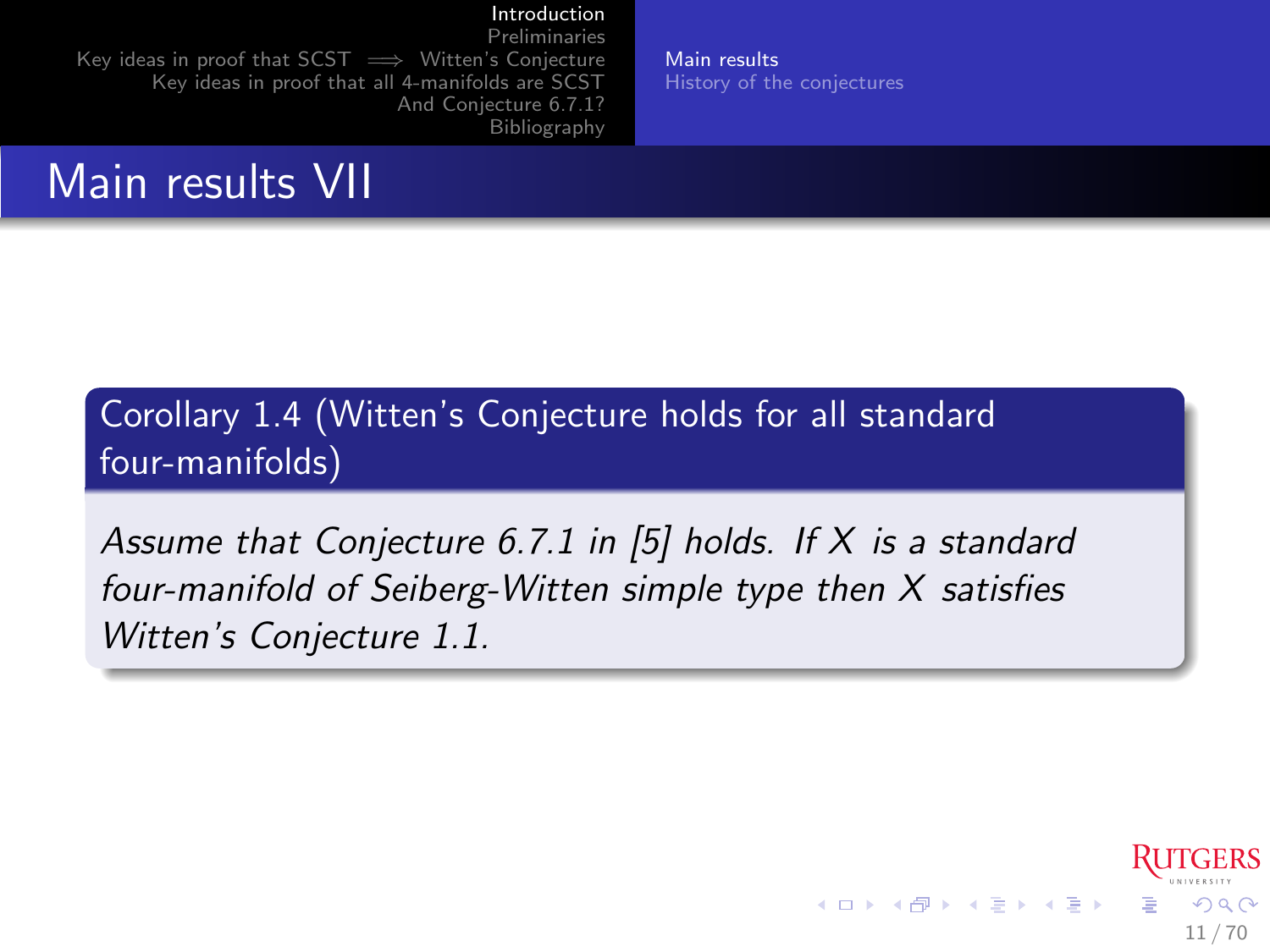[Preliminaries](#page-20-0) Key ideas in proof that  $SCST \implies$  Witten's Conjecture [Key ideas in proof that all 4-manifolds are SCST](#page-51-0) [And Conjecture 6.7.1?](#page-55-0) **[Bibliography](#page-60-0)** 

History of the conjectures

[Main results](#page-3-0) [History of the conjectures](#page-11-0)

#### <span id="page-11-0"></span>**RUTGERS** メロメ メ御き メミメ メミメ Ğ.  $299$ 12 / 70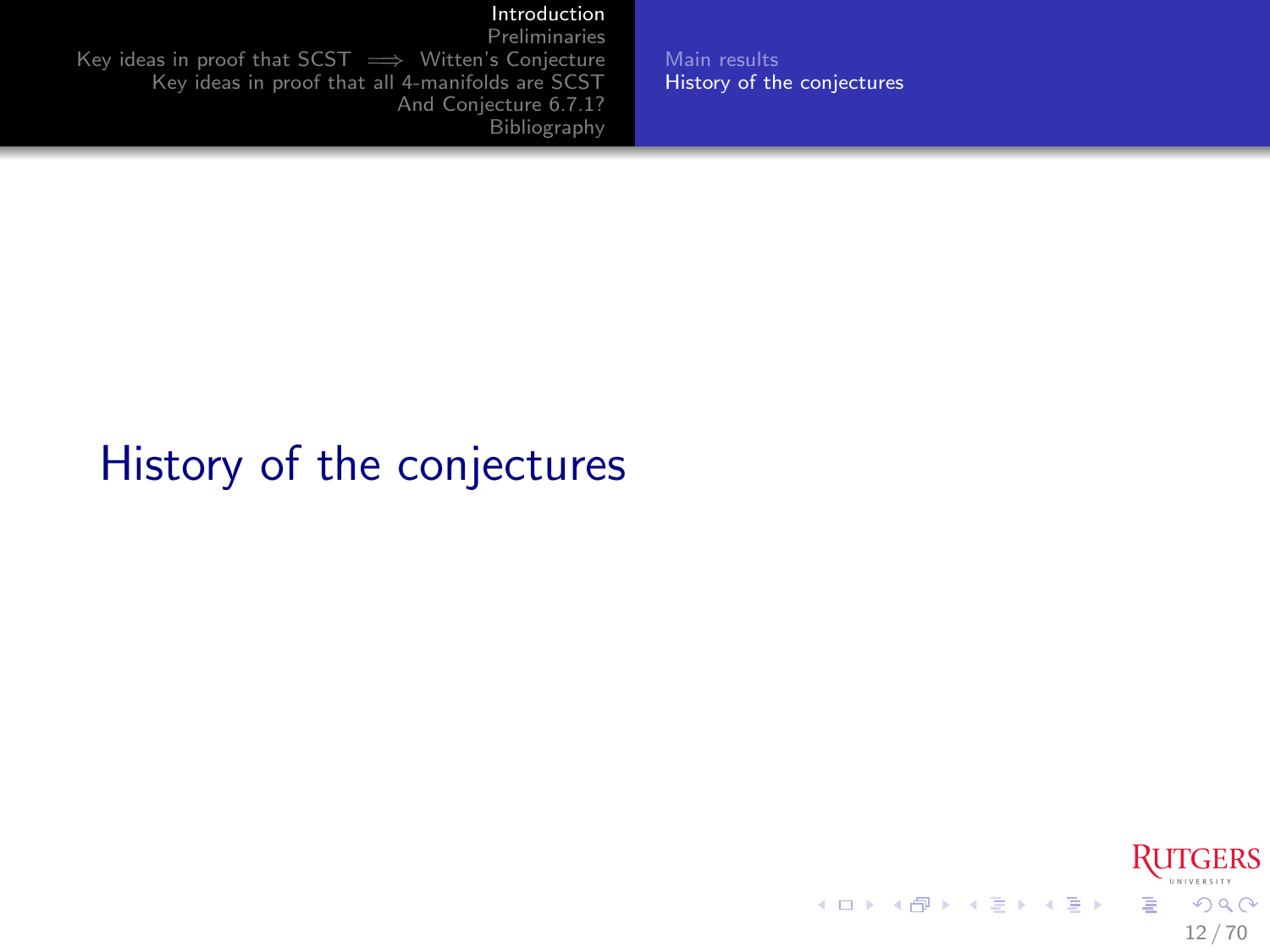### History of the conjectures I

When defining the Seiberg-Witten invariants in [\[36\]](#page-69-0), Witten also gave a quantum field theory argument yielding the relation in Conjecture [1.1.](#page-6-0)

Soon after, Pidstrigach and Tyurin [\[32\]](#page-68-0) proposed the moduli space of SO(3) monopoles as a means to give a mathematically rigourous proof of this conjecture.

In [\[5\]](#page-62-2), we used the moduli space of  $SO(3)$  monopoles to prove modulo the assumption of certain properties of local SO(3) monopole gluing maps (see [\[5,](#page-62-2) Conjecture 6.7.1] and [\[9,](#page-62-3) Remark 3.3]) — the SO(3) monopole cobordism formula (Theorem [2.6\)](#page-40-0).

<span id="page-12-0"></span>The SO(3) monopole cobordism formula gives a relation between the Donaldson and Seiberg-Witten invariants similar to Witten's RUTGERS イロト イ押 トイヨ トイヨ トー  $QQ$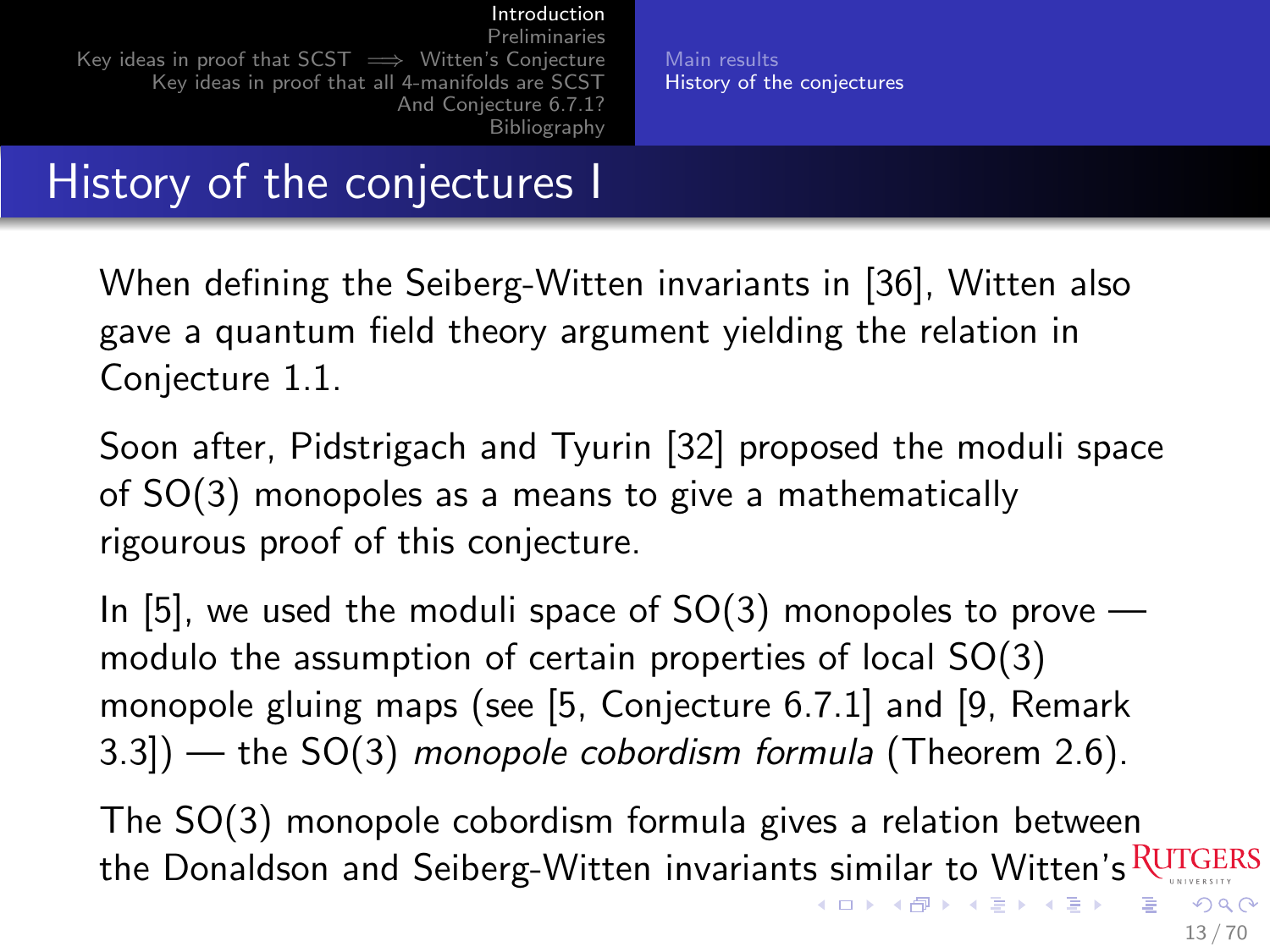## History of the conjectures II

Conjecture [1.1,](#page-6-0) but contains a number of undetermined universal coefficients.

In [\[11,](#page-63-0) [12\]](#page-63-1) we computed some of these coefficients directly while in [\[9\]](#page-62-3) we computed more by comparison with known examples.

Although our previous computations showed that Theorem [2.6](#page-40-0) implied Conjecture [1.1](#page-6-0) for a wide range of standard four-manifolds, they did not suffice for all.

In our new article [\[8\]](#page-62-0), we build on our previous methods in [\[9\]](#page-62-3) to show that the coefficients not determined in [\[9,](#page-62-3) Proposition 4.8] are polynomials in one of the parameters on which they depend.

<span id="page-13-0"></span>By combining this polynomial dependence with the vanishing condition in the definition of superconformal [si](#page-12-0)[m](#page-14-0)[pl](#page-11-0)[e](#page-0-0)[ty](#page-20-0)[p](#page-10-0)e [\(3\)](#page-7-0)[,](#page-2-0) [w](#page-20-0)e RUTGERS  $\Omega$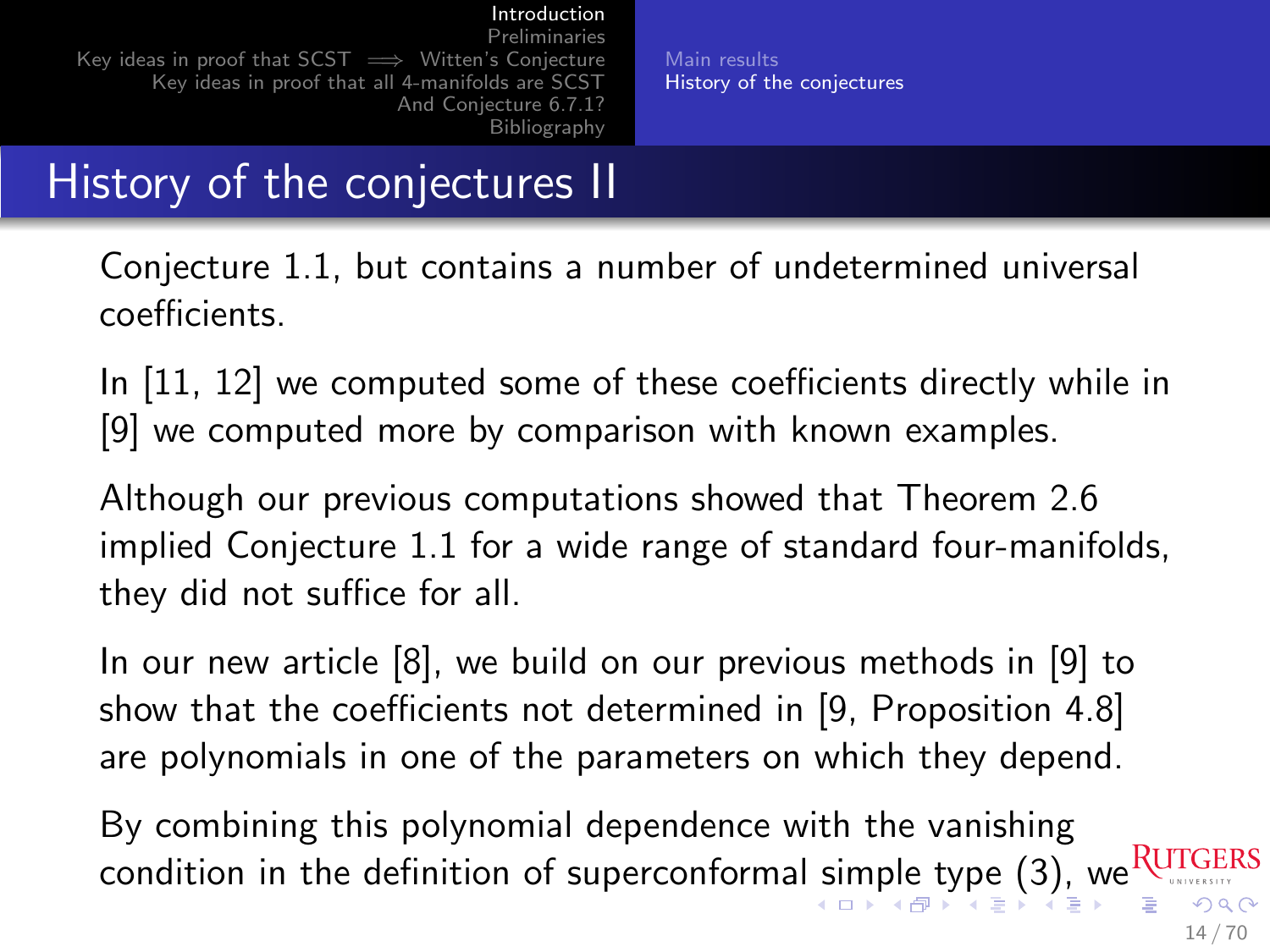## History of the conjectures III

can show that the sum over the terms in the cobordism formula containing these unknown coefficients vanishes.

Hence, the coefficients computed in our previous article [\[9,](#page-62-3) Proposition 4.8] suffice to fully determine the Donaldson invariant in terms of Seiberg-Witten invariants and prove Conjecture [1.1.](#page-6-0)

Proofs of Conjecture [1.1](#page-6-0) for restricted classes of standard four-manifolds have appeared elsewhere.

For example, [\[15\]](#page-64-0), Fintushel and Stern proved Conjecture [1.1](#page-6-0) for elliptic surfaces and their blow-ups and rational blow-downs.

Kronheimer and Mrowka in [\[22,](#page-66-2) Corollary 7] proved that the cobordism formula in Theorem [2.6](#page-40-0) implied Conjecture [1.1](#page-6-0) for standard four-manifolds [w](#page-13-0)i[th](#page-15-0)a tight surface with [p](#page-12-0)[o](#page-19-0)[si](#page-20-0)[ti](#page-10-0)[v](#page-11-0)[e](#page-19-0)

<span id="page-14-0"></span> $\Omega$ 15 / 70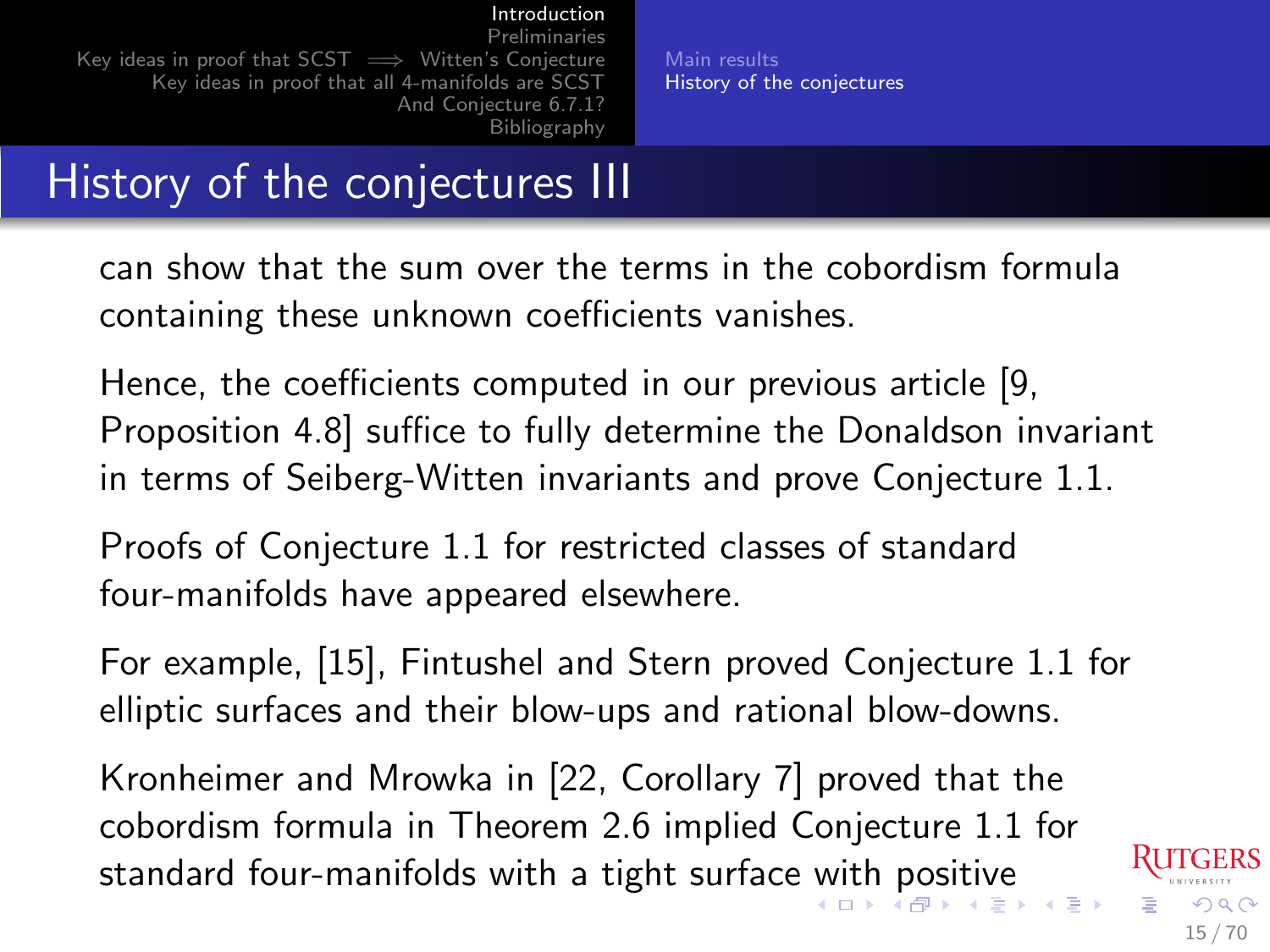## History of the conjectures IV

self-intersection, a sphere with self-intersection  $(-1)$ , and Euler number and signature equal to that of a smooth hypersurface in  $\mathbb{CP}^3$  of even degree at least six.

In our previous article [\[9\]](#page-62-3), we generalized the result of Kronheimer-Mrowka to standard four-manifolds of Seiberg-Witten simple type satisfying  $c(X) \leq 3$  or which are *abundant* in the sense that  $B(X)^\perp \subset H^2(X;\mathbb{Z})$ , the orthogonal complement of the basic classes with respect to the intersection form, contained a hyperbolic summand.

We note that by [\[10,](#page-63-2) Section A.2], all simply-connected, closed, complex surfaces with  $b^+ \geq 3$  are abundant.

<span id="page-15-0"></span>16 / 70

 $209$ 

**K ロ ト K 御 ト K 澄 ト K 差 ト**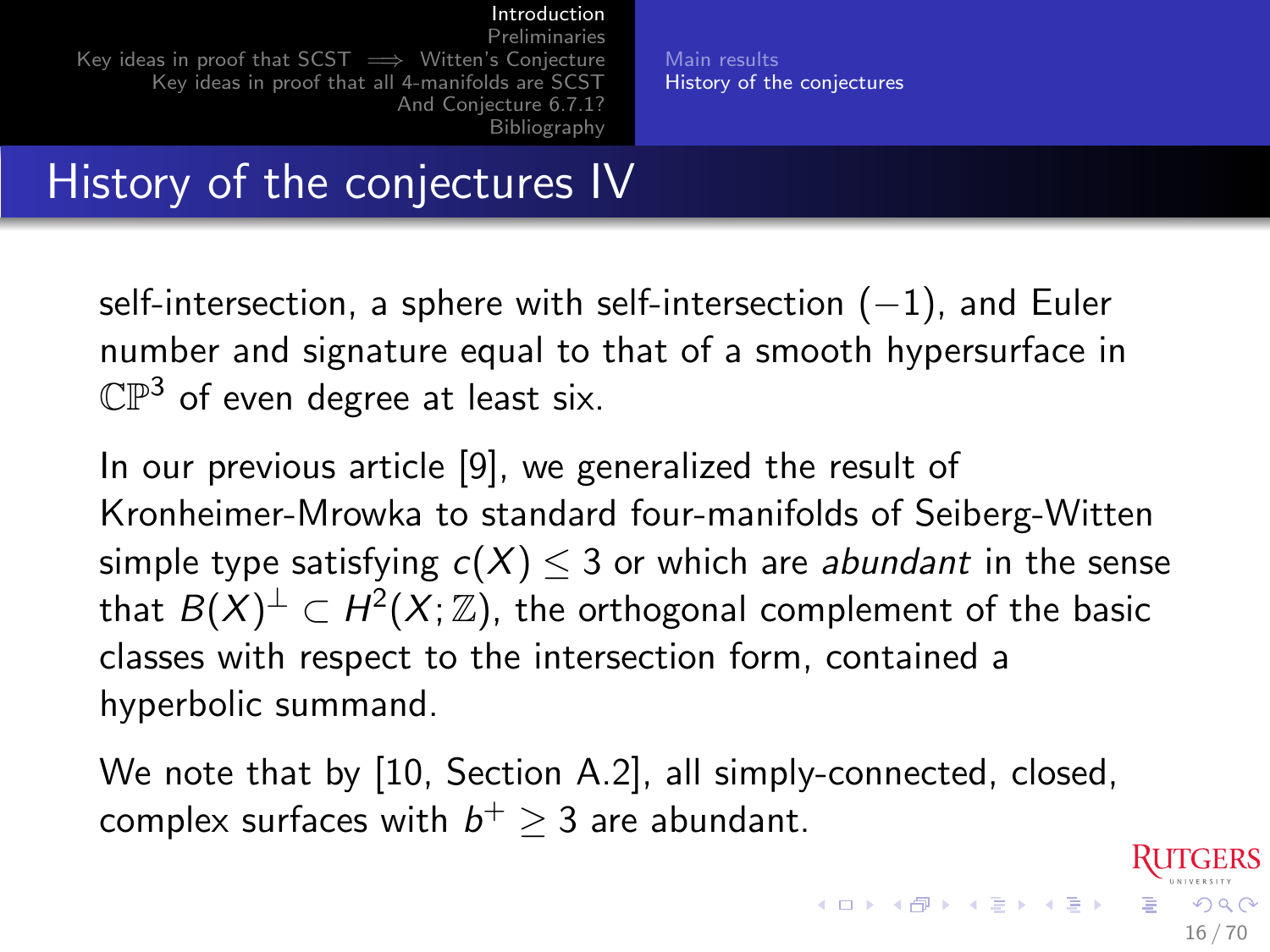### History of the conjectures V

The proof in [\[9\]](#page-62-3) that the SO(3) monopole cobordism formula implies Witten's conjecture used the result of [\[3\]](#page-61-0) that abundant four-manifolds have superconformal simple type.

In this article, we prove that Theorem [2.6](#page-40-0) implies Conjecture [1.1](#page-6-0) directly from the superconformal simple type condition.

The examples of non-abundant four-manifolds given in [\[3\]](#page-61-0) (following [\[17\]](#page-64-1), one takes log transforms on tori in three disjoint nuclei of a K3 surface) show that there are non-abundant four-manifolds which still satisfy the superconformal simple type condition.

Hence, the results obtained here are stronger than those in [\[3\]](#page-61-0).

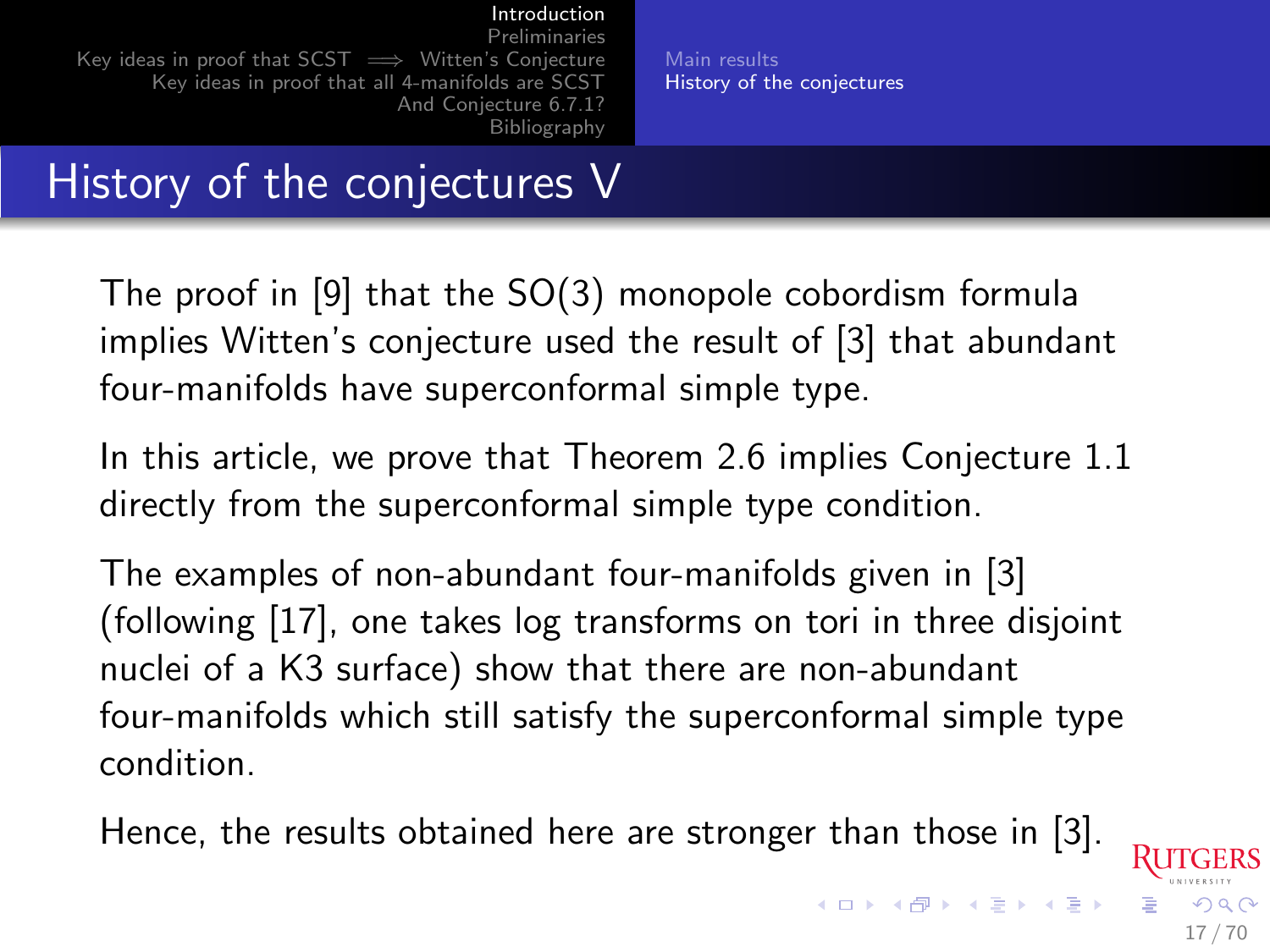### History of the conjectures VI

In [\[25,](#page-66-1) [26\]](#page-66-0), Mariño, Moore, and Peradze originally defined the concept of superconformal simple type in the context of supersymmetric quantum field theory and, within that framework, showed that a four-manifold satisfying the superconformal simple type condition obeys the vanishing condition [\(3\)](#page-7-0).

They conjectured (see [\[26,](#page-66-0) Conjecture 7.8.1]) that all standard four-manifolds of Seiberg-Witten simple type obey [\(3\)](#page-7-0).

Not only do all known examples of standard four-manifolds satisfy [\(3\)](#page-7-0) (see [\[26,](#page-66-0) Section 7]) but the condition is preserved under the standard surgery operations (blow-up, torus sum, and rational blow-down) used to construct new examples.

18 / 70

 $\Omega$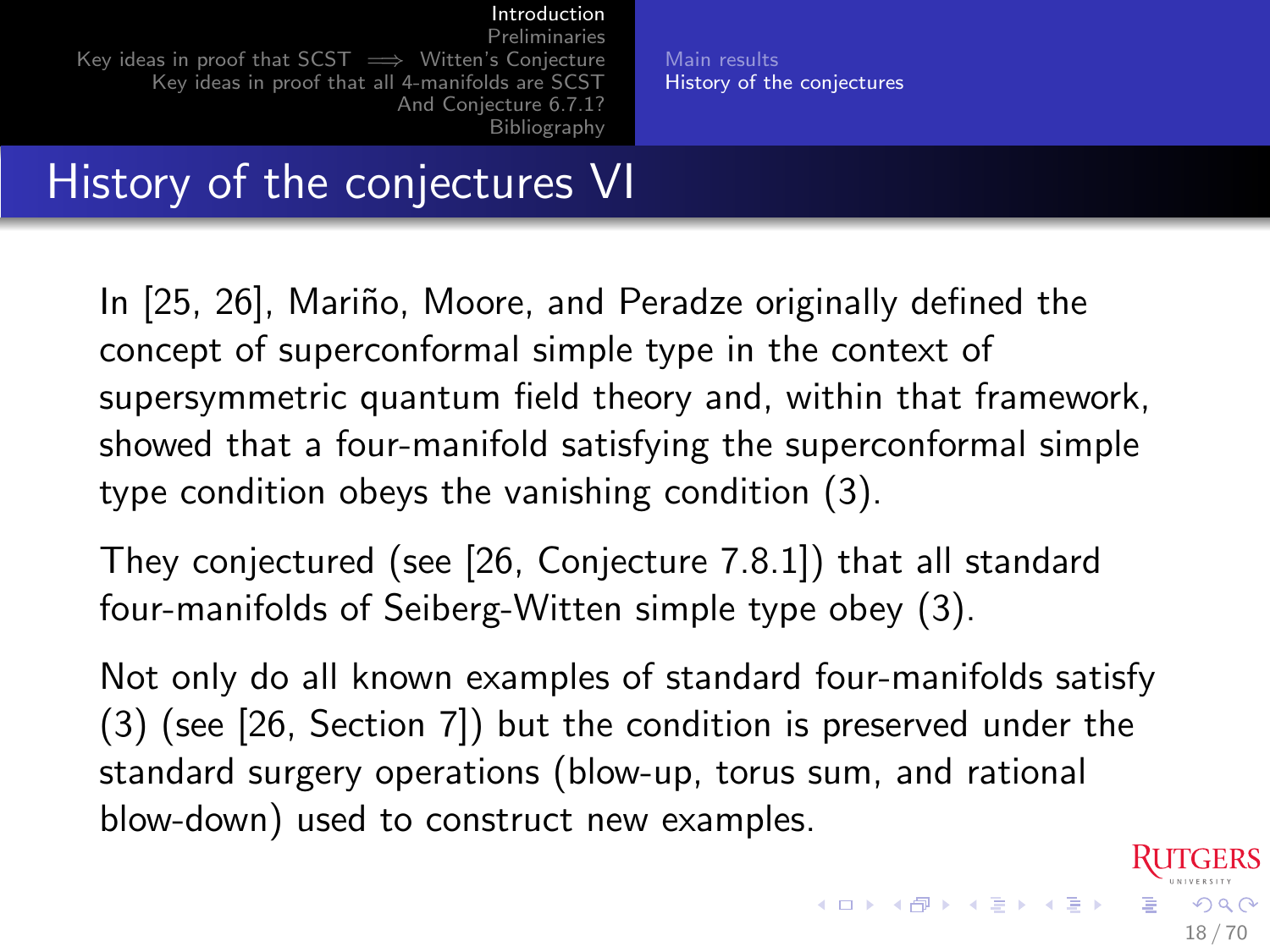### History of the conjectures VII

Using [\(3\)](#page-7-0) as a definition of superconformal simple type, they rigorously derived a lower bound on the number of basic classes for manifolds of superconformal simple type (see [\[26,](#page-66-0) Theorem 8.1.1]) in terms of topological invariants of the manifold.

Hence, the condition of superconformal simple type is not only of interest to physicists but has important mathematical implications as evidenced by [\[26,](#page-66-0) Theorem 8.1.1] and Theorem [1.2.](#page-8-0)

Finally, we note that the results of [\[6\]](#page-62-1) use a variant of the SO(3)-monopole cobordism formula to prove that if X is a standard four-manifold of Seiberg-Witten simple type, then  $X$  has superconformal simple type.

19 / 70

 $\Omega$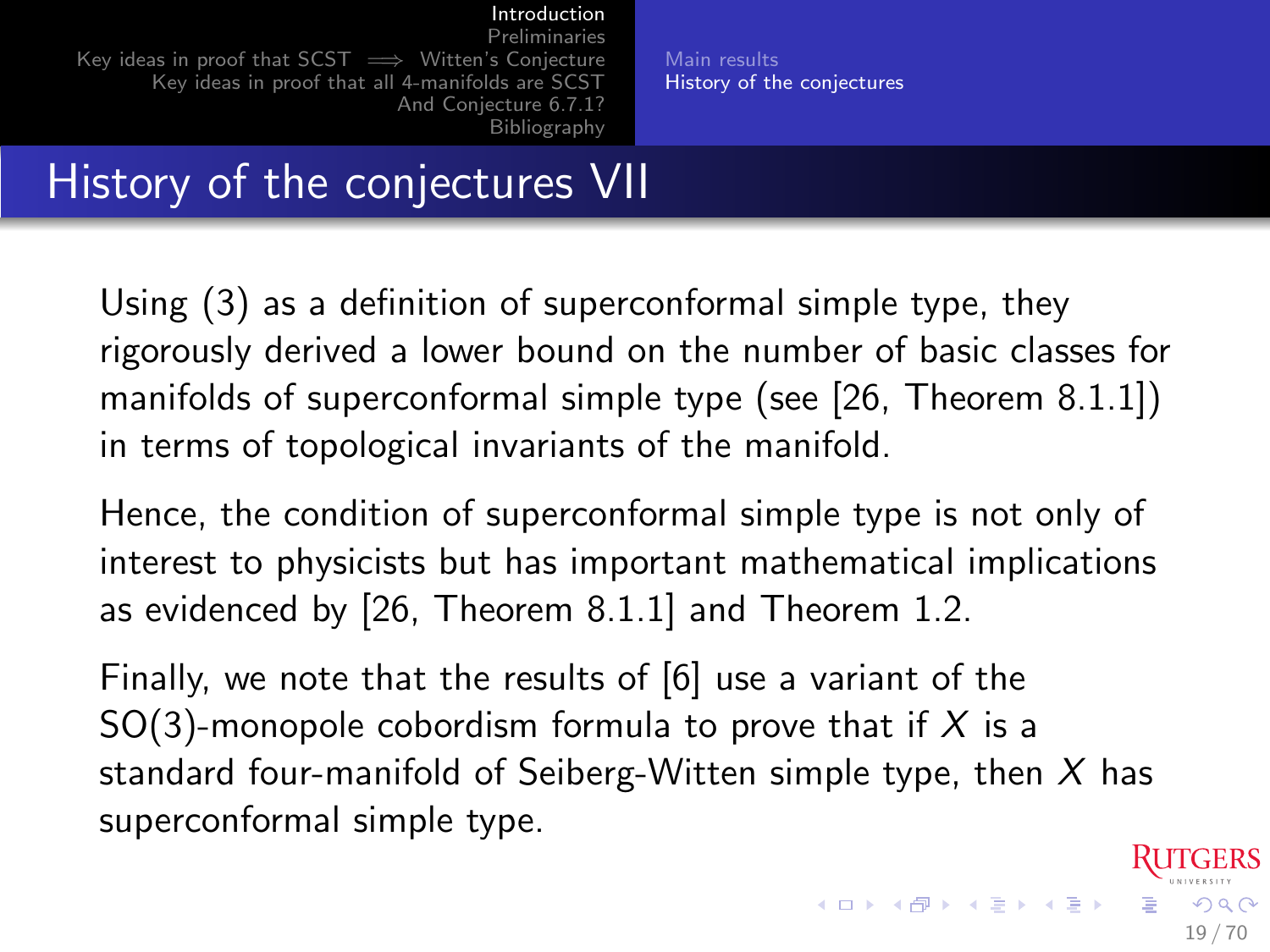[Main results](#page-3-0) [History of the conjectures](#page-11-0)

[Preliminaries](#page-20-0) [Key ideas in proof that SCST =](#page-46-0)→ Witten's Conjecture [Key ideas in proof that all 4-manifolds are SCST](#page-51-0) [And Conjecture 6.7.1?](#page-55-0) [Bibliography](#page-60-0)

## History of the conjectures VIII

Combining this result with Theorem [1.2](#page-8-0) gives Corollary [1.4](#page-10-1) which completes this part of the SO(3)-monopole program.

<span id="page-19-0"></span>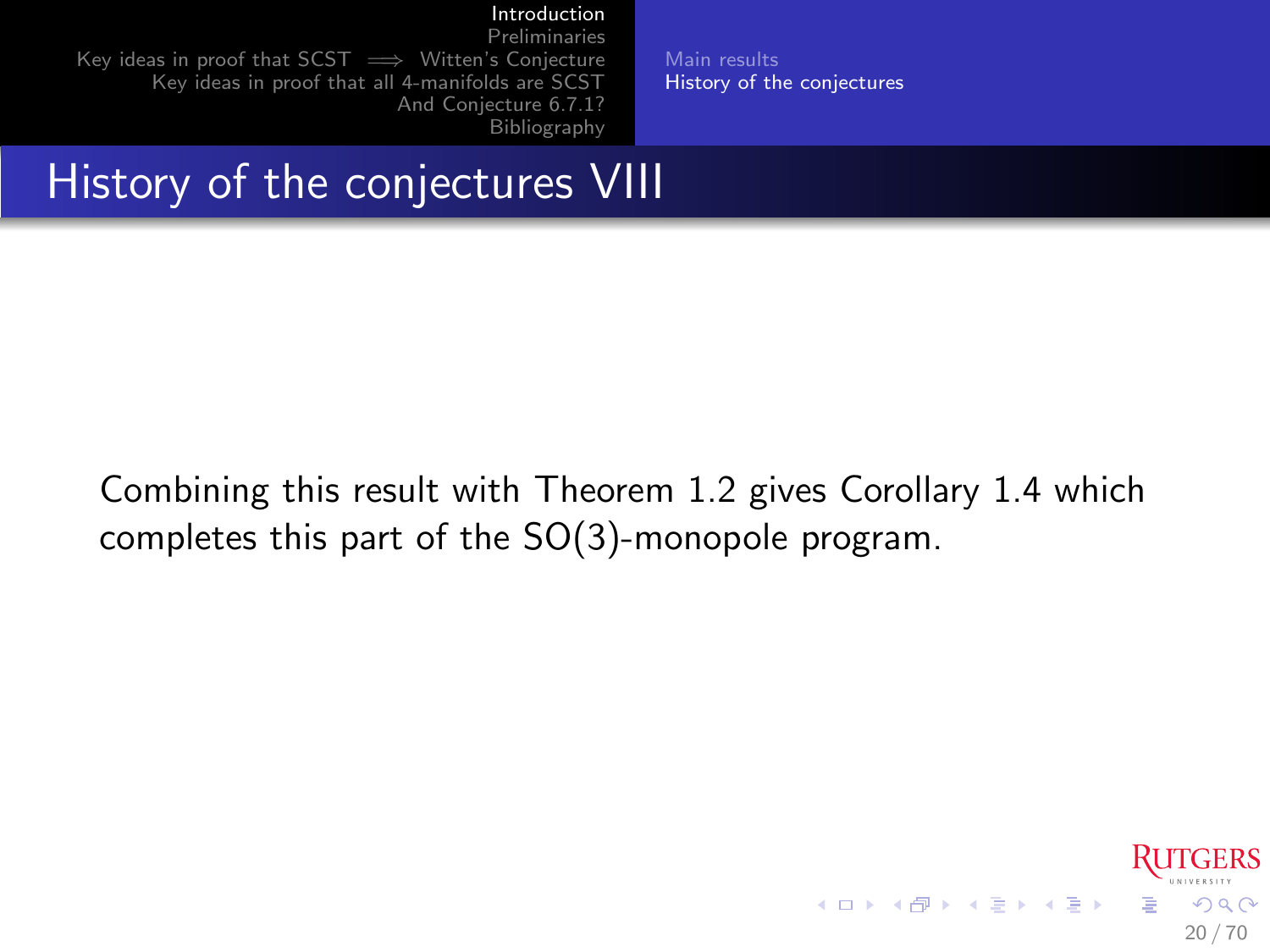| Introduction                                                | Seiberg-Witten invariants                |
|-------------------------------------------------------------|------------------------------------------|
| Preliminaries                                               | Donaldson invariants                     |
| Key ideas in proof that $SCST \implies$ Witten's Conjecture | Witten's conjecture                      |
| Key ideas in proof that all 4-manifolds are SCST            | Witten's conjecture                      |
| And Conjecture 6.7.1?                                       | The superconformal simple type property. |
| Bibliography                                                | SO(3) monopoles and Witten's conjecture  |

# **Preliminaries**

<span id="page-20-0"></span>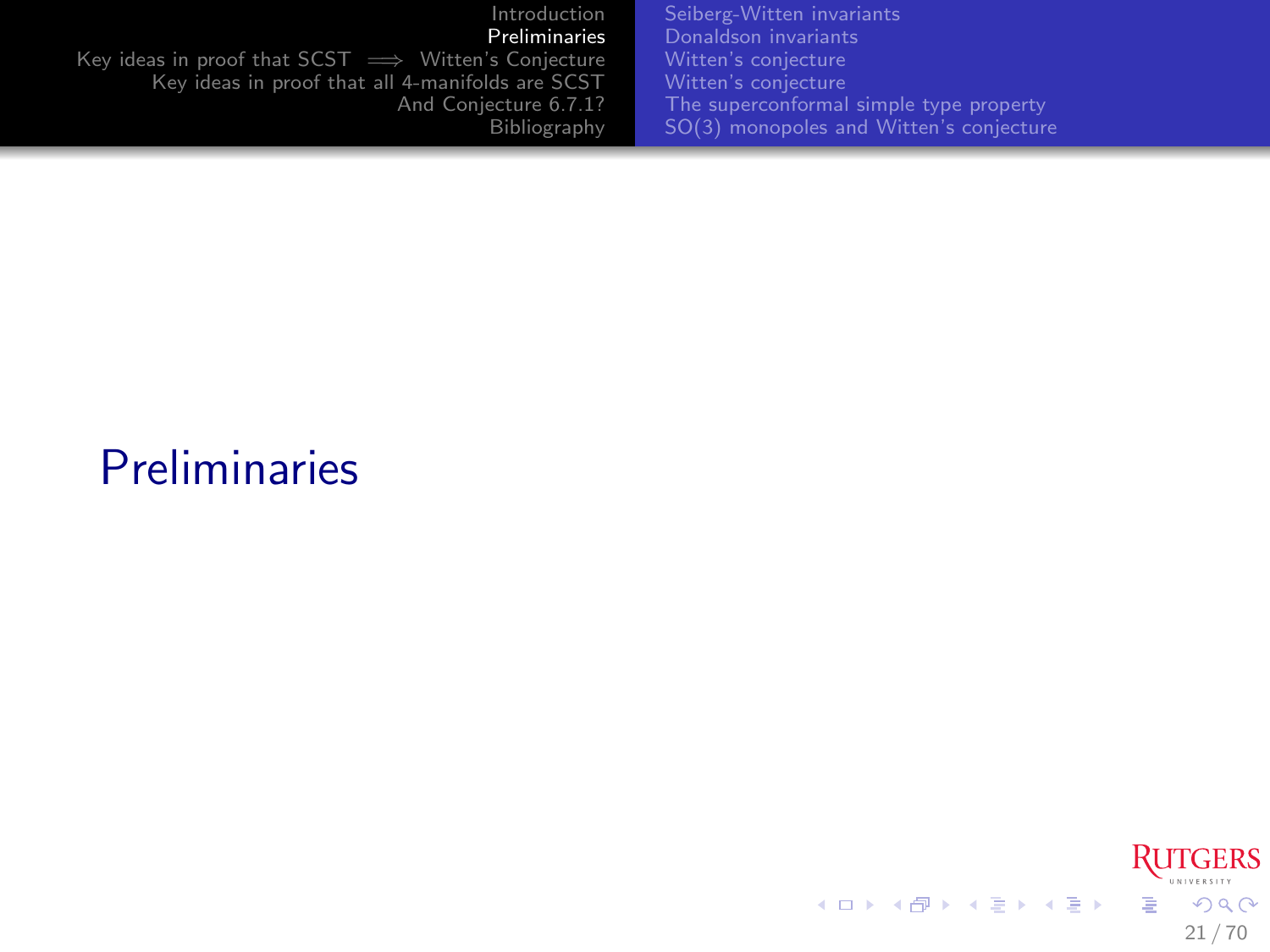[Introduction](#page-2-0) [Preliminaries](#page-20-0) Key ideas in proof that  $SCST \implies$  Witten's Conjecture [Key ideas in proof that all 4-manifolds are SCST](#page-51-0) [And Conjecture 6.7.1?](#page-55-0) [Bibliography](#page-60-0) [Seiberg-Witten invariants](#page-21-0) [Donaldson invariants](#page-27-0) [The superconformal simple type property](#page-35-0) [SO\(3\) monopoles and Witten's conjecture](#page-38-0)

# Seiberg-Witten invariants

<span id="page-21-0"></span>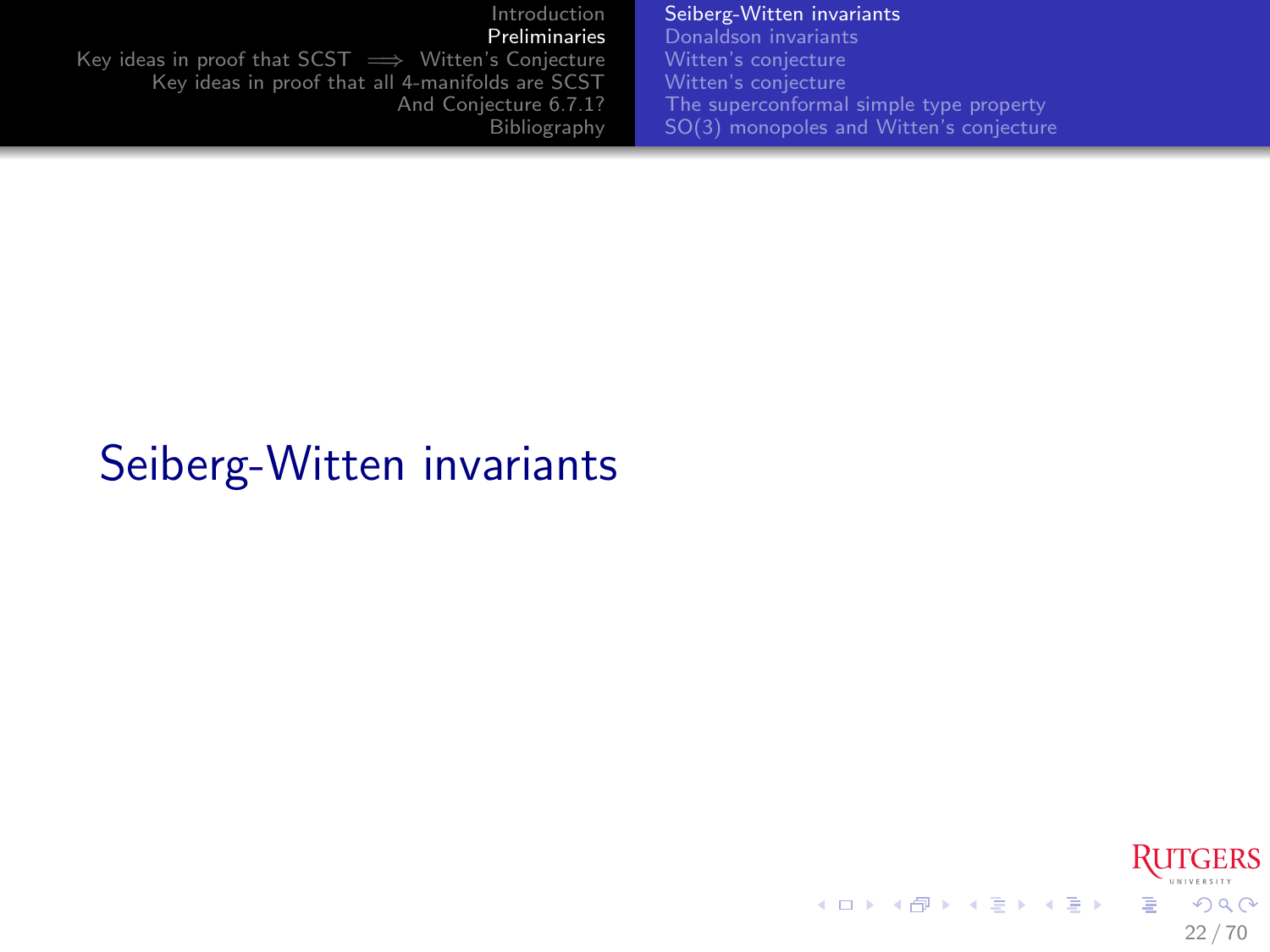[Introduction](#page-2-0) [Preliminaries](#page-20-0) [Key ideas in proof that SCST =](#page-46-0)→ Witten's Conjecture [Key ideas in proof that all 4-manifolds are SCST](#page-51-0) [And Conjecture 6.7.1?](#page-55-0) [Bibliography](#page-60-0) [Seiberg-Witten invariants](#page-21-0) [Donaldson invariants](#page-27-0) [Witten's conjecture](#page-31-0) [Witten's conjecture](#page-32-0) [The superconformal simple type property](#page-35-0) [SO\(3\) monopoles and Witten's conjecture](#page-38-0)

### Seiberg-Witten invariants I

Detailed expositions of the theory of Seiberg-Witten invariants, introduced by Witten in [\[36\]](#page-69-0), are provided in [\[23,](#page-66-3) [28,](#page-67-0) [31\]](#page-68-1).

These invariants define an integer-valued map with finite support,

 $SW_X : Spin^c(X) \to \mathbb{Z},$ 

on the set of spin<sup>c</sup> structures on  $X$ .

A spin $^c$  structure,  $\mathfrak{s} = (W^\pm, \rho_W)$  on  $X$ , consists of a pair of complex rank-two bundles  $W^{\pm} \to X$  and a Clifford multiplication map  $\rho: T^*X \to \text{Hom}_{\mathbb{C}}(W^+, W^-).$ 

23 / 70

 $\Omega$ 

If  $\mathfrak{s} \in \mathsf{Spin}^c(X)$ , then  $\mathsf{c}_1(\mathfrak{s}) := \mathsf{c}_1(\mathcal{W}^+) \in H^2(X;\mathbb{Z})$  is characteristic.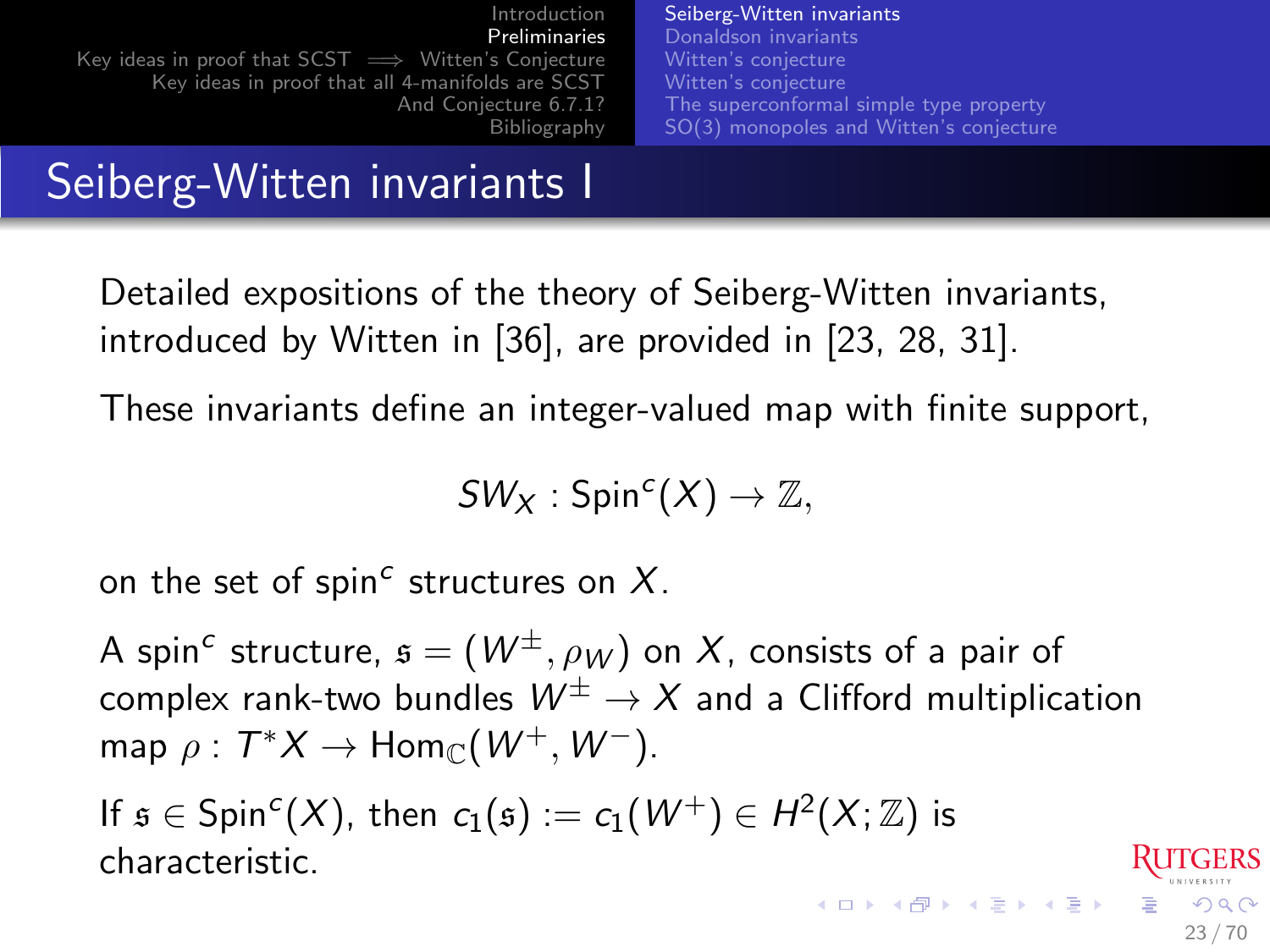| Introduction<br>Preliminaries                               | Seiberg-Witten invariants<br>Donaldson invariants |
|-------------------------------------------------------------|---------------------------------------------------|
|                                                             |                                                   |
| Key ideas in proof that $SCST \implies$ Witten's Conjecture | Witten's conjecture                               |
| Key ideas in proof that all 4-manifolds are SCST            | Witten's conjecture                               |
| And Conjecture 6.7.1?                                       | The superconformal simple type property.          |
| Bibliography                                                | SO(3) monopoles and Witten's conjecture           |

### Seiberg-Witten invariants II

One calls  $c_1(s)$  a Seiberg-Witten basic class if  $SW_x(s) \neq 0$ . Define

(4) 
$$
B(X) = \{c_1(\mathfrak{s}) : SW_X(\mathfrak{s}) \neq 0\}.
$$

If  $H^2(X;\mathbb{Z})$  has 2-torsion, then  $c_1: \mathsf{Spin}^c(X) \to H^2(X;\mathbb{Z})$  is not injective.

Because we will work with functions involving real homology and cohomology, we define

24 / 70

 $\mathbf{A} \otimes \mathbf{B} \rightarrow \mathbf{A} \otimes \mathbf{B} \rightarrow \mathbf{A} \otimes \mathbf{B} \rightarrow \mathbf{A} \otimes \mathbf{B} \times \mathbf{B} \times \mathbf{B} \times \mathbf{B} \times \mathbf{B} \times \mathbf{B} \times \mathbf{B} \times \mathbf{B} \times \mathbf{B} \times \mathbf{B} \times \mathbf{B} \times \mathbf{B} \times \mathbf{B} \times \mathbf{B} \times \mathbf{B} \times \mathbf{B} \times \mathbf{B} \times \mathbf{B} \times \mathbf{B} \times \mathbf{B} \times$ 

<span id="page-23-0"></span>(5) 
$$
SW'_{X}: H^{2}(X;\mathbb{Z})\ni K\mapsto \sum_{\mathfrak{s}\in c_{1}^{-1}(K)}SW_{X}(\mathfrak{s})\in \mathbb{Z}.
$$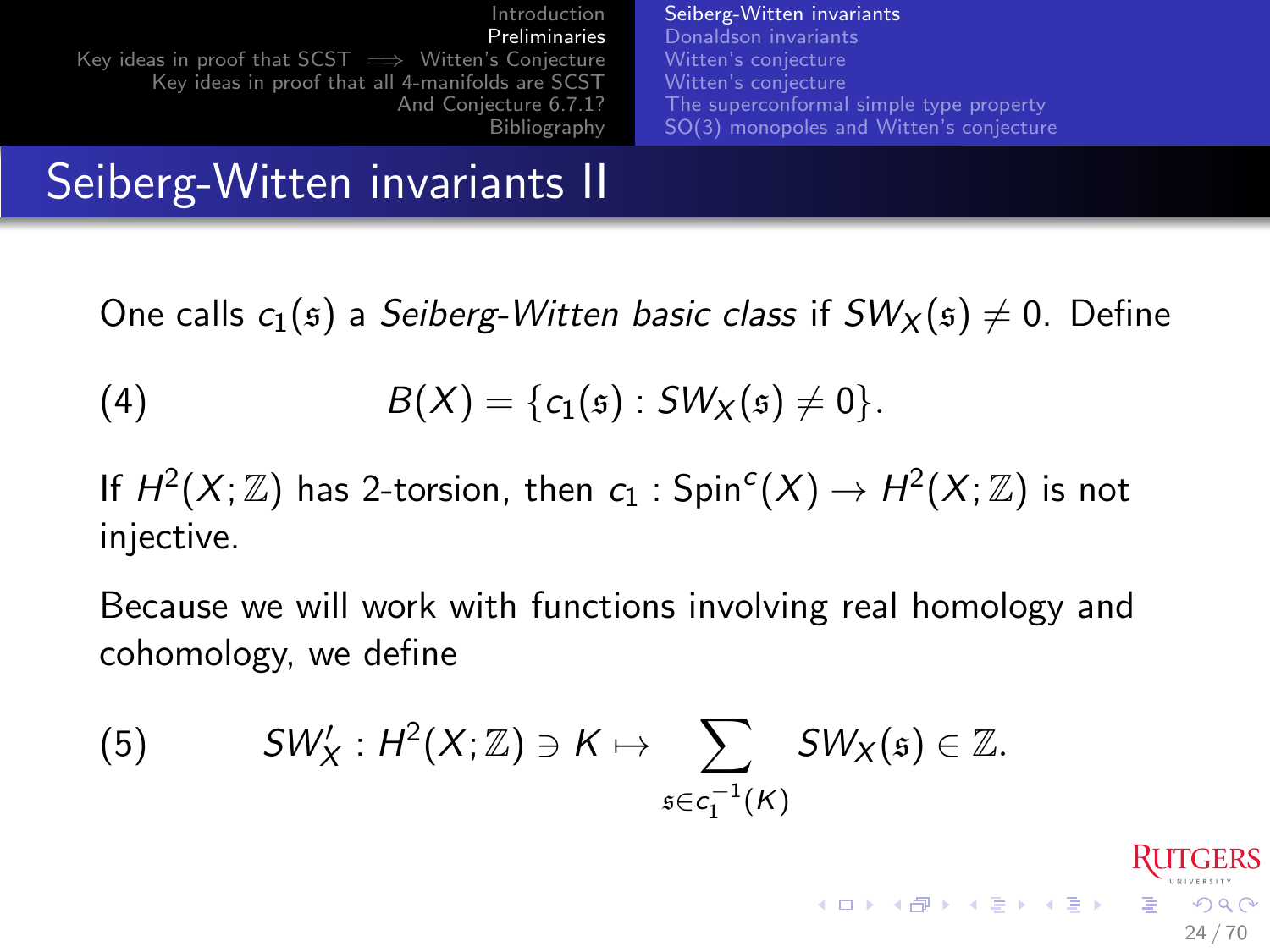| Introduction                                                | Seiberg-Witten invariants               |
|-------------------------------------------------------------|-----------------------------------------|
| Preliminaries                                               | Donaldson invariants                    |
| Key ideas in proof that $SCST \implies$ Witten's Conjecture | Witten's conjecture                     |
| Key ideas in proof that all 4-manifolds are SCST            | Witten's conjecture                     |
| And Conjecture 6.7.1?                                       | The superconformal simple type property |
| Bibliography                                                | SO(3) monopoles and Witten's conjecture |

### Seiberg-Witten invariants III

With the preceding definition, Witten's Formula [\(2\)](#page-0-1) is equivalent to

(6) 
$$
\mathbf{D}_{X}^{w}(h) = 2^{2-(\chi_{h}-c_{1}^{2})}e^{Q_{X}(h)/2} \times \sum_{K \in B(X)} (-1)^{\frac{1}{2}(w^{2}+K \cdot w)} SW'_{X}(K) e^{\langle K, h \rangle}.
$$

A four-manifold, X, has Seiberg-Witten simple type if  $SW_x(\mathfrak{s}) \neq 0$ implies that  $c_1^2(s) = c_1^2(X)$ .

As discussed in [\[28,](#page-67-0) Section 6.8], there is an involution on  $\mathsf{Spin}^c(X)$ , denoted by  $\mathfrak{s} \mapsto \bar{\mathfrak{s}}$  and defined essentially by taking the complex conjugate vector bundles, and having the property that  $c_1(\bar{s}) = -c_1(\bar{s}).$ 

25 / 70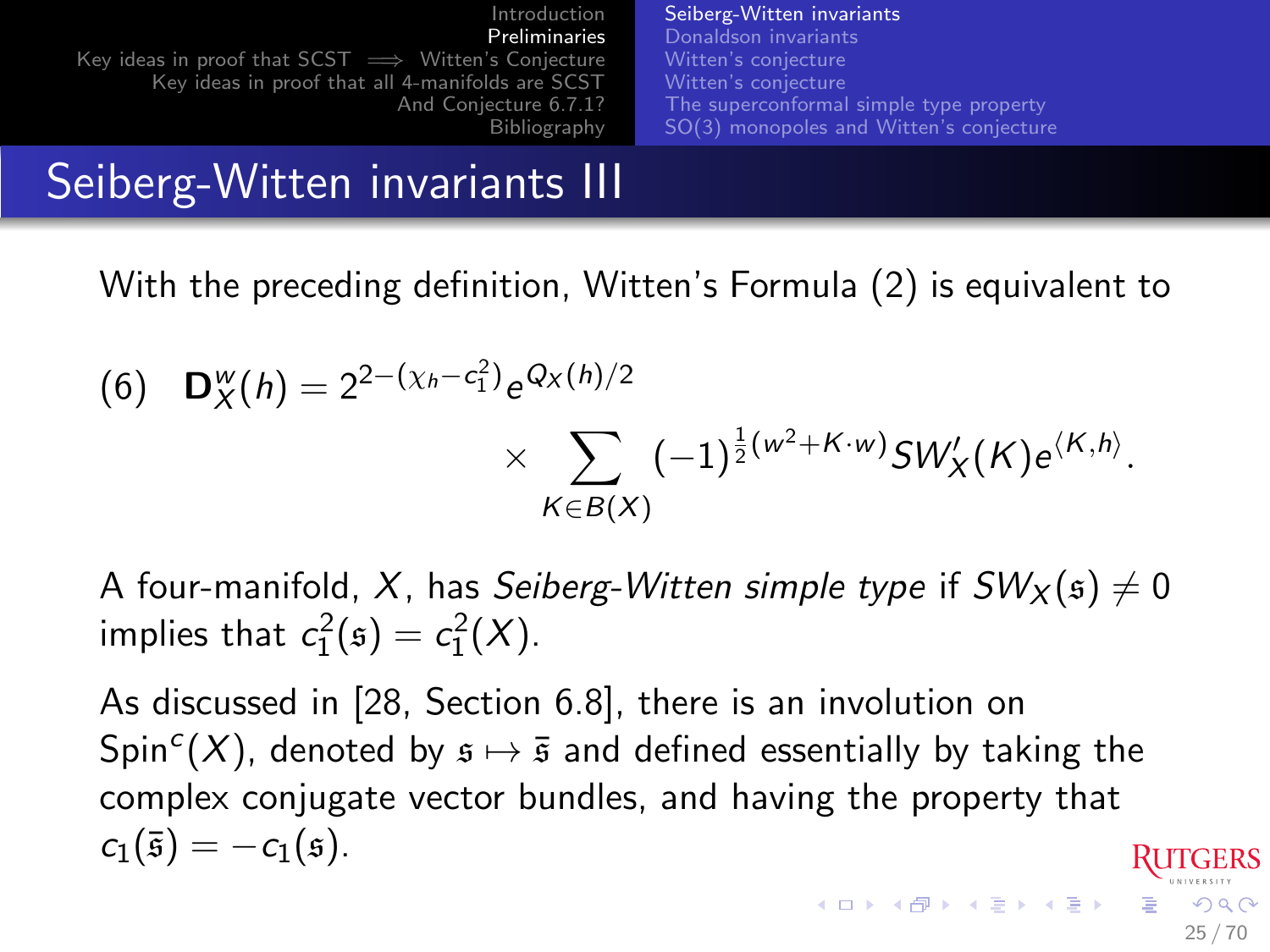[Introduction](#page-2-0) [Preliminaries](#page-20-0) [Key ideas in proof that SCST =](#page-46-0)→ Witten's Conjecture [Key ideas in proof that all 4-manifolds are SCST](#page-51-0) [And Conjecture 6.7.1?](#page-55-0) [Bibliography](#page-60-0) [Seiberg-Witten invariants](#page-21-0) [Donaldson invariants](#page-27-0) [Witten's conjecture](#page-31-0) [The superconformal simple type property](#page-35-0) [SO\(3\) monopoles and Witten's conjecture](#page-38-0)

## Seiberg-Witten invariants IV

By [\[28,](#page-67-0) Corollary 6.8.4], one has  $SW_X(\bar{s}) = (-1)^{\chi_h(X)}SW_X(\bar{s})$  and so  $B(X)$  is closed under the action of  $\{\pm 1\}$  on  $H^2(X;\mathbb{Z})$ .

26 / 70

 $\Omega$ 

Versions of the following result have appeared in [\[14\]](#page-64-2), [\[16,](#page-64-3) Theorem 14.1.1], and [\[31,](#page-68-1) Theorem 4.6.7].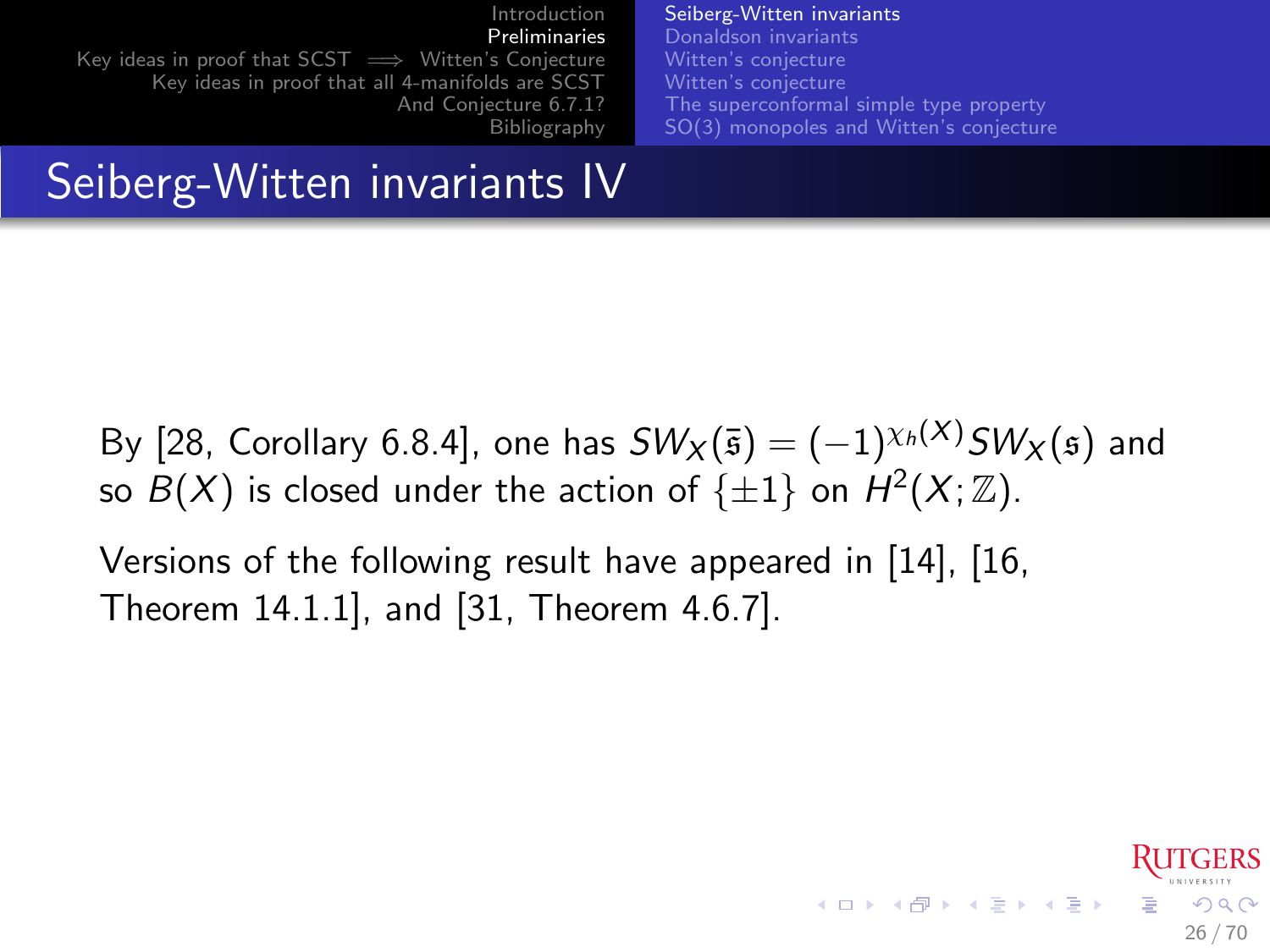| Introduction                                                | Seiberg-Witten invariants               |
|-------------------------------------------------------------|-----------------------------------------|
| Preliminaries                                               | Donaldson invariants                    |
| Key ideas in proof that $SCST \implies$ Witten's Conjecture | Witten's conjecture                     |
| Key ideas in proof that all 4-manifolds are SCST            | Witten's conjecture                     |
| And Conjecture 6.7.1?                                       | The superconformal simple type property |
| Bibliography                                                | SO(3) monopoles and Witten's conjecture |

### Seiberg-Witten invariants V

Theorem 2.1 (Blow-up formula for Seiberg-Witten invariants)

<span id="page-26-0"></span>[\[16,](#page-64-3) Theorem 14.1.1] Let  $X$  be a standard four-manifold and let  $\widetilde{X} = X \# \bar{\mathbb{CP}}^2$  be its blow-up. Then  $\widetilde{X}$  has Seiberg-Witten simple type if and only if that is true for  $X$ . If  $X$  has Seiberg-Witten simple type, then

(7) 
$$
B(\widetilde{X}) = \{K \pm e^* : K \in B(X)\},\
$$

where  $e^* \in H^2(\widetilde{X}; \mathbb{Z})$  is the Poincaré dual of the exceptional curve, and if  $K \in B(X)$ , then

$$
SW'_{\widetilde{X}}(K \pm e^*) = SW'_{X}(K).
$$

27 / 70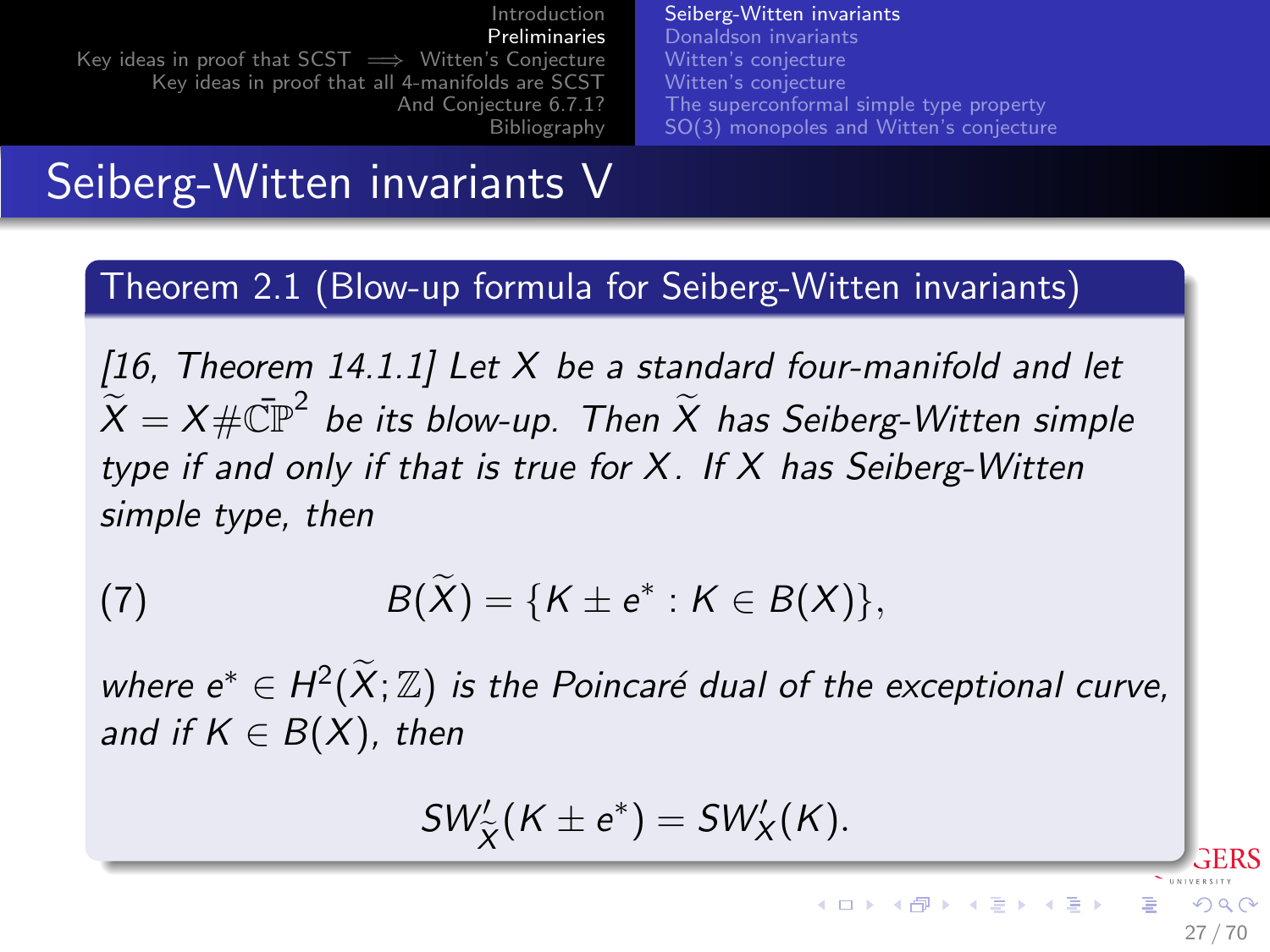[Introduction](#page-2-0) [Preliminaries](#page-20-0) Key ideas in proof that  $SCST \implies$  Witten's Conjecture [Key ideas in proof that all 4-manifolds are SCST](#page-51-0) [And Conjecture 6.7.1?](#page-55-0) [Bibliography](#page-60-0) [Seiberg-Witten invariants](#page-21-0) [Donaldson invariants](#page-27-0) [The superconformal simple type property](#page-35-0) [SO\(3\) monopoles and Witten's conjecture](#page-38-0)

### Donaldson invariants

<span id="page-27-0"></span>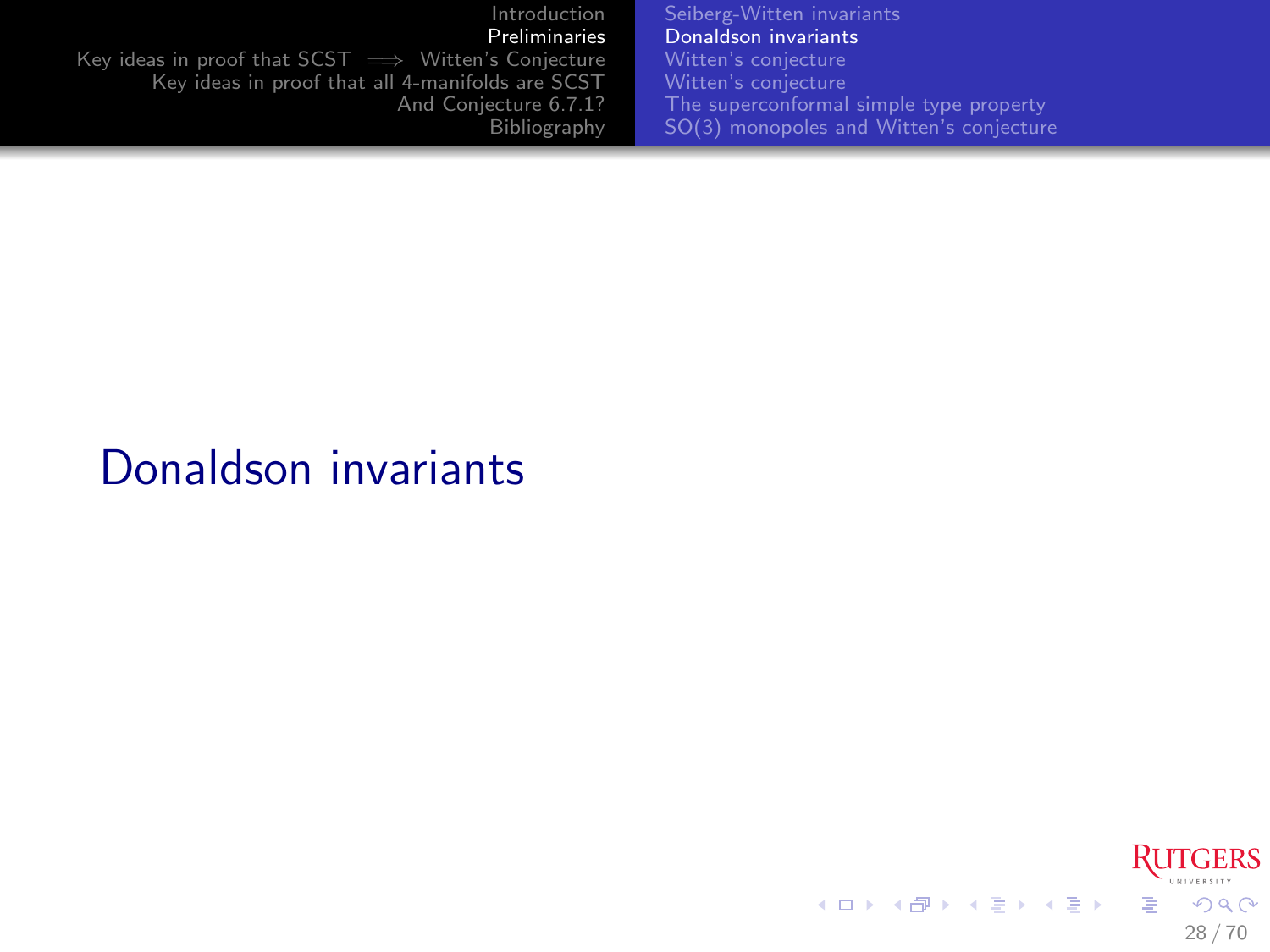[Introduction](#page-2-0) [Preliminaries](#page-20-0) [Key ideas in proof that SCST =](#page-46-0)→ Witten's Conjecture [Key ideas in proof that all 4-manifolds are SCST](#page-51-0) [And Conjecture 6.7.1?](#page-55-0) [Bibliography](#page-60-0) [Seiberg-Witten invariants](#page-21-0) [Donaldson invariants](#page-27-0) [Witten's conjecture](#page-31-0) [Witten's conjecture](#page-32-0) [The superconformal simple type property](#page-35-0) [SO\(3\) monopoles and Witten's conjecture](#page-38-0)

### Donaldson invariants I

In [\[21,](#page-65-0) Section 2], Kronheimer and Mrowka defined the Donaldson series which encodes the Donaldson invariants developed in [\[1\]](#page-61-1).

For  $w \in H^2(X;\mathbb{Z})$ , the *Donaldson invariant* is a linear function,

$$
D_X^w: \mathbb{A}(X) \to \mathbb{R},
$$

29 / 70

 $\Omega$ 

where  $\mathbb{A}(X) = \text{Sym}(H_{\text{even}}(X;\mathbb{R}))$ , the symmetric algebra.

For  $h \in H_2(X;\mathbb{R})$  and a generator  $x \in H_0(X;\mathbb{Z})$ , we define  $D_{X}^{w}(h^{\delta-2m}x^{m})=0$  unless

(8) 
$$
\delta \equiv -w^2 - 3\chi_h(X) \pmod{4}.
$$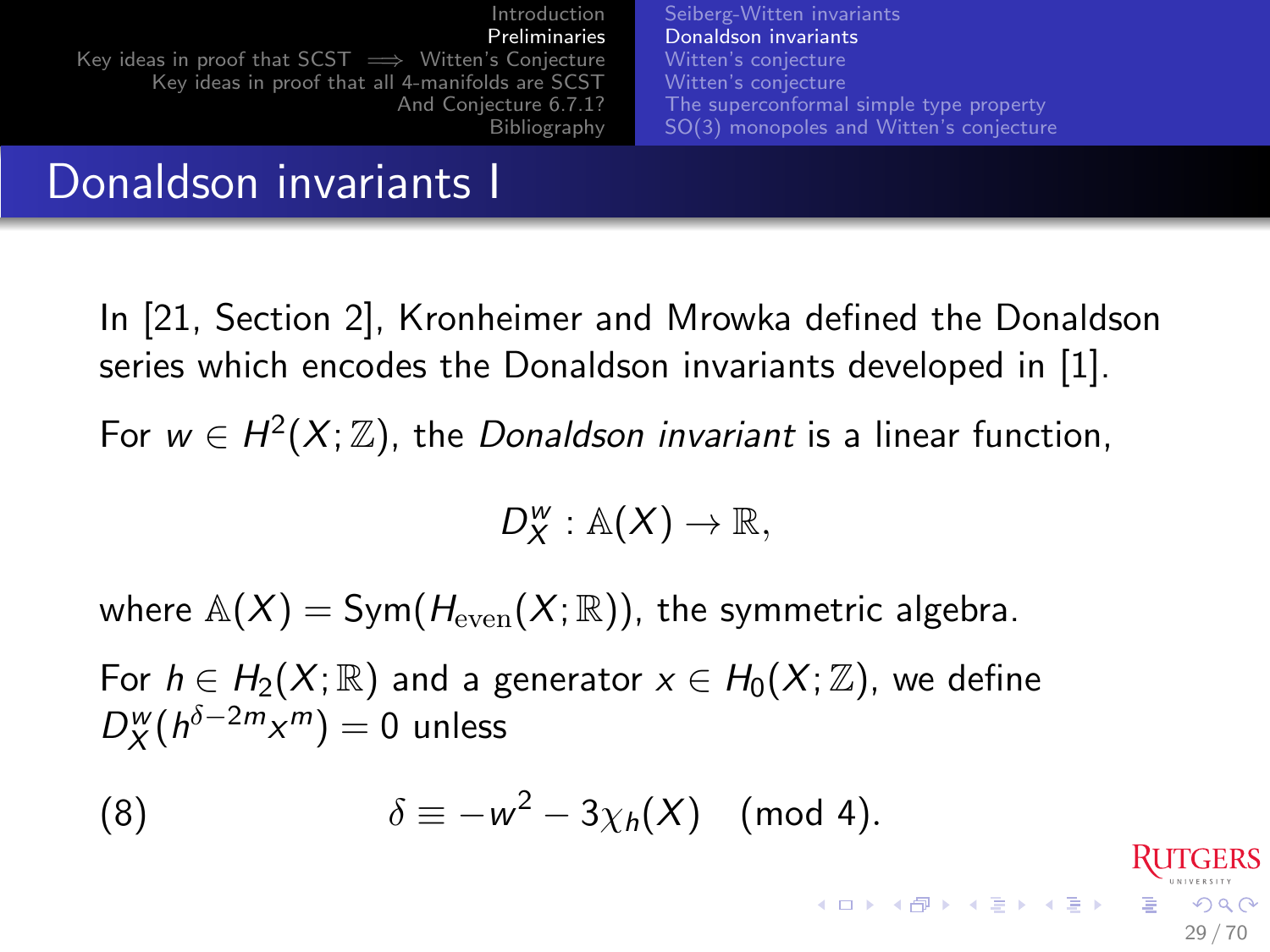[Introduction](#page-2-0) [Preliminaries](#page-20-0) [Key ideas in proof that SCST =](#page-46-0)→ Witten's Conjecture [Key ideas in proof that all 4-manifolds are SCST](#page-51-0) [And Conjecture 6.7.1?](#page-55-0) [Bibliography](#page-60-0) [Seiberg-Witten invariants](#page-21-0) [Donaldson invariants](#page-27-0) [Witten's conjecture](#page-31-0) [Witten's conjecture](#page-32-0) [The superconformal simple type property](#page-35-0) [SO\(3\) monopoles and Witten's conjecture](#page-38-0)

### Donaldson invariants II

A four-manifold has Kronheimer-Mrowka simple type if for all  $w \in H^2(X;\mathbb{Z})$  and all  $z \in \mathbb{A}(X)$  one has

$$
(9) \t\t D_X^w(x^2z) = 4D_X^w(z).
$$

This equality implies that the Donaldson invariants are determined by the Donaldson series, the formal power series

(10) 
$$
\mathbf{D}_X^w(h) = D_X^w((1+\tfrac{1}{2}x)e^h), \quad h \in H_2(X;\mathbb{R}).
$$

The following result allows us to use a convenient choice of  $w$ :

30 / 70

 $\Omega$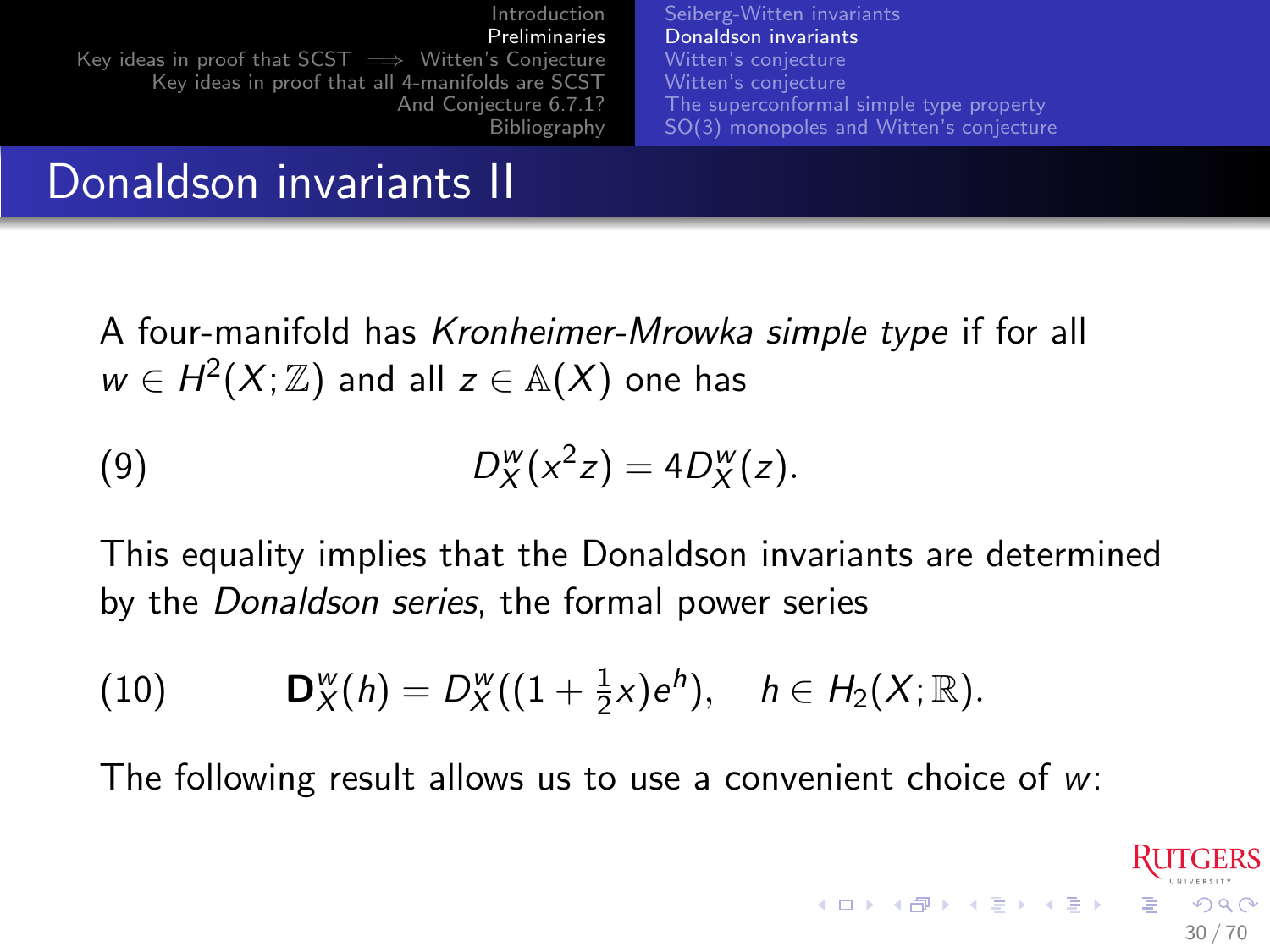[Introduction](#page-2-0) [Preliminaries](#page-20-0) [Key ideas in proof that SCST =](#page-46-0)→ Witten's Conjecture [Key ideas in proof that all 4-manifolds are SCST](#page-51-0) [And Conjecture 6.7.1?](#page-55-0) [Bibliography](#page-60-0) [Seiberg-Witten invariants](#page-21-0) [Donaldson invariants](#page-27-0) [Witten's conjecture](#page-31-0) [The superconformal simple type property](#page-35-0) [SO\(3\) monopoles and Witten's conjecture](#page-38-0)

### Donaldson invariants III

### Proposition 2.2

[\[9,](#page-62-3) Proposition 2.5] Let  $X$  be a standard four-manifold of Seiberg-Witten simple type. If Witten's Conjecture [1.1](#page-6-0) holds for one  $w \in H^2(X;\mathbb{Z})$ , then it holds for all  $w \in H^2(X;\mathbb{Z})$ .

The result below allows us to replace a manifold by its blow-up without loss of generality.

### Theorem 2.3

<span id="page-30-0"></span>[\[15,](#page-64-0) Theorem 8.9] Let  $X$  be a standard four-manifold. Then Witten's Conjecture [1.1](#page-6-0) holds for  $X$  if and only if it holds for the blow-up,  $X$ .

31 / 70

 $\Omega$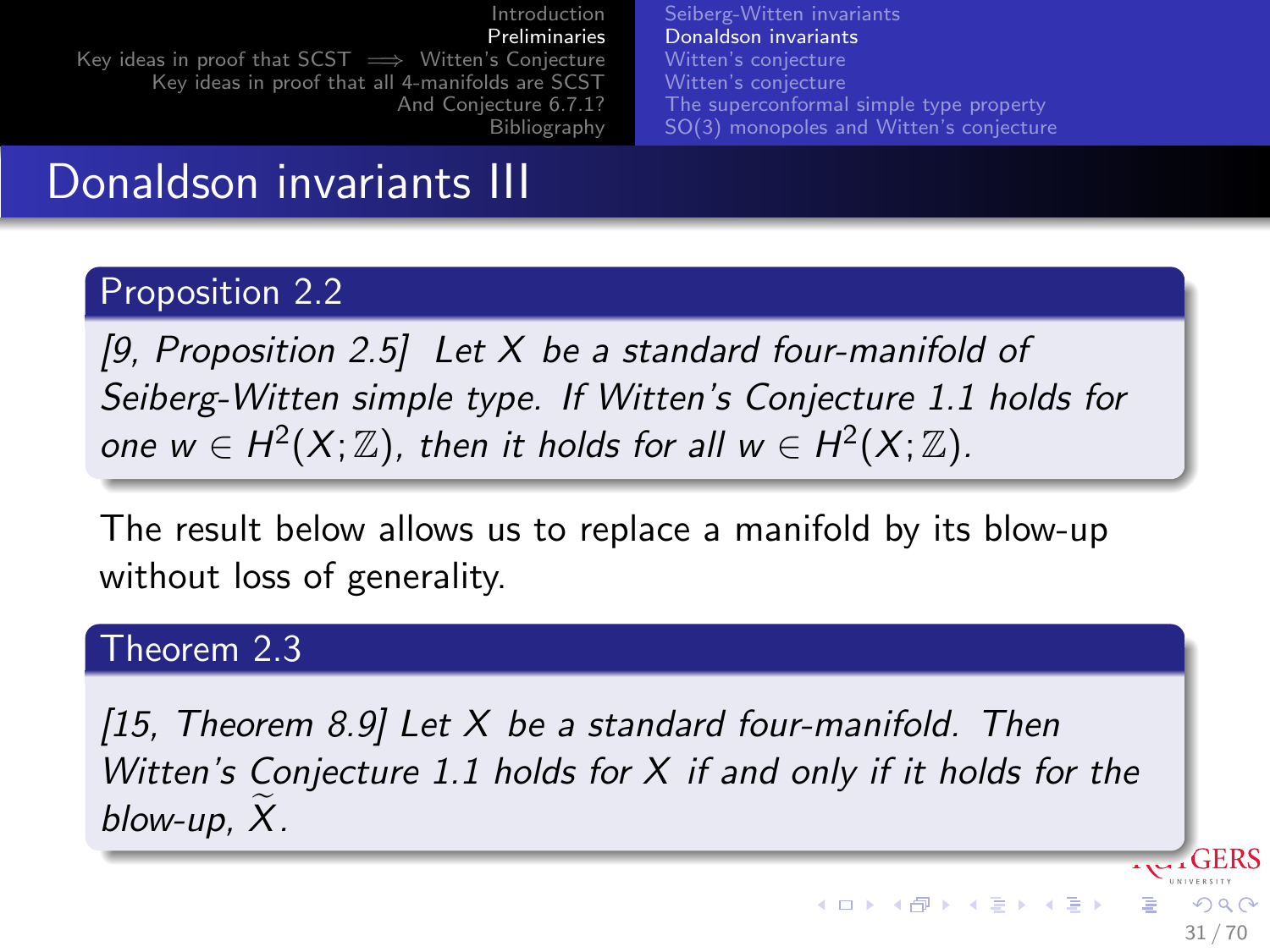[Introduction](#page-2-0) [Preliminaries](#page-20-0) Key ideas in proof that  $SCST \implies$  Witten's Conjecture [Key ideas in proof that all 4-manifolds are SCST](#page-51-0) [And Conjecture 6.7.1?](#page-55-0) [Bibliography](#page-60-0) [Seiberg-Witten invariants](#page-21-0) [Donaldson invariants](#page-27-0) [Witten's conjecture](#page-31-0) [The superconformal simple type property](#page-35-0) [SO\(3\) monopoles and Witten's conjecture](#page-38-0)

## Witten's conjecture

<span id="page-31-0"></span>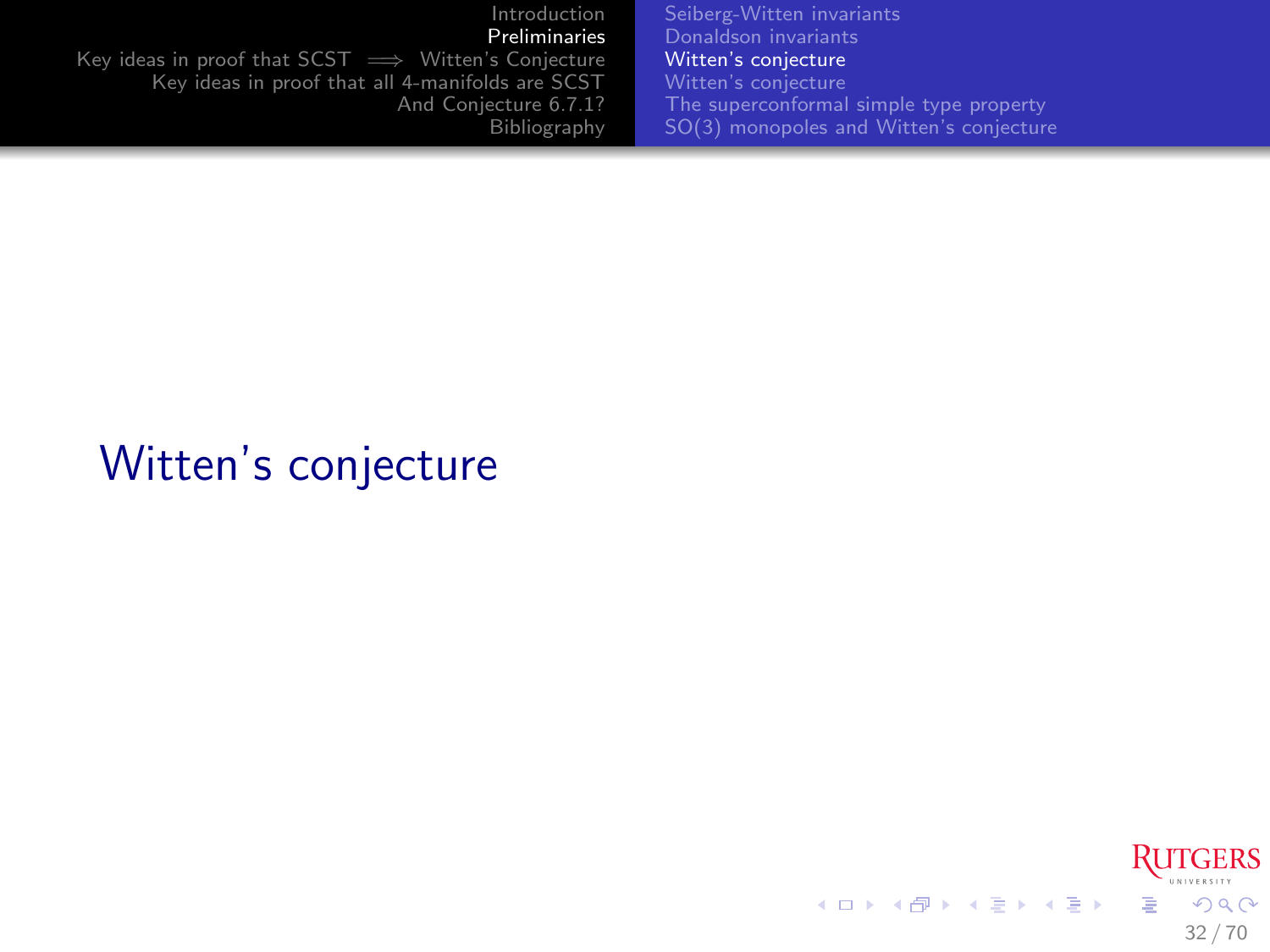[Introduction](#page-2-0) [Preliminaries](#page-20-0) [Key ideas in proof that SCST =](#page-46-0)→ Witten's Conjecture [Key ideas in proof that all 4-manifolds are SCST](#page-51-0) [And Conjecture 6.7.1?](#page-55-0) [Bibliography](#page-60-0) [Seiberg-Witten invariants](#page-21-0) [Donaldson invariants](#page-27-0) [Witten's conjecture](#page-31-0) [Witten's conjecture](#page-32-0) [The superconformal simple type property](#page-35-0) [SO\(3\) monopoles and Witten's conjecture](#page-38-0)

### Witten's conjecture I

It will be more convenient to have Witten's Conjecture [1.1](#page-6-0) expressed at the level of the polynomial invariants rather than the power series they form.

Let  $B'(X)$  be a fundamental domain for the action of  $\{\pm 1\}$  on  $B(X)$ .

<span id="page-32-0"></span>33 / 70

 $\Omega$ 

メロメ メ御き メミメ メミメ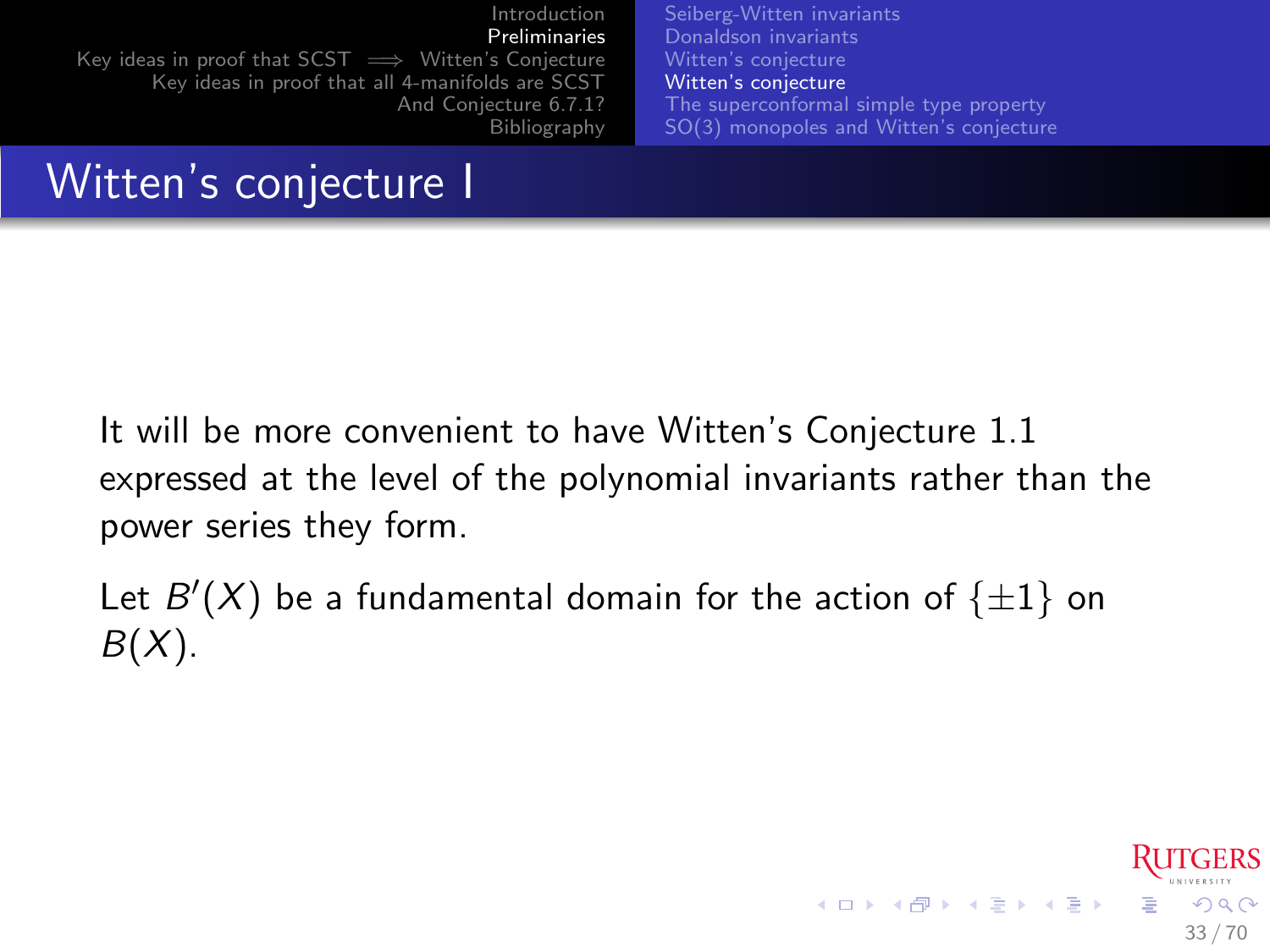[Introduction](#page-2-0) [Preliminaries](#page-20-0) [Key ideas in proof that SCST =](#page-46-0)→ Witten's Conjecture [Key ideas in proof that all 4-manifolds are SCST](#page-51-0) [And Conjecture 6.7.1?](#page-55-0) [Bibliography](#page-60-0) [Seiberg-Witten invariants](#page-21-0) [Donaldson invariants](#page-27-0) [Witten's conjecture](#page-31-0) [Witten's conjecture](#page-32-0) [The superconformal simple type property](#page-35-0) [SO\(3\) monopoles and Witten's conjecture](#page-38-0)

### Witten's conjecture II

### Lemma 2.4

[\[9,](#page-62-3) Lemma 4.2] Let X be a standard four-manifold. Then X satisfies equation [\(2\)](#page-0-1) and has Kronheimer-Mrowka simple type if and only if the Donaldson invariants of X satisfy  $D^w_X(h^{\delta-2m}x^m)=0$  for  $\delta\not\equiv -w^2-3\chi_h \pmod{4}$  and for  $\delta \equiv -w^2-3\chi_h \pmod{4}$  satisfy

(11) 
$$
D_{X}^{w}(h^{\delta-2m}x^{m}) = \sum_{\substack{i+2k \ k \in B'(X)}} \sum_{K \in B'(X)} (-1)^{\varepsilon(w,K)} \nu(K)
$$

$$
\times \frac{SW'_{X}(K)(\delta-2m)!}{2^{k+c(X)-3-m}k!i!} \langle K, h \rangle^{i} Q_{X}(h)^{k},
$$

34 / 70

**K ロ ト K 御 ト K 澄 ト K 差 ト**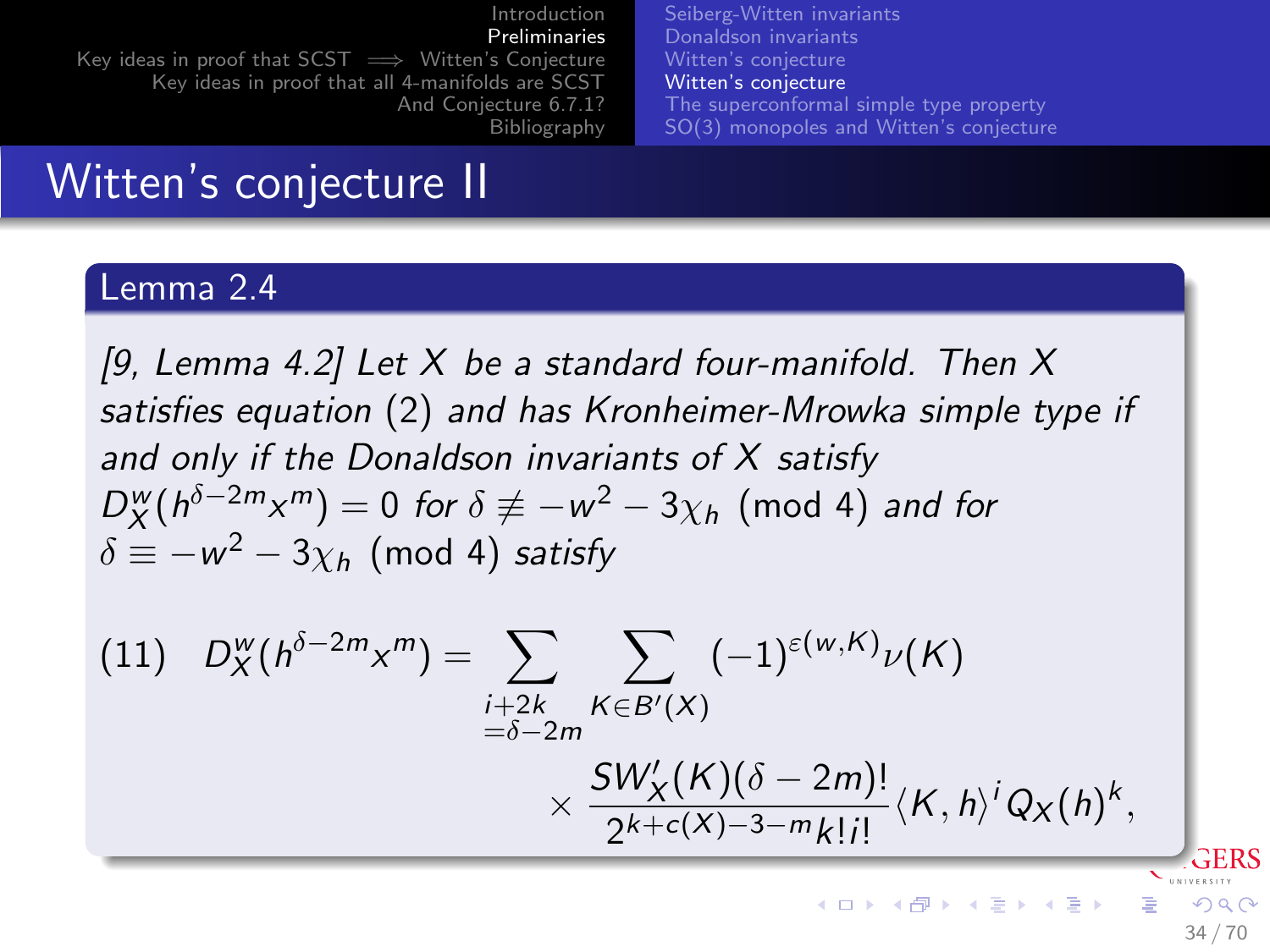[Introduction](#page-2-0) [Preliminaries](#page-20-0) Key ideas in proof that  $SCST \implies$  Witten's Conjecture [Key ideas in proof that all 4-manifolds are SCST](#page-51-0) [And Conjecture 6.7.1?](#page-55-0) [Bibliography](#page-60-0) [Seiberg-Witten invariants](#page-21-0) [Donaldson invariants](#page-27-0) [Witten's conjecture](#page-31-0) [Witten's conjecture](#page-32-0) [The superconformal simple type property](#page-35-0) [SO\(3\) monopoles and Witten's conjecture](#page-38-0)

### Witten's conjecture III

### Lemma 2.4

### where

(12) 
$$
\varepsilon(w,K):=\frac{1}{2}(w^2+w\cdot K),
$$

and

(13) 
$$
\nu(K) = \begin{cases} \frac{1}{2} & \text{if } K = 0, \\ 1 & \text{if } K \neq 0. \end{cases}
$$

**RUTGERS** メロメ メ御き メミメ メミメ Ğ.  $299$ 35 / 70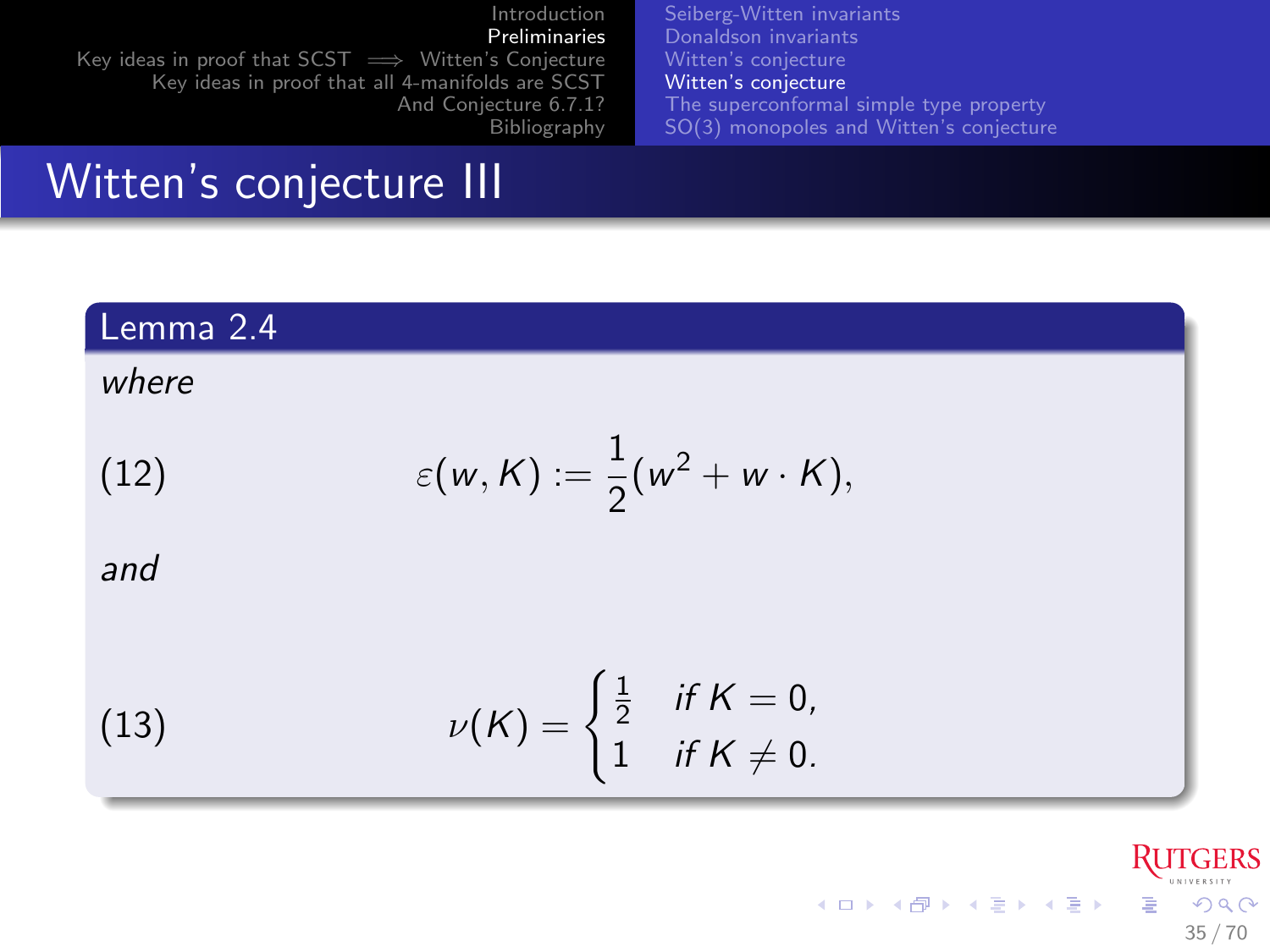| Introduction                                                | Seiberg-Witten invariants               |
|-------------------------------------------------------------|-----------------------------------------|
| Preliminaries                                               | Donaldson invariants                    |
| Key ideas in proof that $SCST \implies$ Witten's Conjecture | Witten's conjecture                     |
| Key ideas in proof that all 4-manifolds are SCST            | Witten's conjecture                     |
| And Conjecture 6.7.1?                                       | The superconformal simple type property |
| Bibliography                                                | SO(3) monopoles and Witten's conjecture |

# The superconformal simple type property

<span id="page-35-0"></span>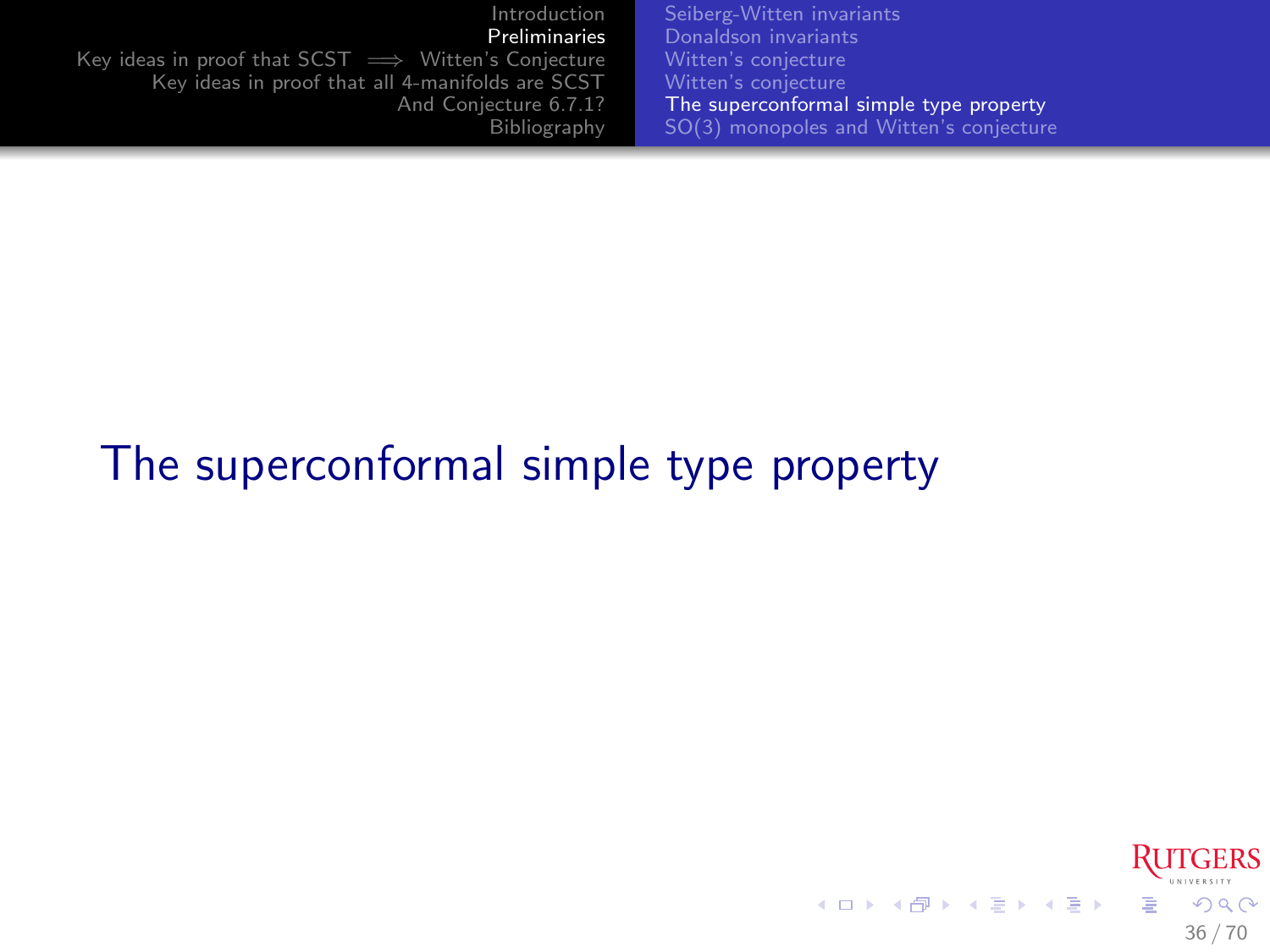[Introduction](#page-2-0) [Preliminaries](#page-20-0) [Key ideas in proof that SCST =](#page-46-0)→ Witten's Conjecture [Key ideas in proof that all 4-manifolds are SCST](#page-51-0) [And Conjecture 6.7.1?](#page-55-0) [Bibliography](#page-60-0) [Seiberg-Witten invariants](#page-21-0) [Donaldson invariants](#page-27-0) [Witten's conjecture](#page-31-0) [Witten's conjecture](#page-32-0) [The superconformal simple type property](#page-35-0) [SO\(3\) monopoles and Witten's conjecture](#page-38-0)

### The superconformal simple type property I

A standard four-manifold  $X$  has superconformal simple type if  $c(X) \leq 3$  or  $c(X) \geq 4$  and for  $w \in H^2(X;\mathbb{Z})$  characteristic and all  $h \in H_2(X;\mathbb{R}),$ 

(14) 
$$
SW_X^{w,i}(h) = 0 \text{ for } i \leq c(X) - 4,
$$

where

<span id="page-36-0"></span>
$$
SW_X^{w,i}(h) := \sum_{K \in B(X)} (-1)^{\varepsilon(w,K)} SW_X'(K) \langle K, h \rangle^i.
$$

Observe that we have rewritten [\(3\)](#page-7-0) as a sum over  $B(X)$  using the expression [\(5\)](#page-23-0). We further note that the property [\(14\)](#page-36-0) is invariant under blow-up.  $(0 \times 10^6) \times 10^6$ 

37 / 70

 $\Omega$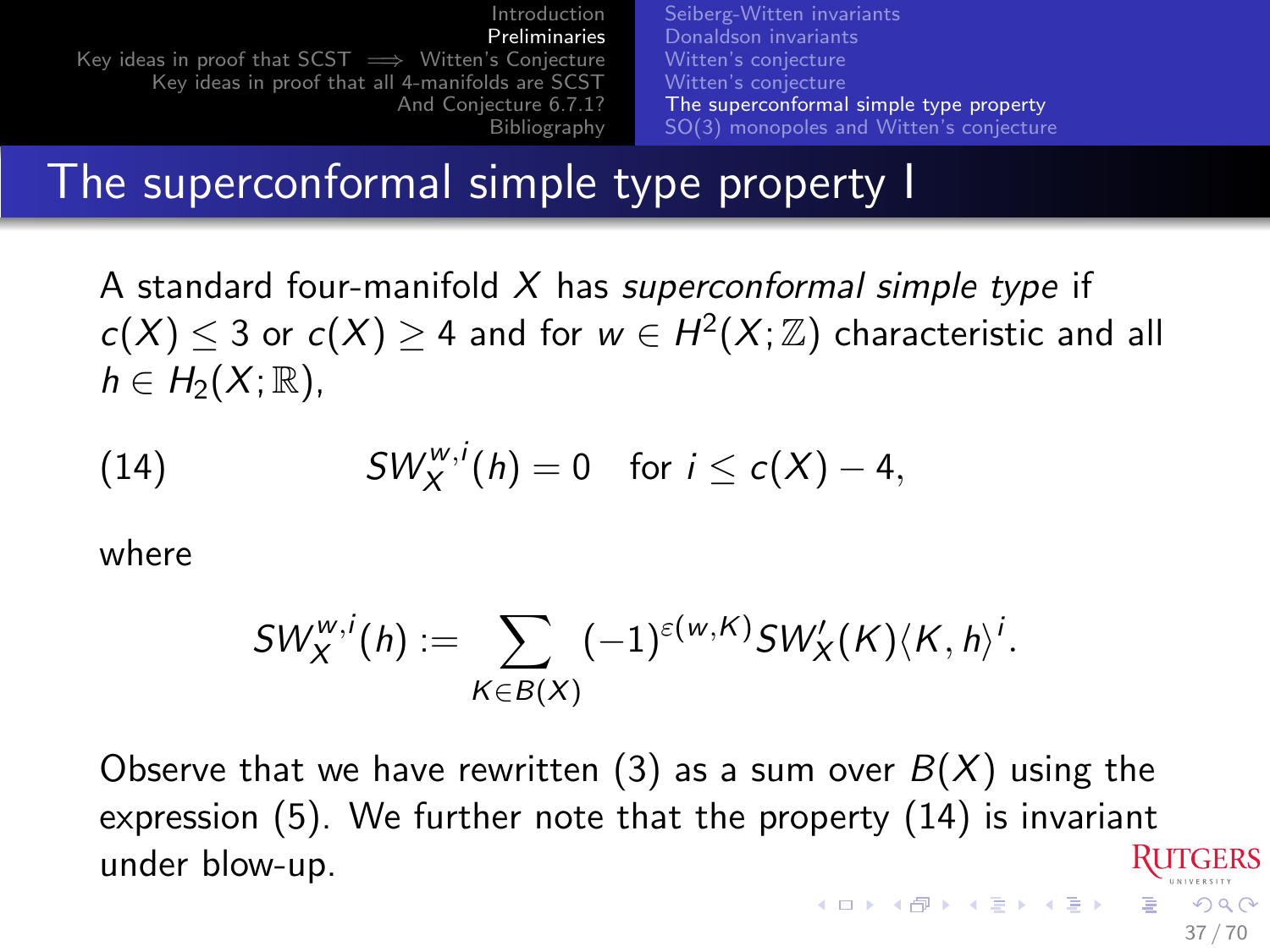[Introduction](#page-2-0) [Preliminaries](#page-20-0) [Key ideas in proof that SCST =](#page-46-0)→ Witten's Conjecture [Key ideas in proof that all 4-manifolds are SCST](#page-51-0) [And Conjecture 6.7.1?](#page-55-0) [Bibliography](#page-60-0) [Seiberg-Witten invariants](#page-21-0) [Donaldson invariants](#page-27-0) [Witten's conjecture](#page-31-0) [Witten's conjecture](#page-32-0) [The superconformal simple type property](#page-35-0) [SO\(3\) monopoles and Witten's conjecture](#page-38-0)

### The superconformal simple type property II

### Lemma 2.5

[\[26,](#page-66-0) Theorem 7.3.1], [\[6,](#page-62-1) Lemma  $6.1$ ] A standard manifold,  $X$ , has superconformal simple type if and only if its blow-up,  $X$ , has superconformal simple type.

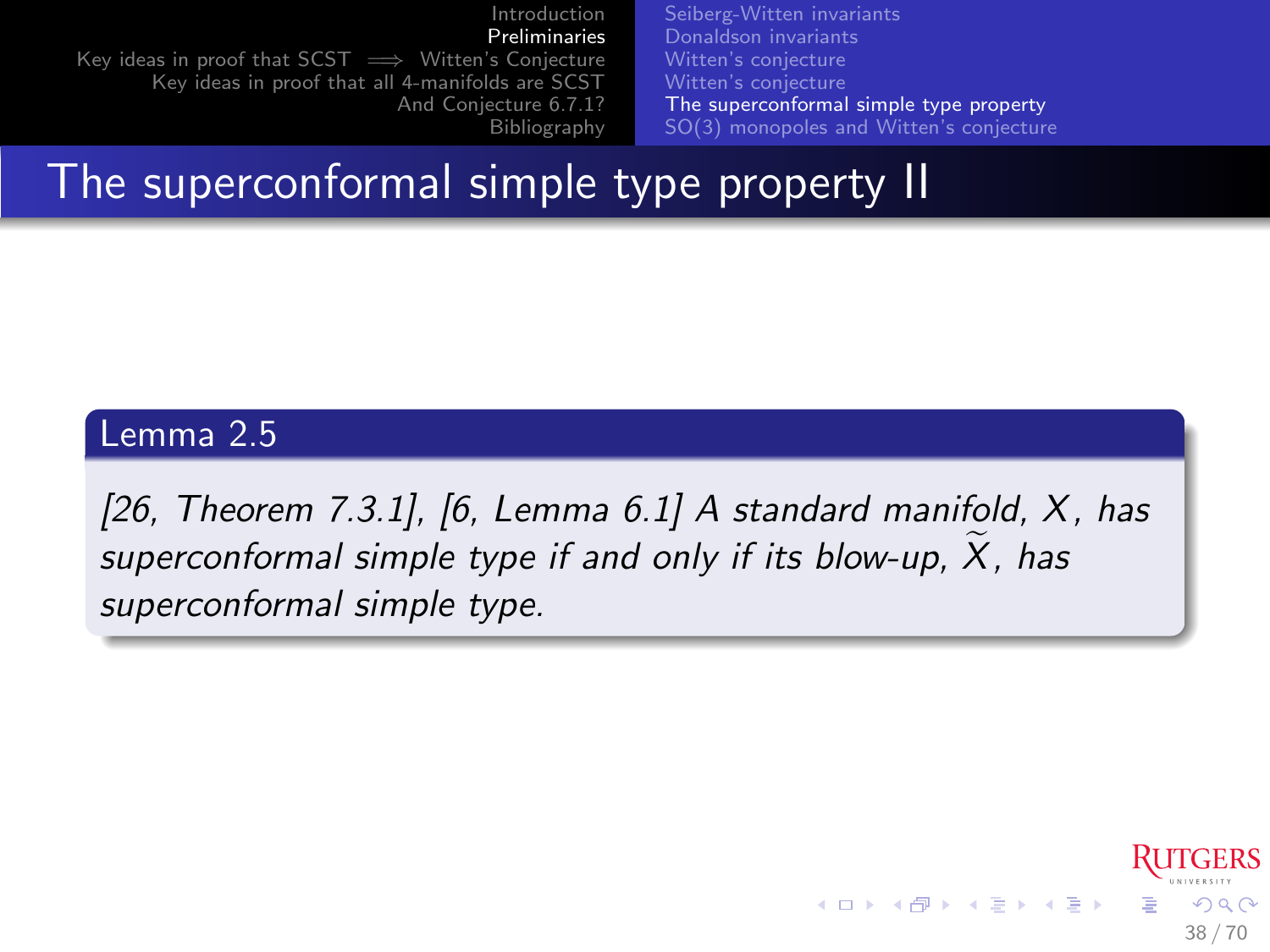| Introduction                                                | Seiberg-Witten invariants               |
|-------------------------------------------------------------|-----------------------------------------|
| Preliminaries                                               | Donaldson invariants                    |
| Key ideas in proof that $SCST \implies$ Witten's Conjecture | Witten's conjecture                     |
| Key ideas in proof that all 4-manifolds are SCST            | Witten's conjecture                     |
| And Conjecture 6.7.1?                                       | The superconformal simple type property |
| Bibliography                                                | SO(3) monopoles and Witten's conjecture |

# SO(3) monopoles and Witten's conjecture

<span id="page-38-0"></span>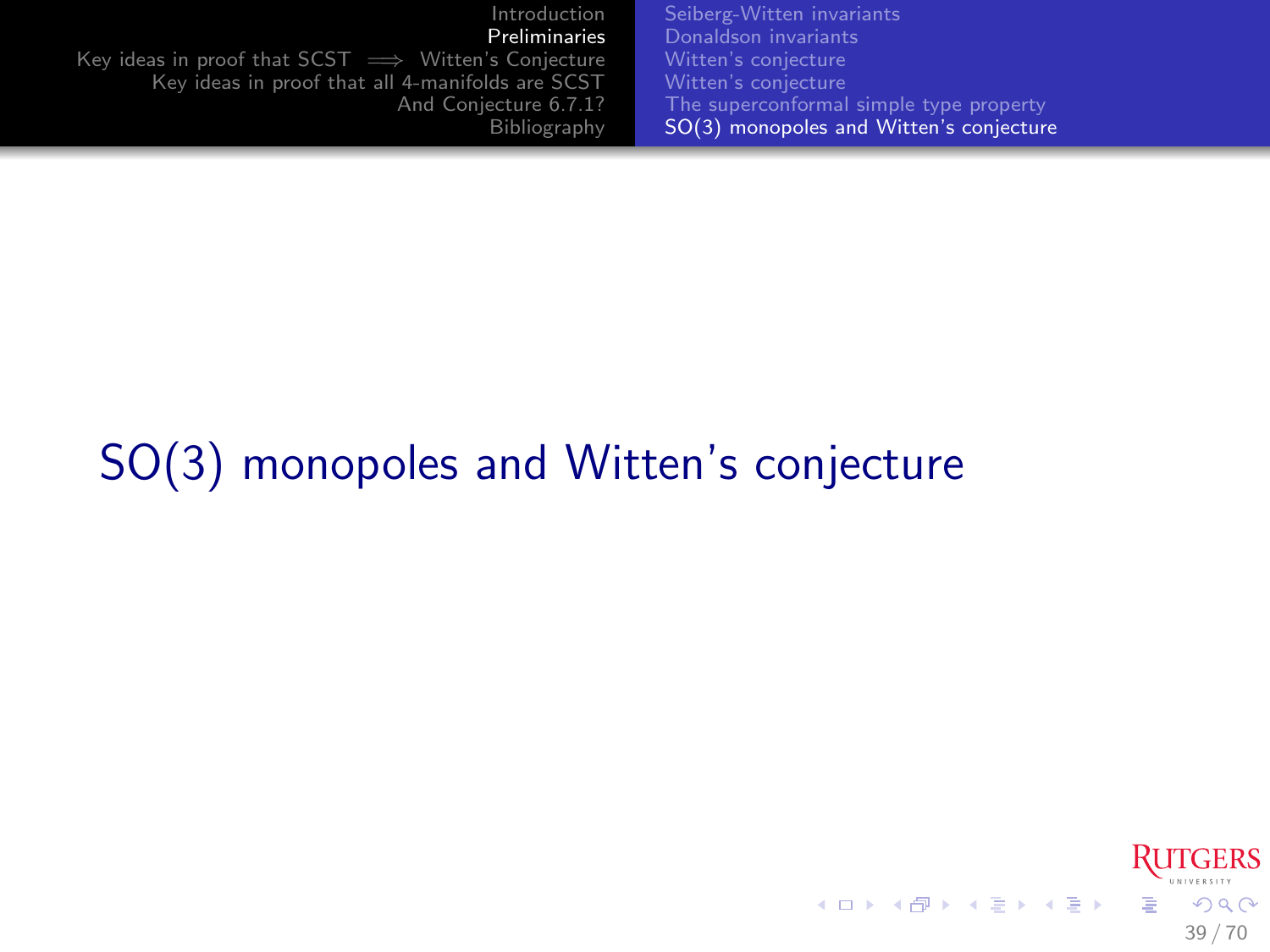[Introduction](#page-2-0) [Preliminaries](#page-20-0) Key ideas in proof that  $SCST \implies$  Witten's Conjecture [Key ideas in proof that all 4-manifolds are SCST](#page-51-0) [And Conjecture 6.7.1?](#page-55-0) [Bibliography](#page-60-0) [Seiberg-Witten invariants](#page-21-0) [Donaldson invariants](#page-27-0) [Witten's conjecture](#page-31-0) [The superconformal simple type property](#page-35-0) [SO\(3\) monopoles and Witten's conjecture](#page-38-0)

SO(3) monopoles and Witten's conjecture I

The SO(3)-monopole cobordism formula given below provides an expression for the Donaldson invariant in terms of the Seiberg-Witten invariants.

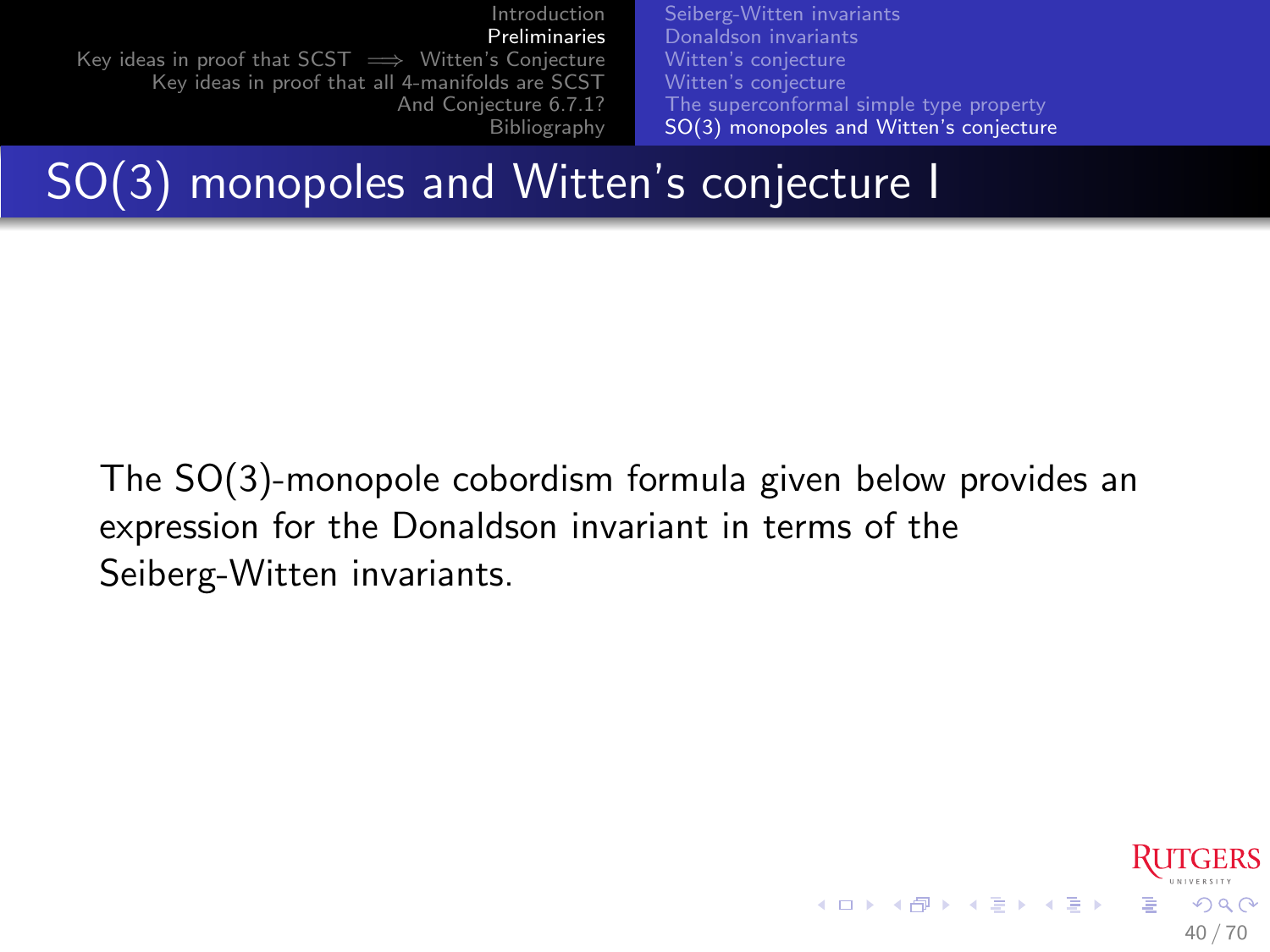[Introduction](#page-2-0) [Preliminaries](#page-20-0) [Key ideas in proof that SCST =](#page-46-0)→ Witten's Conjecture [Key ideas in proof that all 4-manifolds are SCST](#page-51-0) [And Conjecture 6.7.1?](#page-55-0) [Bibliography](#page-60-0) [Seiberg-Witten invariants](#page-21-0) [Donaldson invariants](#page-27-0) [Witten's conjecture](#page-31-0) [Witten's conjecture](#page-32-0) [The superconformal simple type property](#page-35-0) [SO\(3\) monopoles and Witten's conjecture](#page-38-0)

SO(3) monopoles and Witten's conjecture II

### Theorem 2.6 (SO(3)-monopole cobordism formula)

<span id="page-40-0"></span>[\[5,](#page-62-2) Main Theorem] Let  $X$  be a standard four-manifold of Seiberg-Witten simple type. Assume that [\[5,](#page-62-2) Conjecture 6.7.1] holds. Assume further that  $w, \Lambda \in H^2(X; \mathbb{Z})$  and  $\delta, m \in \mathbb{N}$  satisfy

(15a) 
$$
w - \Lambda \equiv w_2(X) \pmod{2},
$$

(15b) 
$$
I(\Lambda) = \Lambda^2 + c(X) + 4\chi_h(X) > \delta,
$$

(15c) 
$$
\delta \equiv -w^2 - 3\chi_h(X) \text{ (mod 4)},
$$

$$
\delta - 2m \geq 0.
$$

Then, for any  $h \in H_2(X; \mathbb{R})$  and positive generator  $x \in H_0(X; \mathbb{Z})$ , we have

41 / 70

RERS

 $\Omega$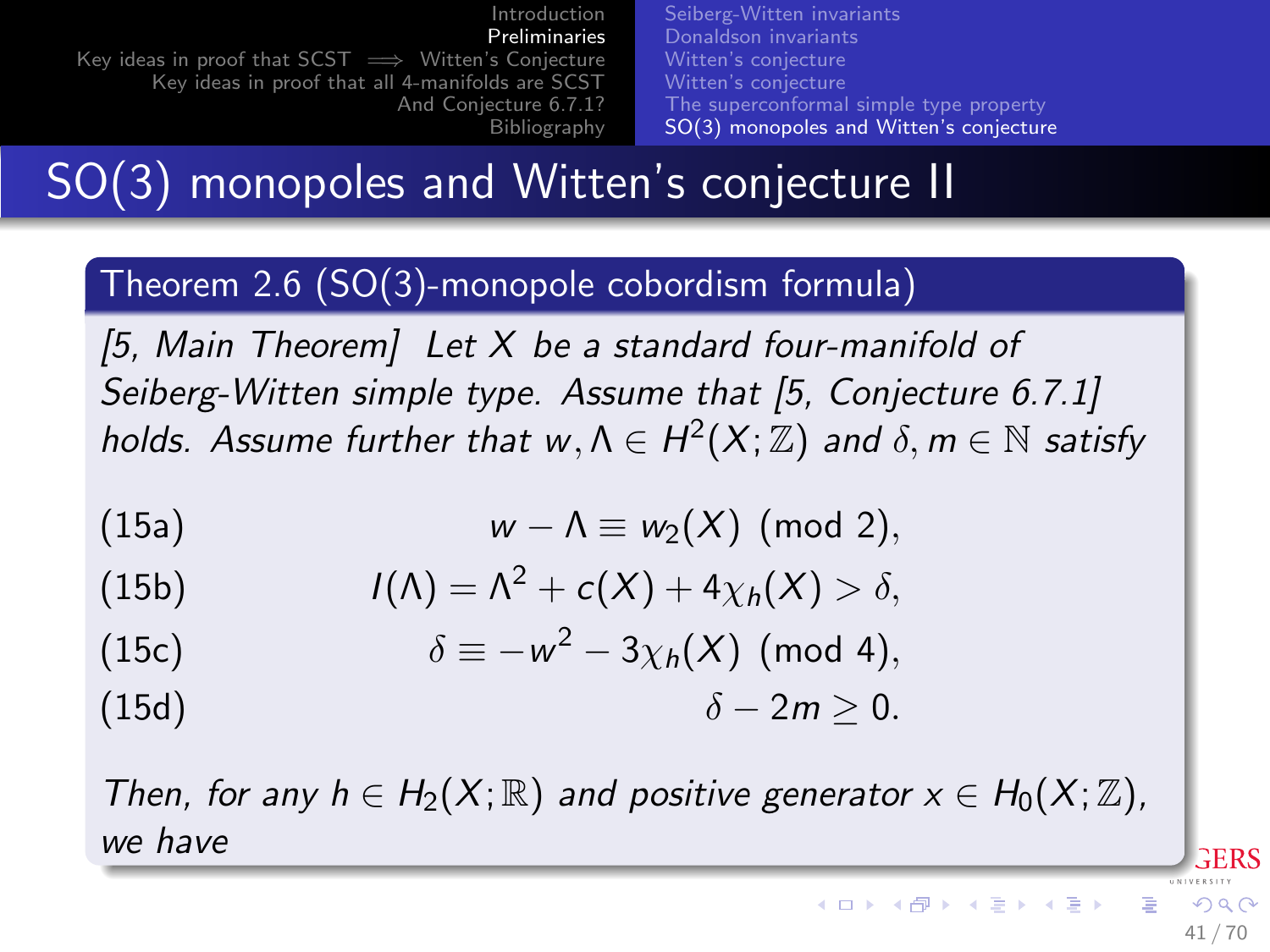| Introduction                                                | Seiberg-Witten invariants               |
|-------------------------------------------------------------|-----------------------------------------|
| Preliminaries                                               | Donaldson invariants                    |
| Key ideas in proof that $SCST \implies$ Witten's Conjecture | Witten's conjecture                     |
| Key ideas in proof that all 4-manifolds are SCST            | Witten's conjecture                     |
| And Conjecture 6.7.1?                                       | The superconformal simple type property |
| Bibliography                                                | SO(3) monopoles and Witten's conjecture |

## SO(3) monopoles and Witten's conjecture III

Theorem 2.6 (SO(3)-monopole cobordism formula)

(16)  
\n
$$
D_{X}^{w}(h^{\delta-2m}x^{m}) = \sum_{K \in B(X)} (-1)^{\frac{1}{2}(w^{2}-\sigma)+\frac{1}{2}(w^{2}+(w-\Lambda)\cdot K)} SW'_{X}(K)
$$
\n
$$
\times f_{\delta,m}(\chi_{h}(X), c_{1}^{2}(X), K, \Lambda)(h),
$$

where the map,

$$
f_{\delta,m}(h): \mathbb{Z} \times \mathbb{Z} \times H^2(X;\mathbb{Z}) \times H^2(X;\mathbb{Z}) \to \mathbb{R}[h],
$$

takes values in the ring of polynomials in the variable h with

**GERS**  $\Omega$ 42 / 70

イロメ 不優 メスミメ スミメー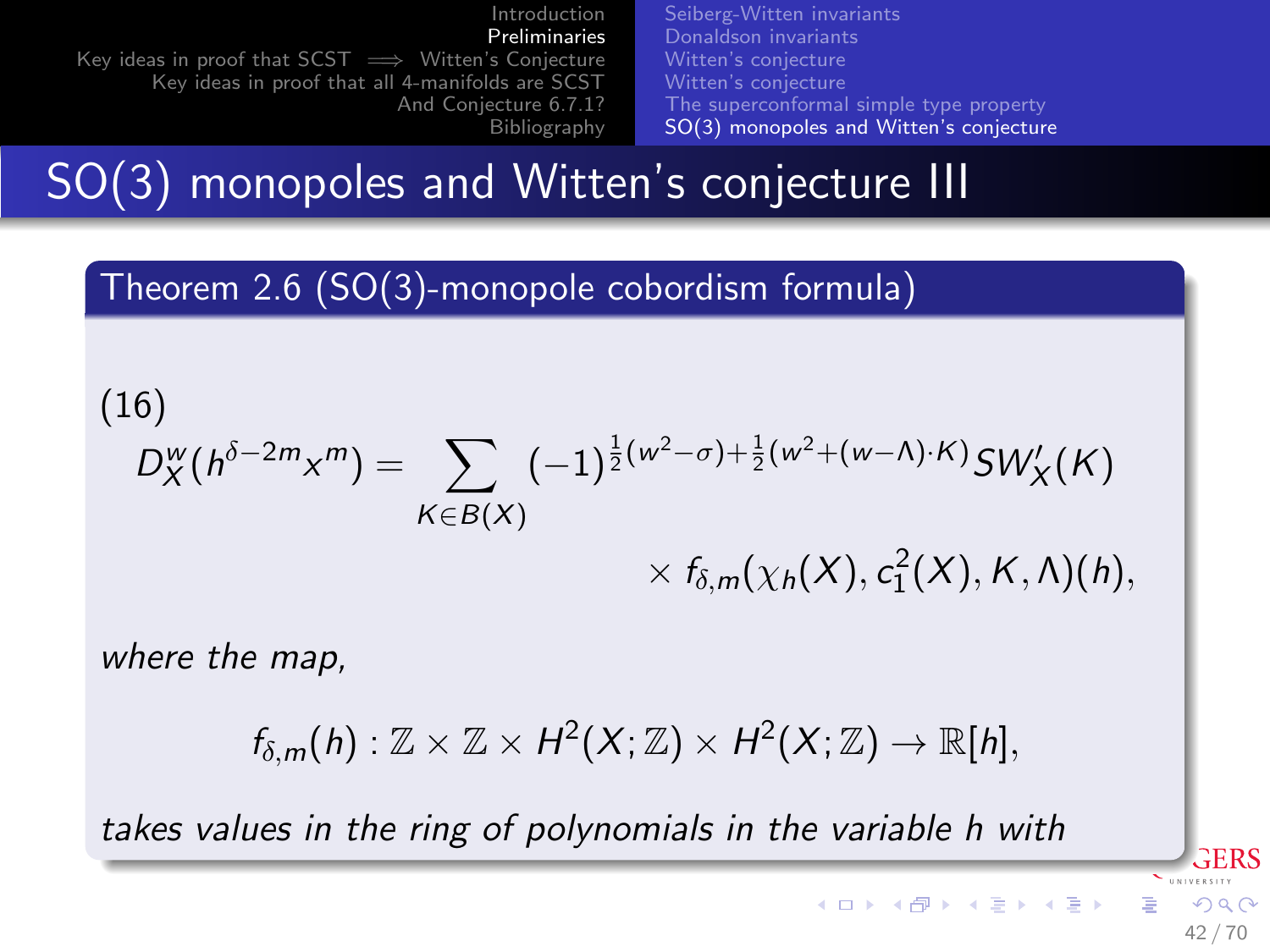[Introduction](#page-2-0) [Preliminaries](#page-20-0) Key ideas in proof that  $SCST \implies$  Witten's Conjecture [Key ideas in proof that all 4-manifolds are SCST](#page-51-0) [And Conjecture 6.7.1?](#page-55-0) [Bibliography](#page-60-0) [Seiberg-Witten invariants](#page-21-0) [Donaldson invariants](#page-27-0) [Witten's conjecture](#page-31-0) [The superconformal simple type property](#page-35-0) [SO\(3\) monopoles and Witten's conjecture](#page-38-0)

SO(3) monopoles and Witten's conjecture IV

Theorem 2.6 (SO(3)-monopole cobordism formula)

real coefficients, is universal (independent of  $X$ ) and is given by

(17) 
$$
f_{\delta,m}(\chi_h(X), c_1^2(X), K, \Lambda)(h)
$$
  

$$
:= \sum_{\substack{i+j+2k \ -\delta-2m}} a_{i,j,k}(\chi_h(X), c_1^2(X), K \cdot \Lambda, \Lambda^2, m)
$$
  

$$
\times \langle K, h \rangle^i \langle \Lambda, h \rangle^j Q_X(h)^k.
$$

メロメ メ御き メミメ メミメ  $QQQ$ 43 / 70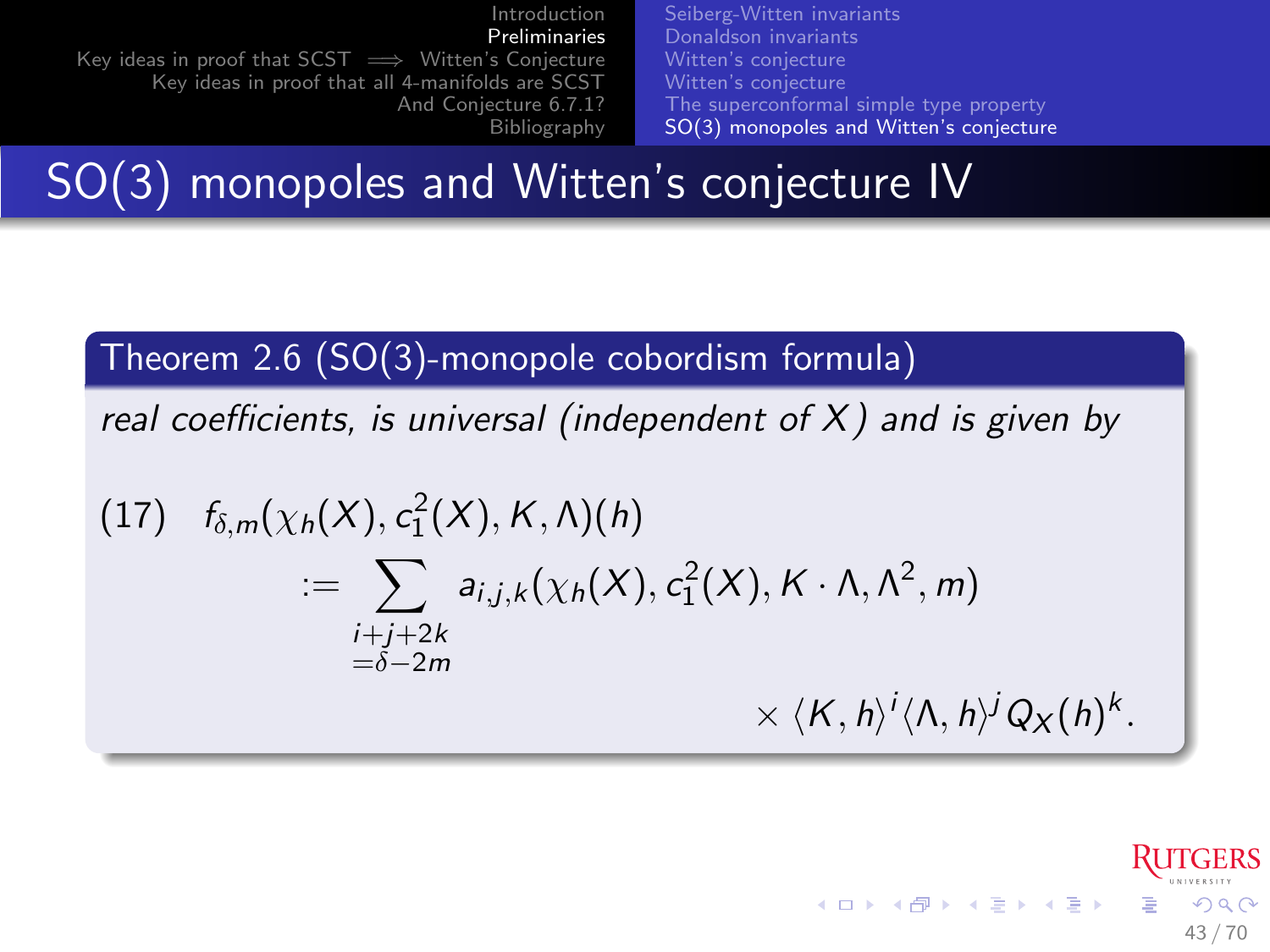[Introduction](#page-2-0) [Preliminaries](#page-20-0) [Key ideas in proof that SCST =](#page-46-0)→ Witten's Conjecture [Key ideas in proof that all 4-manifolds are SCST](#page-51-0) [And Conjecture 6.7.1?](#page-55-0) [Bibliography](#page-60-0) [Seiberg-Witten invariants](#page-21-0) [Donaldson invariants](#page-27-0) [Witten's conjecture](#page-31-0) [Witten's conjecture](#page-32-0) [The superconformal simple type property](#page-35-0) [SO\(3\) monopoles and Witten's conjecture](#page-38-0)

SO(3) monopoles and Witten's conjecture V

Theorem 2.6 (SO(3)-monopole cobordism formula)

For each triple,  $i, j, k \in \mathbb{N}$ , the coefficients,

 $a_{i,k} : \mathbb{Z} \times \mathbb{Z} \times \mathbb{Z} \times \mathbb{Z} \times \mathbb{N} \to \mathbb{R}$ 

are universal (independent of  $X$ ) real analytic functions of the variables  $\chi_h(X)$ ,  $c_1^2(X)$ ,  $c_1(s) \cdot \Lambda$ ,  $\Lambda^2$ , and m.

### Remark 2.7

Theorem [2.6](#page-40-0) depends on the expected analytical result [\[5,](#page-62-2) Conjecture 6.7.1], on which work is in progress. The analytical issues are summarized in [\[9,](#page-62-3) Remark 3.3].

44 / 70

 $209$ 

RERS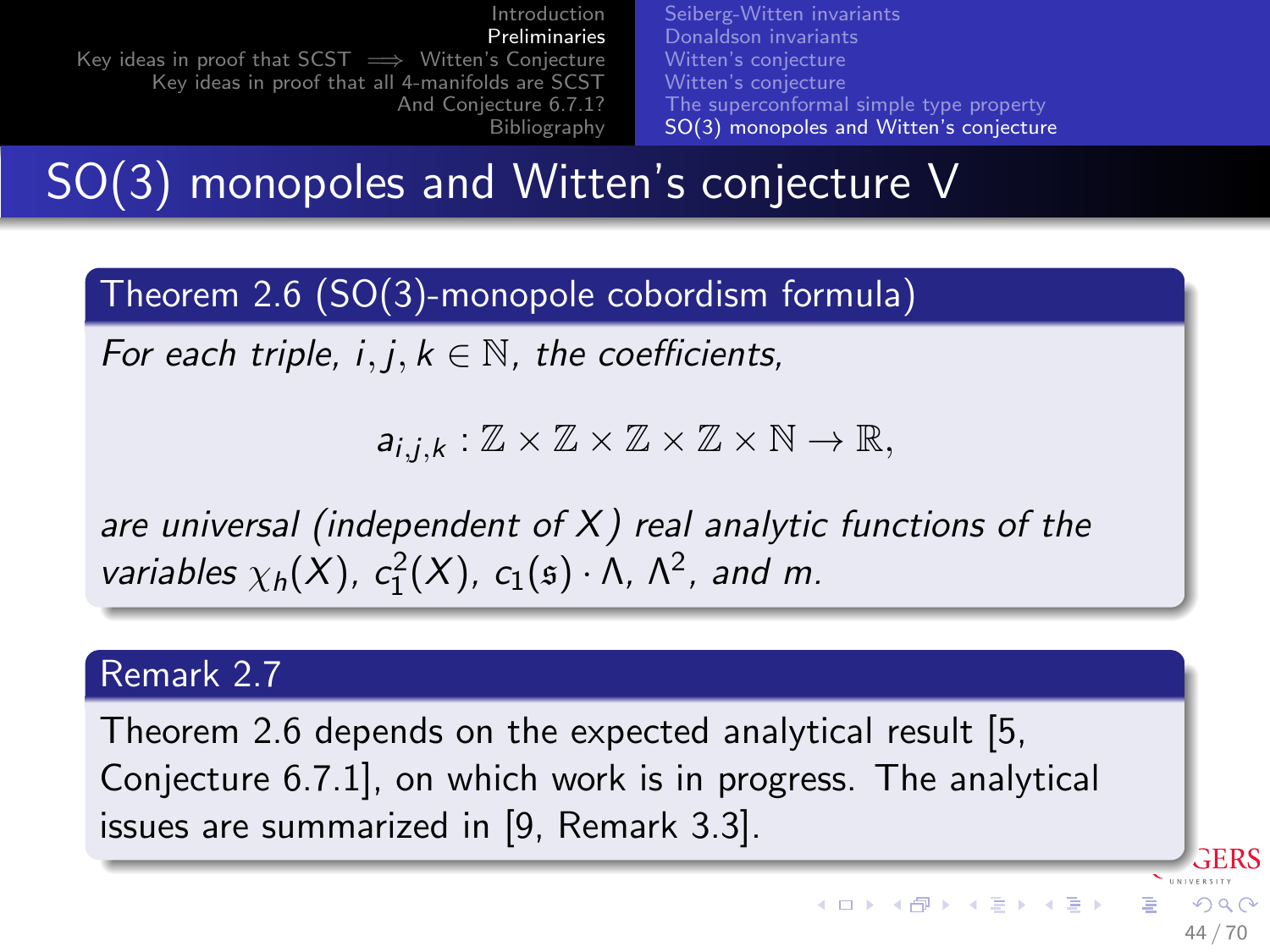[Introduction](#page-2-0) [Preliminaries](#page-20-0) [Key ideas in proof that SCST =](#page-46-0)→ Witten's Conjecture [Key ideas in proof that all 4-manifolds are SCST](#page-51-0) [And Conjecture 6.7.1?](#page-55-0) [Bibliography](#page-60-0) [Seiberg-Witten invariants](#page-21-0) [Donaldson invariants](#page-27-0) [Witten's conjecture](#page-31-0) [Witten's conjecture](#page-32-0) [The superconformal simple type property](#page-35-0) [SO\(3\) monopoles and Witten's conjecture](#page-38-0)

SO(3) monopoles and Witten's conjecture VI

The SO(3)-monopole equations take the form,

<span id="page-44-0"></span>(18) 
$$
F_A^+ - \rho^{-1} (\Phi \otimes \Phi^*)_{00} = 0, D_A \Phi = 0,
$$

where A is a unitary connection on a Hermitian, rank-two vector bundle,  $E$ , and  $\Phi\in\Omega^0(X;\, W^+\otimes E).$ 

Theorem [2.6](#page-40-0) is proved with the aid of the moduli space,  $\mathscr{M}_\mathfrak{t}$ , of solutions to [\(18\)](#page-44-0) moduli gauge-equivalence, where  $t = (\rho, W^{\pm}, E)$ .

The space,  $\mathscr{M}_{\mathfrak{t}}$ , contains the moduli space of *anti-self-dual* connections,  $M_{\kappa}^{w}$ , and moduli spaces,  $M_{\mathfrak{s}}$ , of Seiberg-Witten monopoles where the connections,  $A$ , on  $E$  becomes reducible with respect to different splittings,  $E = L_1 \oplus L_2$ . -<br>-<br>- 4 <u>마 × 4 마</u> × 4 마 × 4 마 ×  $209$ 

45 / 70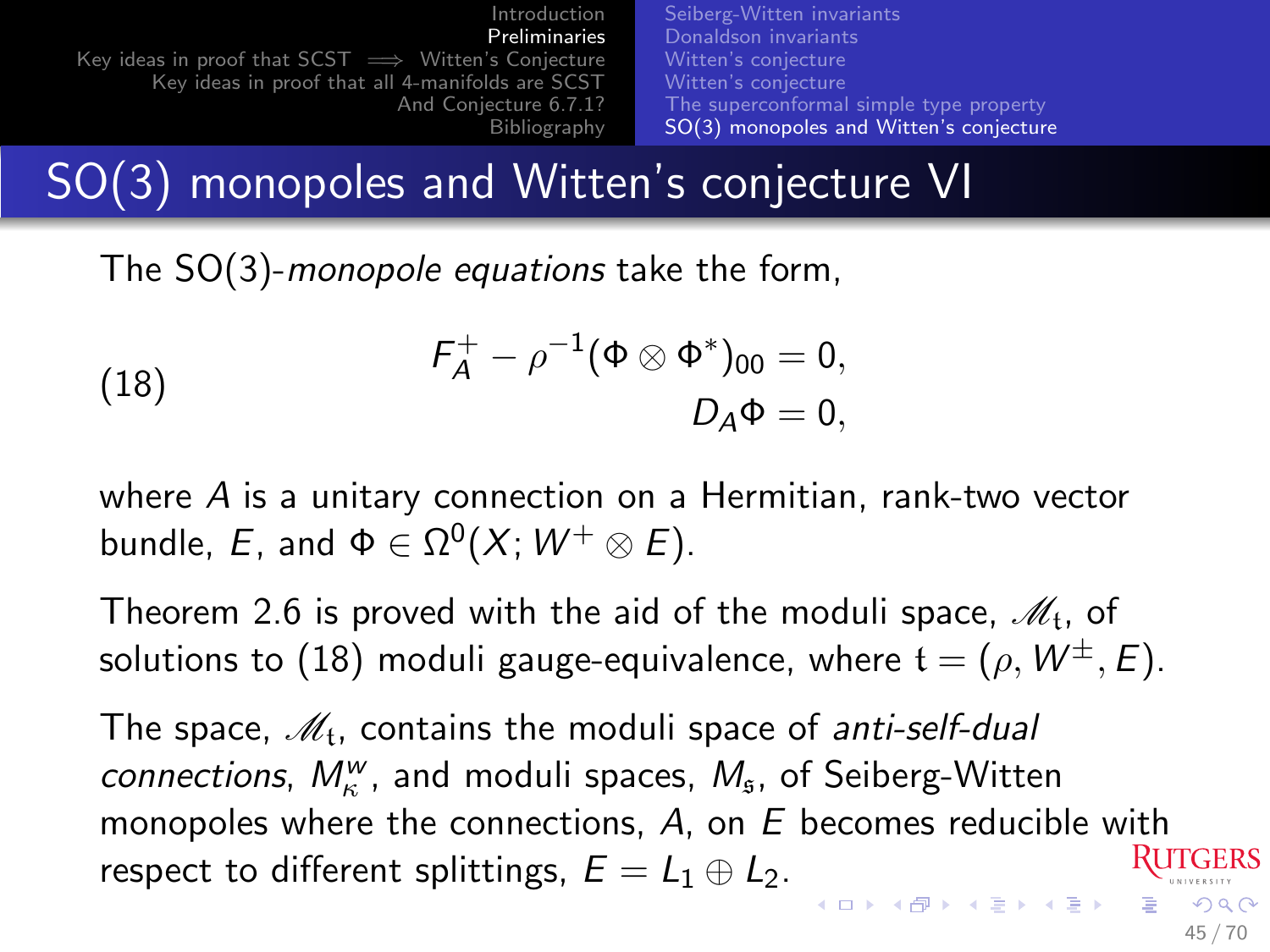| Introduction                                                | Seiberg-Witten invariants               |
|-------------------------------------------------------------|-----------------------------------------|
| Preliminaries                                               | Donaldson invariants                    |
| Key ideas in proof that $SCST \implies$ Witten's Conjecture | Witten's conjecture                     |
| Key ideas in proof that all 4-manifolds are SCST            | Witten's conjecture                     |
| And Conjecture 6.7.1?                                       | The superconformal simple type property |
| Bibliography                                                | SO(3) monopoles and Witten's conjecture |

SO(3) monopoles and Witten's conjecture VII

The space,  $\mathscr{M}_\mathfrak{t}$ , admits an Uhlenbeck compactification,  $\bar{\mathscr{M}_\mathfrak{t}}$ , and the lower strate of  $\bar{\mathscr{M}}_{\mathfrak{t}}$  contain additional Seiberg-Witten moduli spaces.

The cobordism formula [\(16\)](#page-0-1) is proved by pairing a cup product of suitable cohomology classes on  $\bar{\mathscr{M}}_{\mathfrak{t}}$  with the link of  $M_{\kappa}^w$ , giving rise to multiples of the Donaldson invariant, and links of the Seiberg-Witten moduli spaces,  $M_{\rm s}$ .

46 / 70

 $\begin{array}{l} \left\langle \begin{array}{c} 1 \end{array} \right\rangle \left\langle \begin{array}{c} 1 \end{array} \right\rangle \left\langle \begin{array}{c} 1 \end{array} \right\rangle \left\langle \begin{array}{c} 1 \end{array} \right\rangle \left\langle \begin{array}{c} 1 \end{array} \right\rangle \left\langle \begin{array}{c} 1 \end{array} \right\rangle \left\langle \begin{array}{c} 1 \end{array} \right\rangle \left\langle \begin{array}{c} 1 \end{array} \right\rangle \left\langle \begin{array}{c} 1 \end{array} \right\rangle \left\langle \begin{array}{c} 1 \end$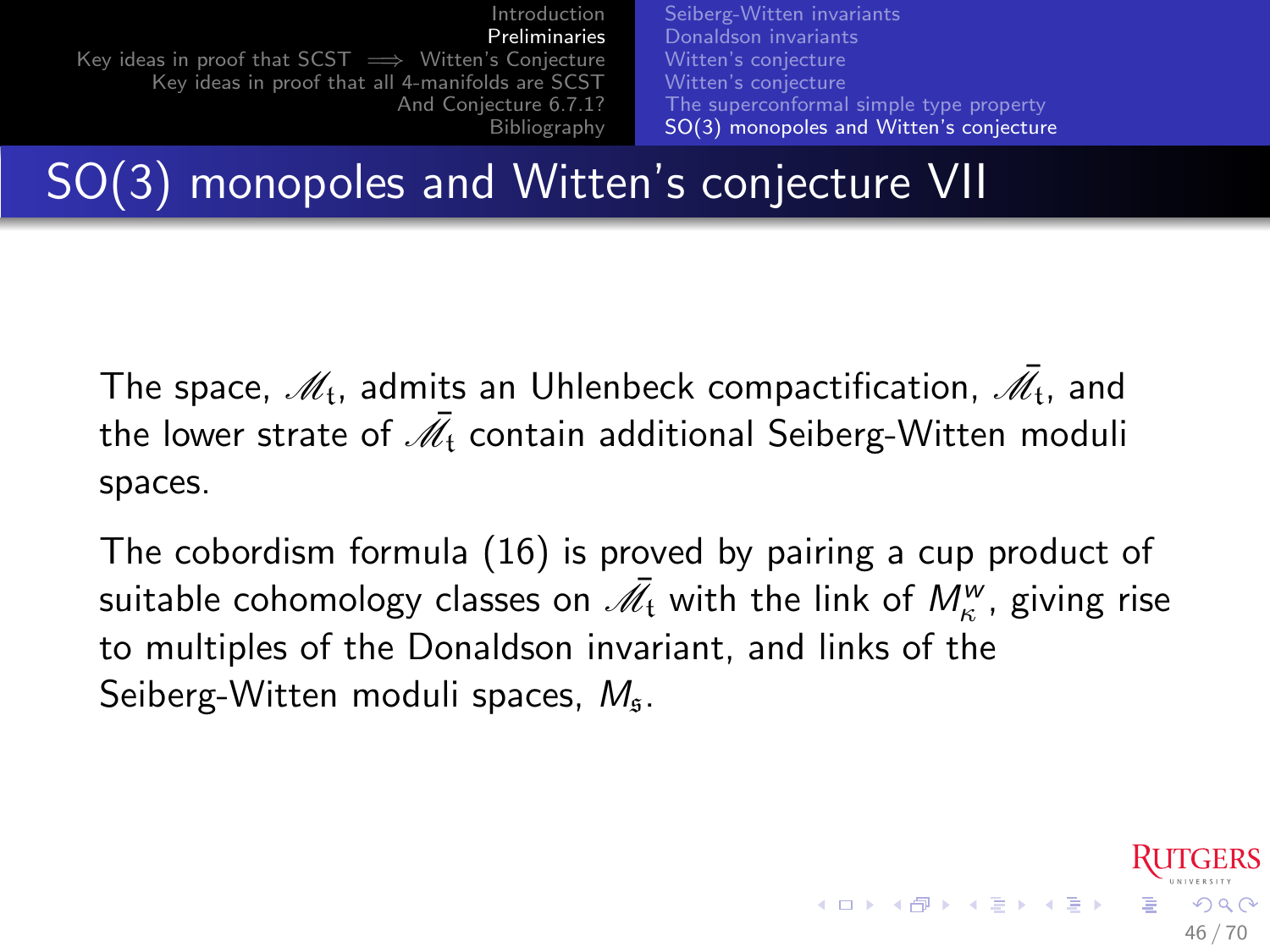## Key ideas in proof that superconformal simple type  $\implies$  Witten's Conjecture

<span id="page-46-0"></span>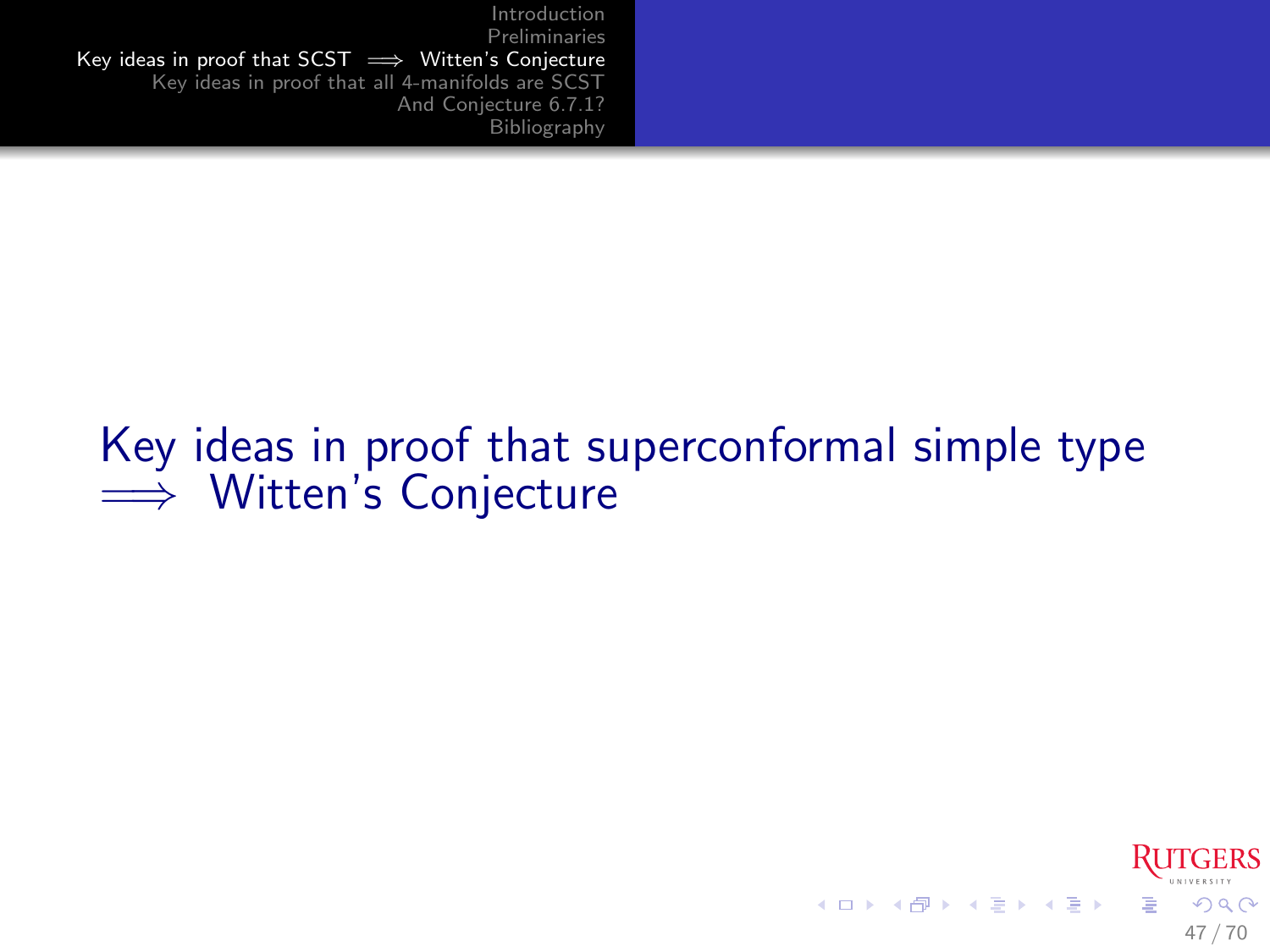[Introduction](#page-2-0) [Preliminaries](#page-20-0)<br>Witten's Conjecture ⇒ — Key ideas in proof that SCST [Key ideas in proof that all 4-manifolds are SCST](#page-51-0) [And Conjecture 6.7.1?](#page-55-0) [Bibliography](#page-60-0)

# Key ideas in proof that  $SCST \implies WCI$

The proof of Theorem [1.2](#page-8-0) relies on a combination of the ingredients mentioned below.

### Blow-up formula for Donaldson invariants

Let  $X \to X$  be the blow-up of X at one point, let  $e \in H_2(X;\mathbb{Z})$  be the fundamental class of the exceptional curve, and let  $e^* \in H^2(\widetilde{X}; \mathbb{Z})$  be the Poincaré dual of e.

Using the direct sum decomposition of the homology and cohomology of  $X$ , we can consider both the homology and cohomology of  $X$  as subspaces of those of  $X$ .

Denote  $\tilde{w} := w + e^*$ . The blow-up formula [\[19,](#page-65-1) [24\]](#page-66-4) gives

$$
(19) \t\t D_X^w(h^{\delta-2m}x^m)=D_{\widetilde{X}}^{\widetilde{w}}(h^{\delta-2m}ex^m).
$$
\tRUTGERS

<span id="page-47-0"></span>48 / 70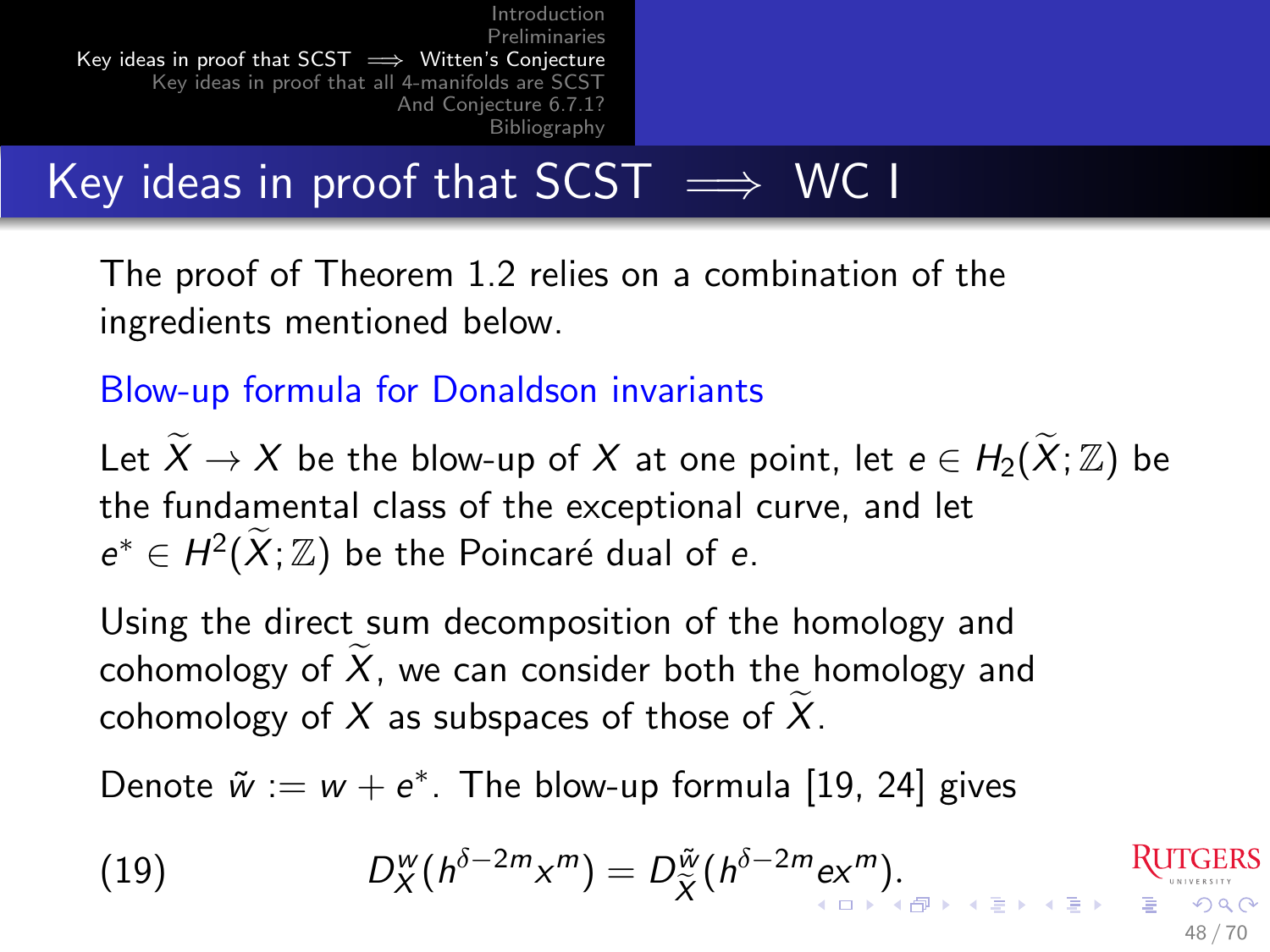# Key ideas in proof that  $SCST \implies WC$  II

Blow-up formula for Seiberg-Witten invariants

By Theorem [2.1,](#page-26-0)

$$
(20) \quad B'(\widetilde{X})=\{K_{\varphi}=K+(-1)^{\varphi}e^*: K\in B'(X),\ \varphi\in \mathbb{Z}/2\mathbb{Z}\}.
$$

### Difference equation for  $b_{i,j,k}$

As a consequence of the superconformal type property of  $X$ , we show that the coefficients  $a_{i,j,k}$  which are not determined by [\[9,](#page-62-3) Proposition 4.8], satisfy a difference equation in the parameter  $K \cdot \Lambda$  and thus can be written as a polynomial in this parameter.

<span id="page-48-0"></span>49 / 70

 $\Omega$ 

The Fintushel-Park-Stern family of example manifolds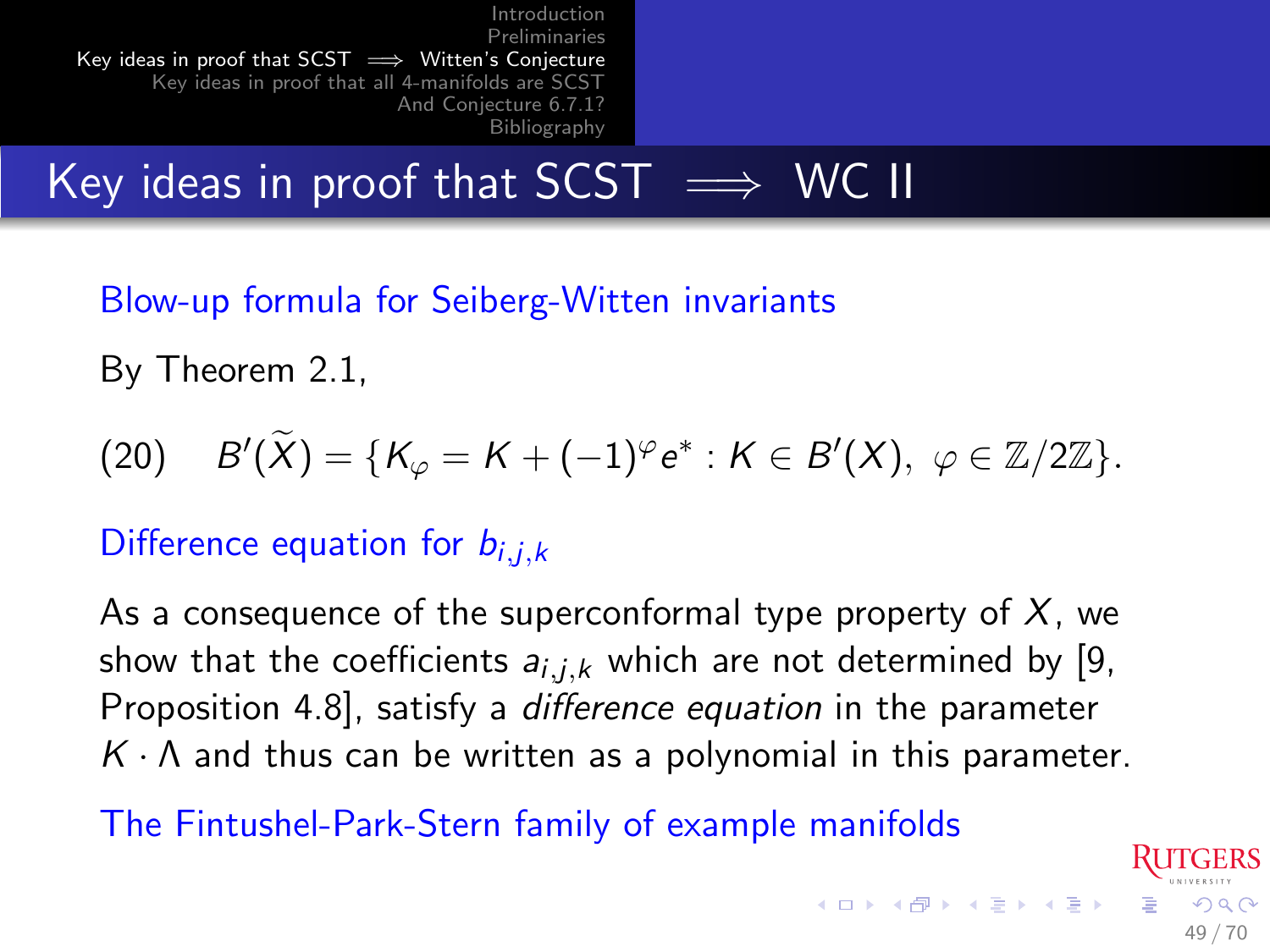# Key ideas in proof that  $SCST \implies WC$  III

In [\[9,](#page-62-3) Section 4.2], we used the manifolds constructed by Fintushel, Park and Stern in [\[13\]](#page-63-3) to give a family of standard four-manifolds,  $X_a$ , for  $q = 2, 3, \ldots$ , obeying the following conditions:

 $\bullet$   $X_a$  satisfies Witten's Conjecture [1.1;](#page-6-0)

• For 
$$
q = 2, 3, \ldots
$$
, one has  $\chi_h(X_q) = q$  and  $c(X_q) = 3$ ;

$$
\bullet \ \ B'(X_q)=\{K\} \ \text{with} \ \ K\neq 0;
$$

 $\bullet\,$  For each  $\,$  , there are classes  $\,f_1^{\phantom i},f_2^{\phantom i}\in H^2(X_q^{\phantom i},\mathbb{Z})\,$  satisfying

(21a) 
$$
f_1 \cdot f_2 = 1
$$
,  $f_i^2 = 0$ ,  $f_i \cdot K = 0$  for  $i = 1, 2$ ,  
\n(21b) { $f_1, f_2, K$ } is linearly independent in  $H^2(X_q; \mathbb{R})$ ,  
\n(21c)  $Q_{X_q} \upharpoonright \text{Ker } f_1 \cap \text{Ker } f_2 \cap \text{Ker } K$  is non-zero.

50 / 70

 $\Omega$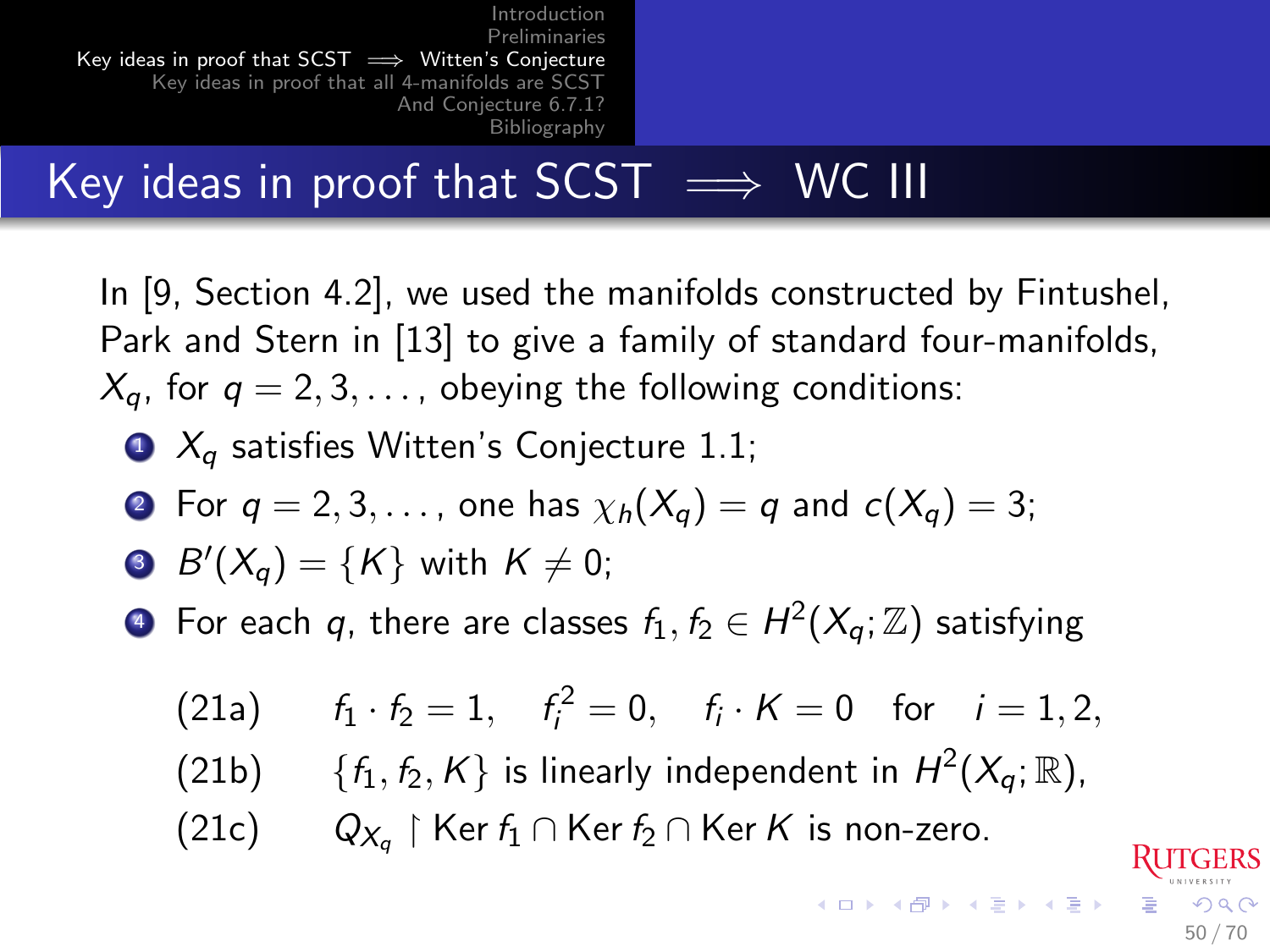# Key ideas in proof that  $SCST \implies WC$  IV

Let  $X_q(n)$  be the blow-up of  $X_q$  at *n* points,

(22) 
$$
X_q(n) := X_q \underbrace{\# \overline{\mathbb{CP}}^2 \cdots \# \overline{\mathbb{CP}}^2}_{n \text{ copies}}.
$$

Then  $X_{q}(n)$  is a standard four-manifold of Seiberg-Witten simple type and satisfies Witten's Conjecture [1.1](#page-6-0) by Theorem [2.3,](#page-30-0) with

(23) 
$$
\chi_h(X_q(n)) = q
$$
,  $c_1^2(X_q(n)) = q - n - 3$ ,  $c(X_q(n)) = n + 3$ .

51 / 70

 $209$ 

メロメ メ御き メミメ メミメ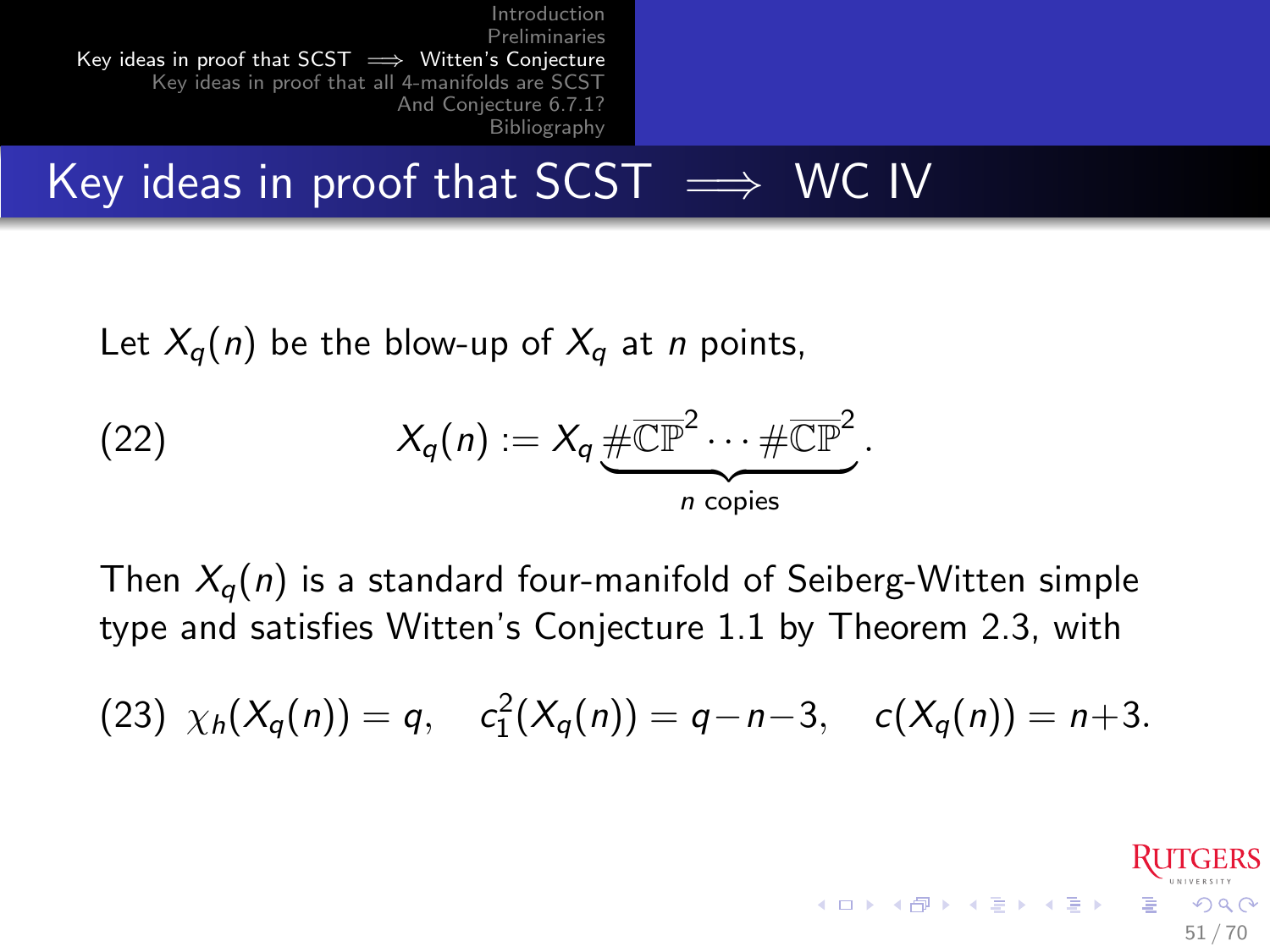# Key ideas in proof that all 4-manifolds are SCST

<span id="page-51-0"></span>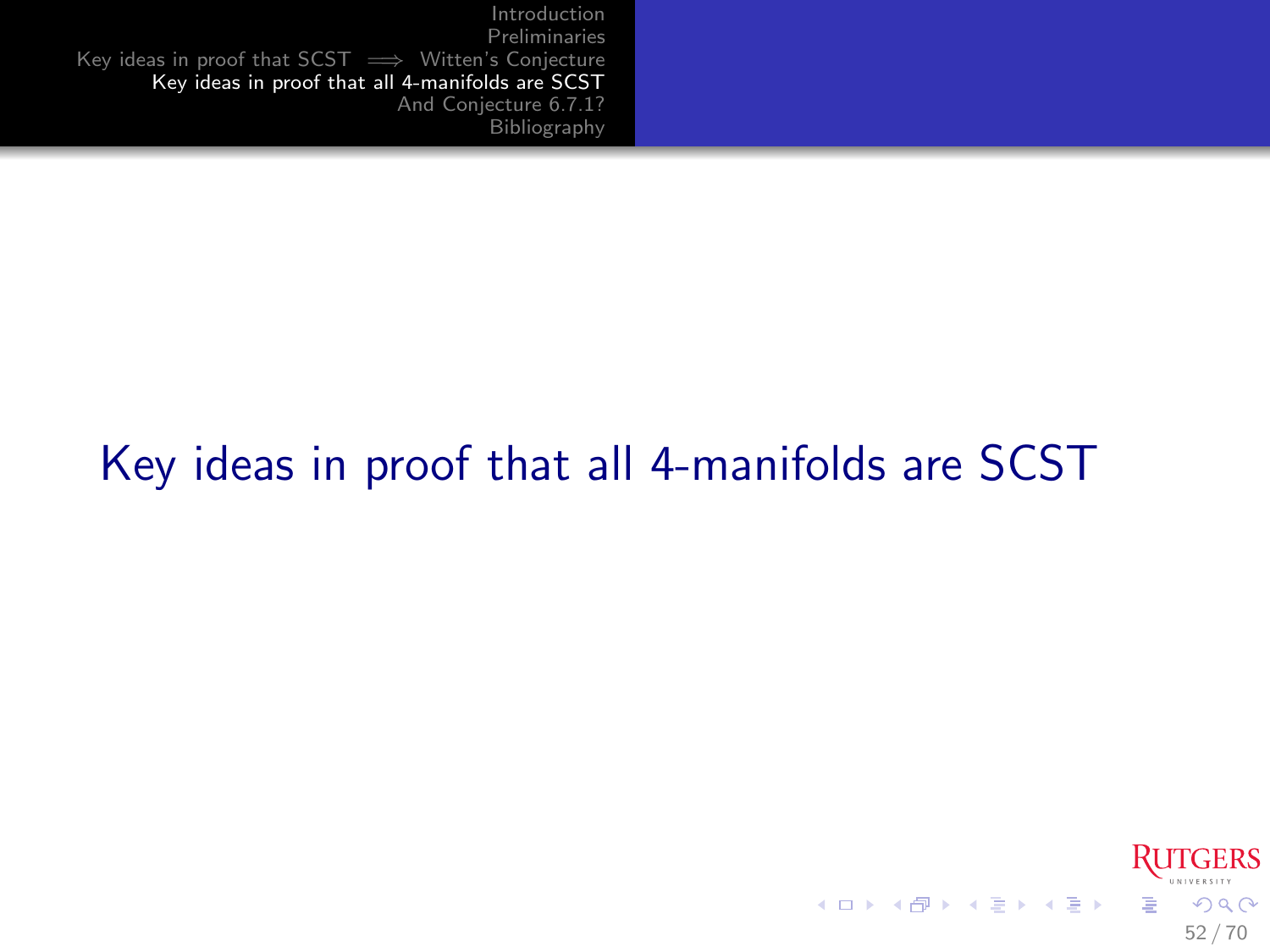## Key ideas in proof that all 4-manifolds are SCST I

We exploit the fact that the SO(3)-monopole cobordism provides additional relations among the Seiberg-Witten invariants than just the relation [\(16\)](#page-0-1) in Theorem [2.6](#page-40-0) which computes values of Donaldson invariants in terms of Seiberg-Witten invariants.

There is a variant of the SO(3)-monopole cobordism formula [\(16\)](#page-0-1) where the pairing with the link of the moduli space of anti-self-dual connections vanishes by a dimension-counting argument.

This variant of the SO(3)-monopole cobordism formula states that a sum over  $K \in B(X)$  of pairings with links of the Seiberg-Witten

53 / 70

 $\Omega$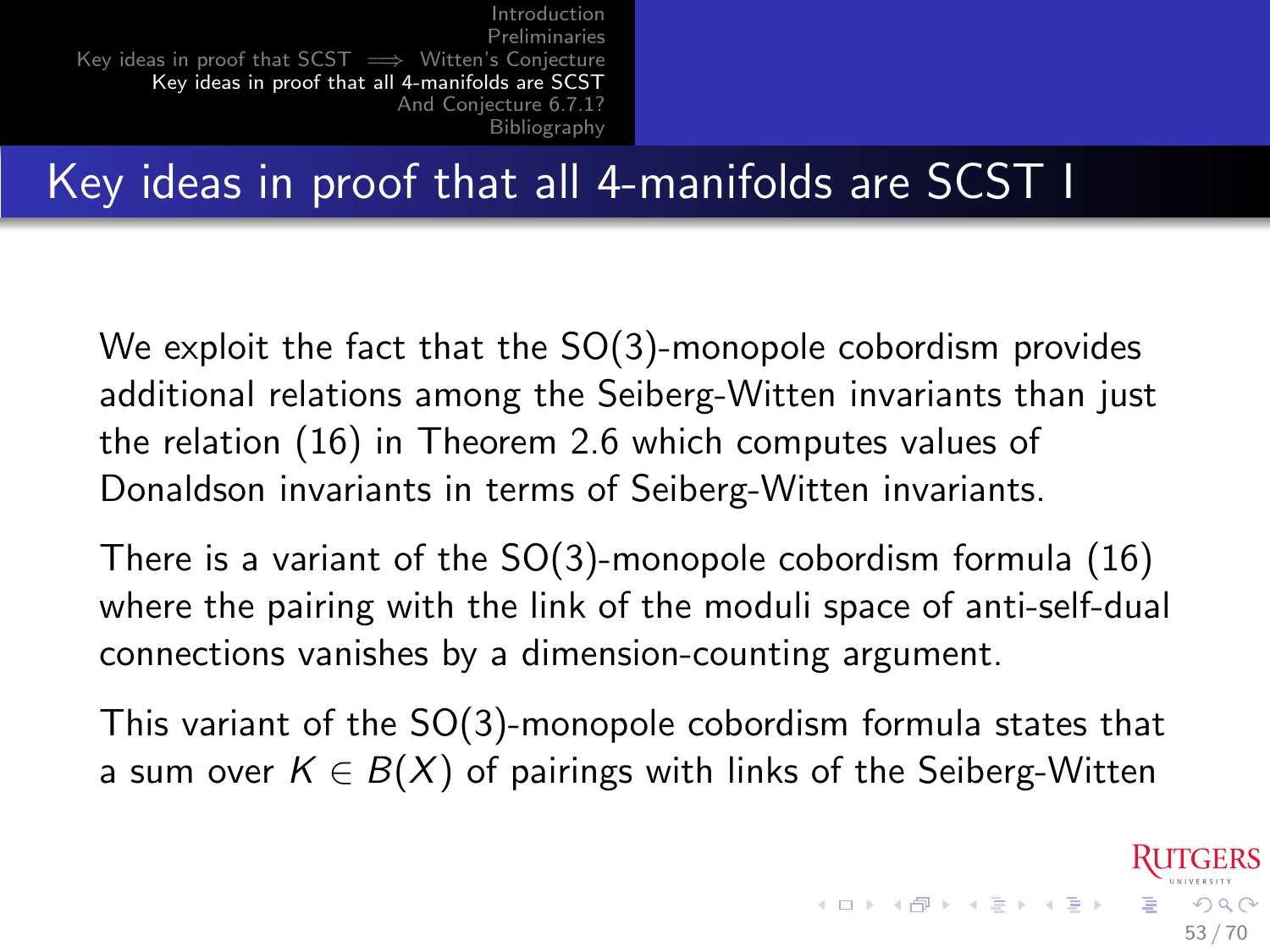# Key ideas in proof that all 4-manifolds are SCST II

moduli space corresponding to K vanishes, giving an equality of the form

<span id="page-53-0"></span>(24) 
$$
0 = \sum_{k=0}^{\ell} a_{c-2\nu+2k,0,\ell-k} SW_X^{w,c-2\nu+2k} Q_X^{\ell-k},
$$

where we abbreviate  $c = c(X)$ .

We then show that the coefficient  $a_{c-2v,0,\ell}$  appearing in [\(24\)](#page-53-0) is non-zero by applying the methods used by Kotschick and Morgan [\[20\]](#page-65-2) to the topological description of the link of the Seiberg-Witten moduli space given in our article [\[5\]](#page-62-2).

Next, we show that the coefficients  $a_{c-2v+2k,0,\ell-k}$  in [\(24\)](#page-53-0) vanish if  $c - 2v + 2k > c - 3$ .  $209$ 

54 / 70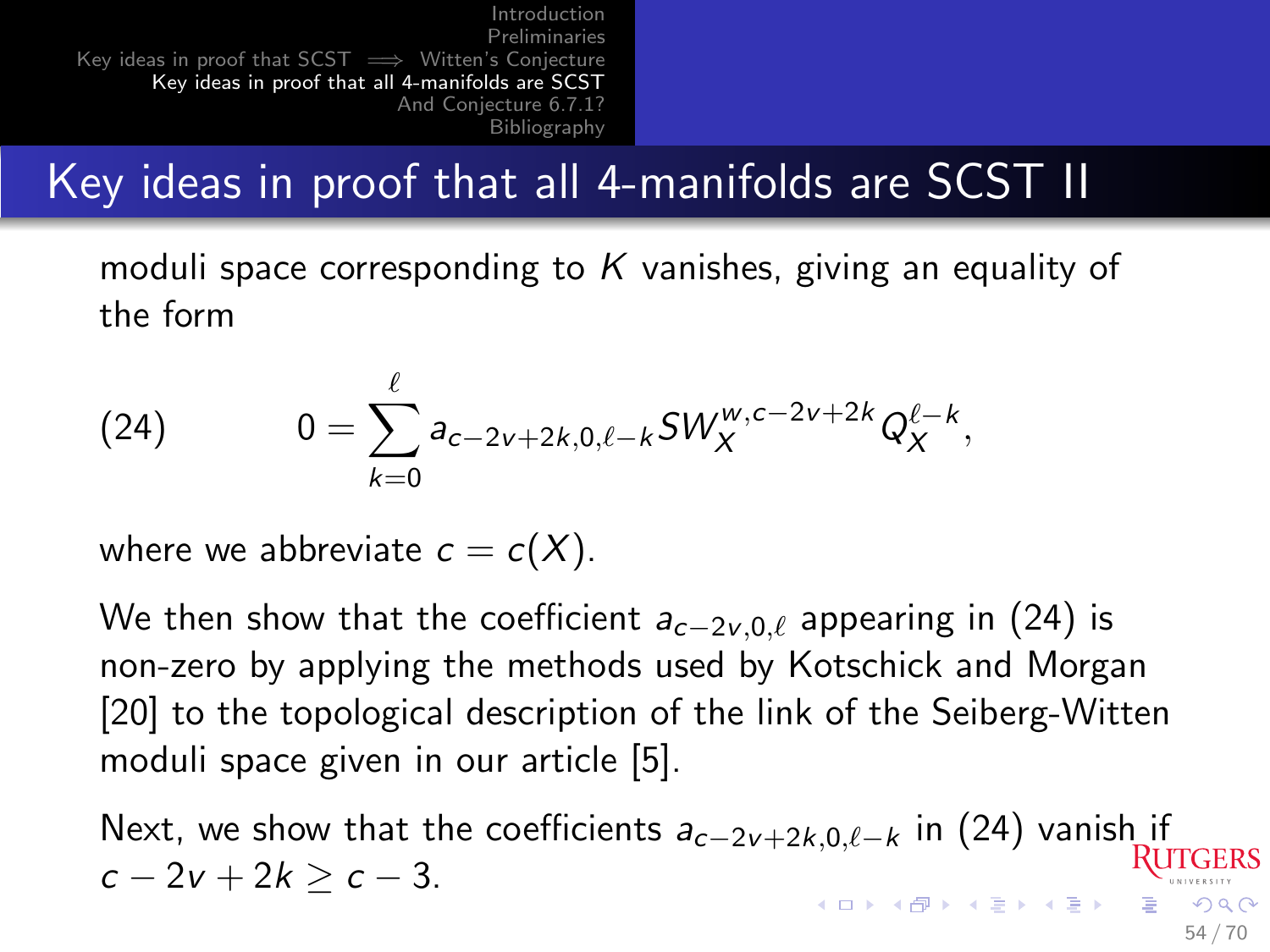## Key ideas in proof that all 4-manifolds are SCST III

Finally, we combine this information on the coefficients and give an inductive argument proving Theorem [1.3.](#page-9-0)

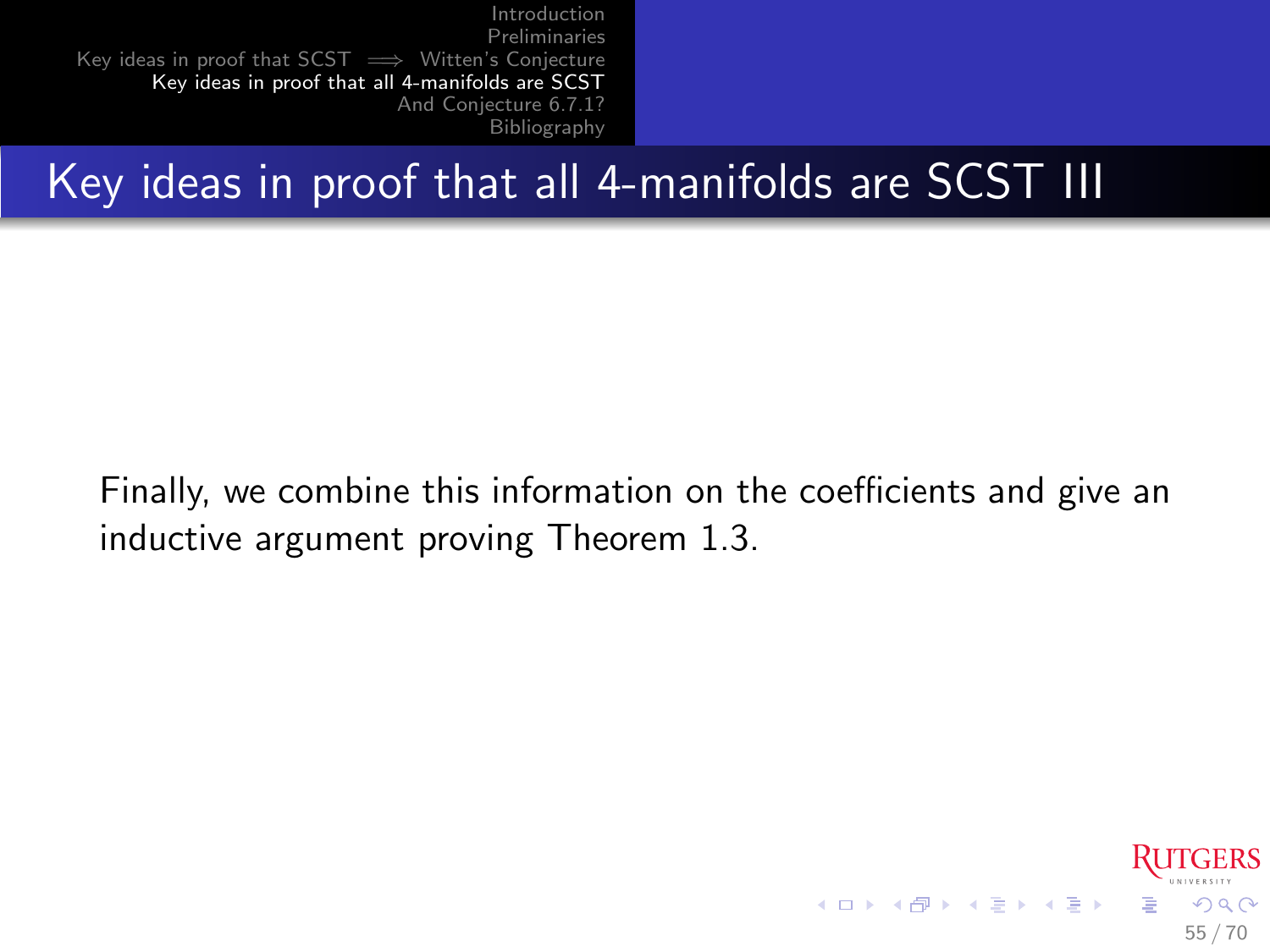## And Conjecture 6.7.1?

<span id="page-55-0"></span>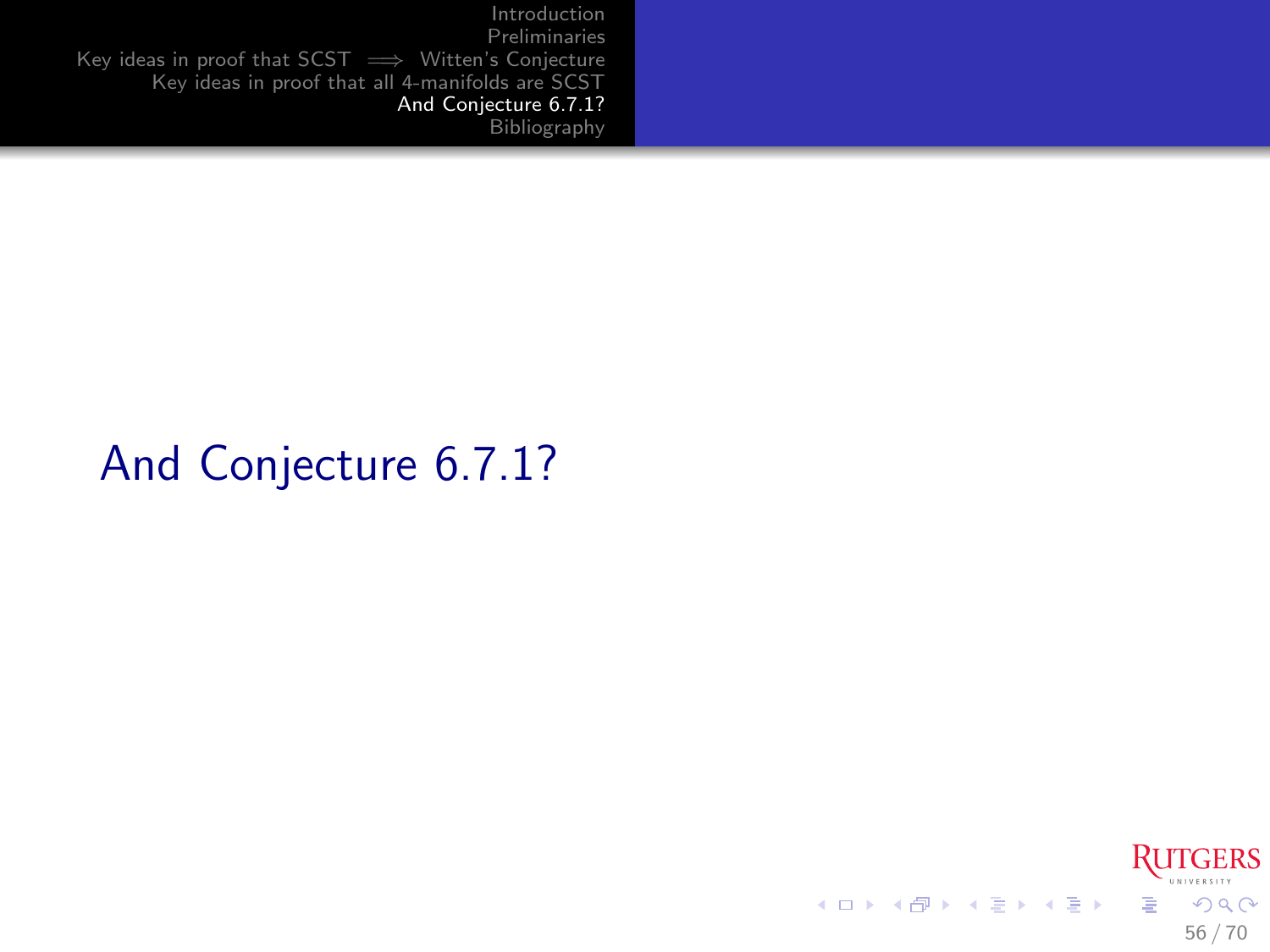# And Conjecture 6.17? I

We need to explain a little more about Conjecture 6.7.1, from our book [\[5\]](#page-62-2), where Theorem [2.6](#page-40-0) is proved.

The proof of Theorem [2.6](#page-40-0) (the SO(3)-monopole cobordism formula) assumes the hypothesis [\[5,](#page-62-2) Conjecture 6.7.1] that the *local gluing map* for a neighborhood of  $M_{\mathfrak{s}} \times \Sigma$  in  $\bar{\mathscr{M}_\mathfrak{t}}$  gives a continuous parametrization of a neighborhood of  $M_\mathfrak{s} \times \Sigma$  in  $\bar{\mathscr{M}_\mathfrak{t}}$ , for each smooth stratum  $\Sigma \subset \mathsf{Sym}^\ell(X).$ 

These local gluing maps are the analogues for SO(3) monopoles of the local gluing maps for anti-self-dual SO(3) connections constructed by Taubes in [\[33,](#page-68-2) [34,](#page-68-3) [35\]](#page-68-4), Donaldson and Kronheimer in [\[2,](#page-61-2) §7.2], and Morgan and Mrowka [\[29,](#page-67-1) [30\]](#page-67-2).

57 / 70

 $\Omega$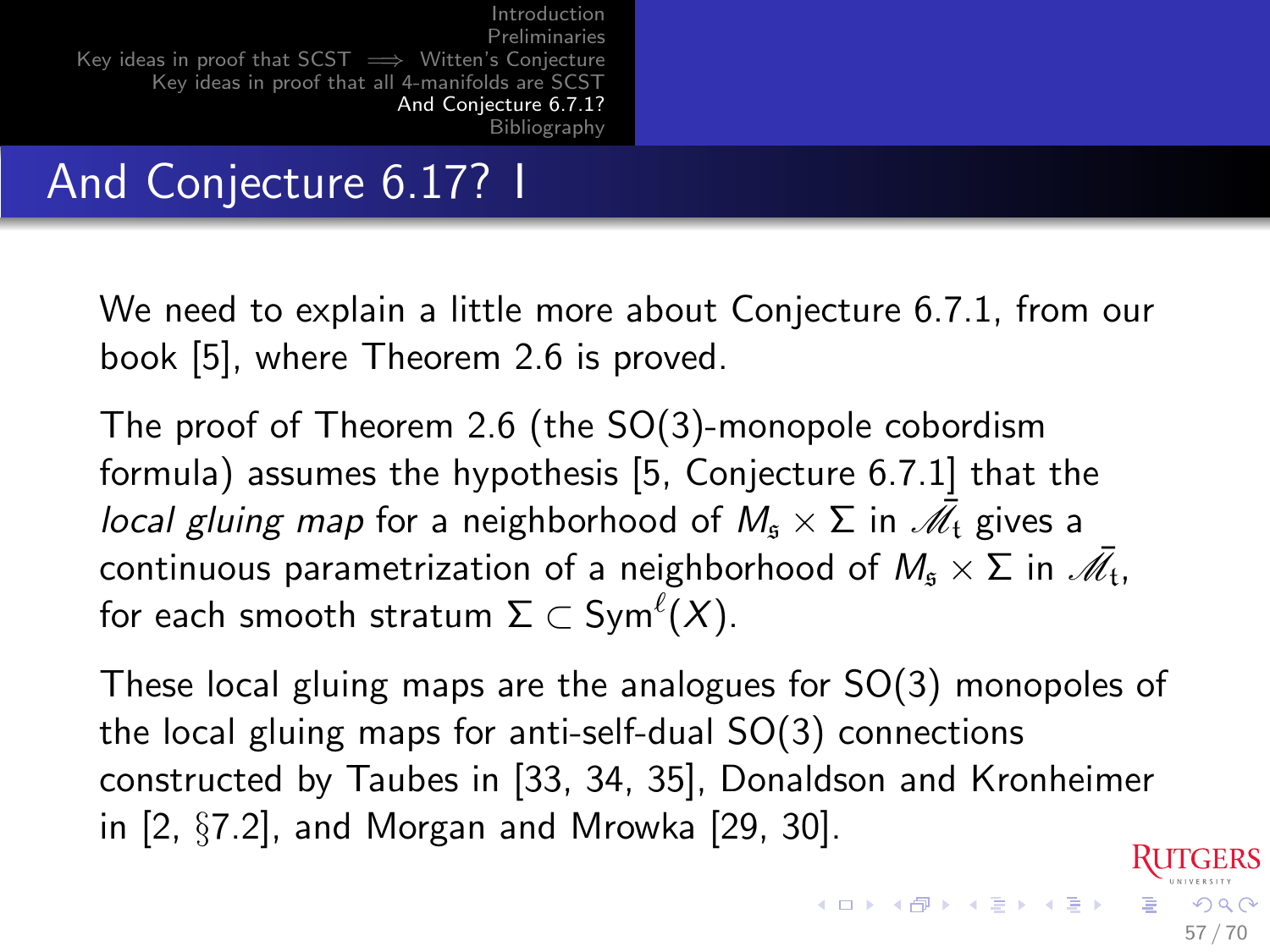# And Conjecture 6.17? II

We have established the *existence* of local gluing maps in our article [\[7\]](#page-62-4).

We expect that a proof of the *continuity* for the local gluing maps with respect to Uhlenbeck limits should be similar to our proof in [\[4\]](#page-61-3) of this property for the local gluing maps for anti-self-dual SO(3) connections.

The remaining properties of local gluing maps assumed in [\[5\]](#page-62-2) are that they are *injective*, and also *surjective* in the sense that elements of  $\bar{\mathscr{M}}_{\mathfrak{t}}$  sufficiently close (in the Uhlenbeck topology) to  $M<sub>s</sub> \times \Sigma$  are in the image of at least one of the local gluing maps.

In special cases, proofs of these properties for the local gluing maps for anti-self-dual  $SO(3)$  connections (namely, continuity with  $U$  on  $E$ 

イロト イ押 トイヨ トイヨ トー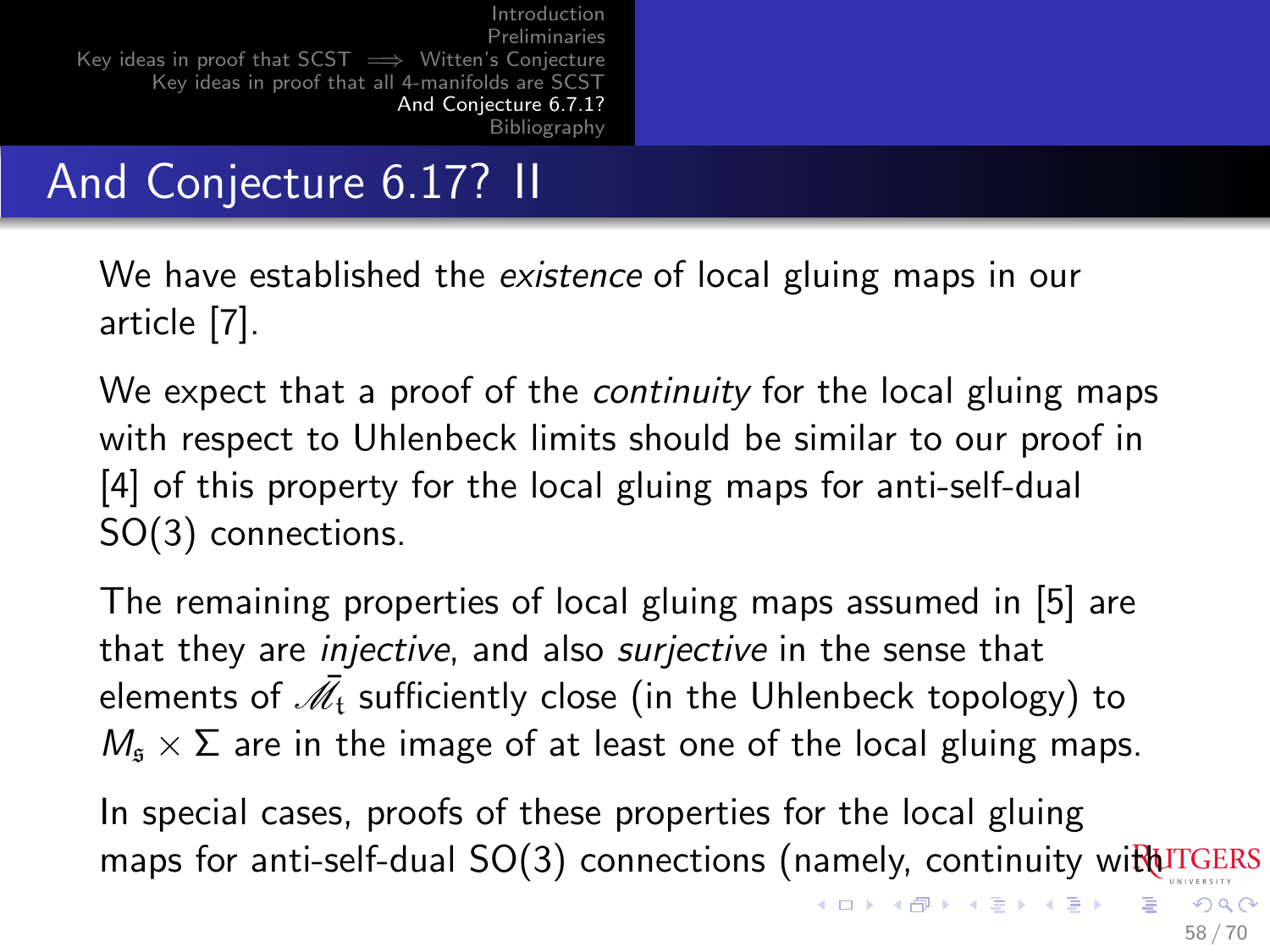## And Conjecture 6.17? III

respect to Uhlenbeck limits, injectivity, and surjectivity) have been given in [\[2,](#page-61-2) §7.2.5, 7.2.6], [\[33,](#page-68-2) [34,](#page-68-3) [35\]](#page-68-4).

The authors are currently developing a proof of the required properties for the local gluing maps for SO(3) monopoles in a book in progress.

59 / 70

 $\Omega$ 

**K ロ ト K 御 ト K 澄 ト K 差 ト** 

Our proof will also yield the analogous properties for the local gluing maps for anti-self-dual SO(3) connections.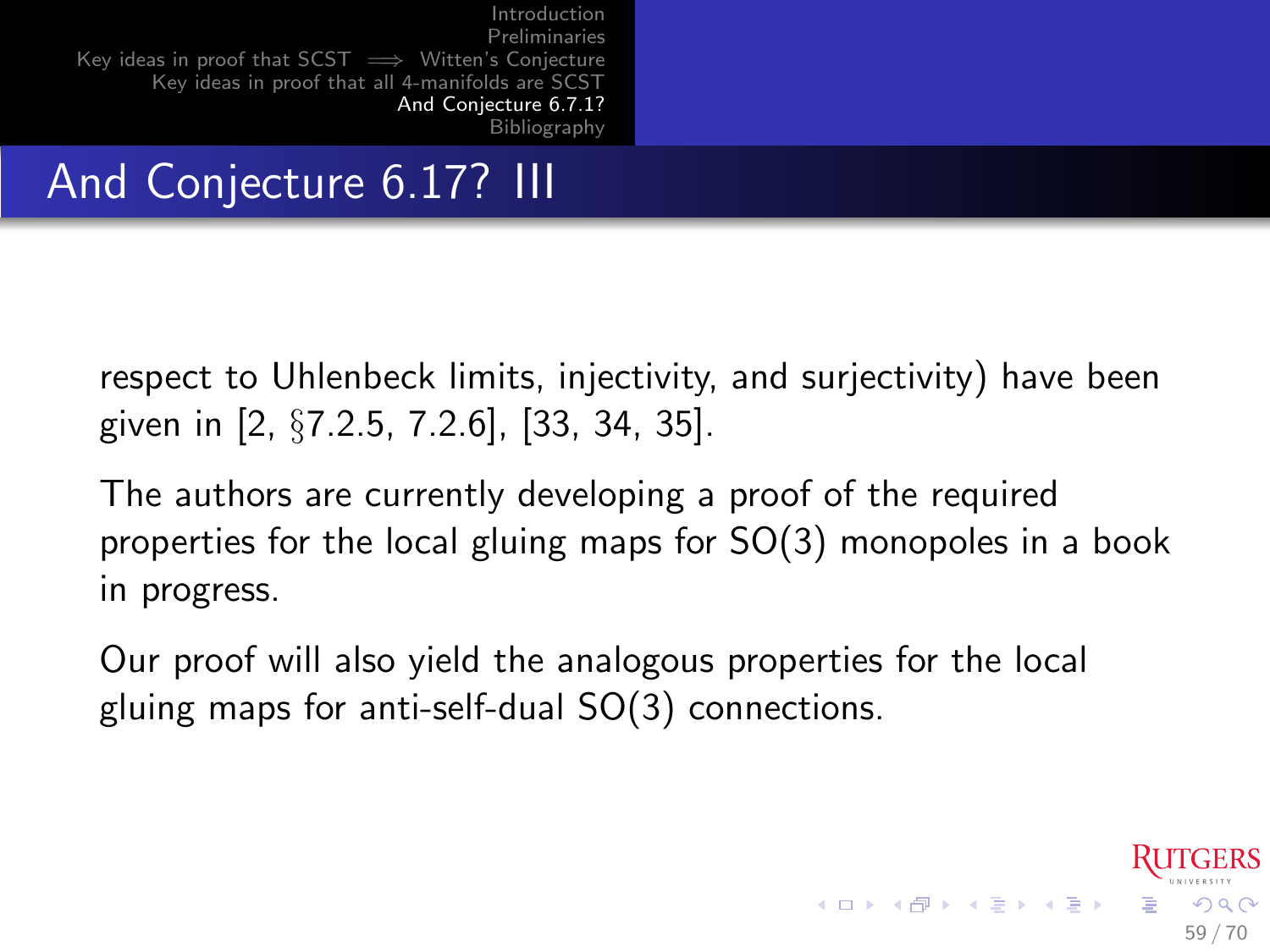## Thank you for your attention!

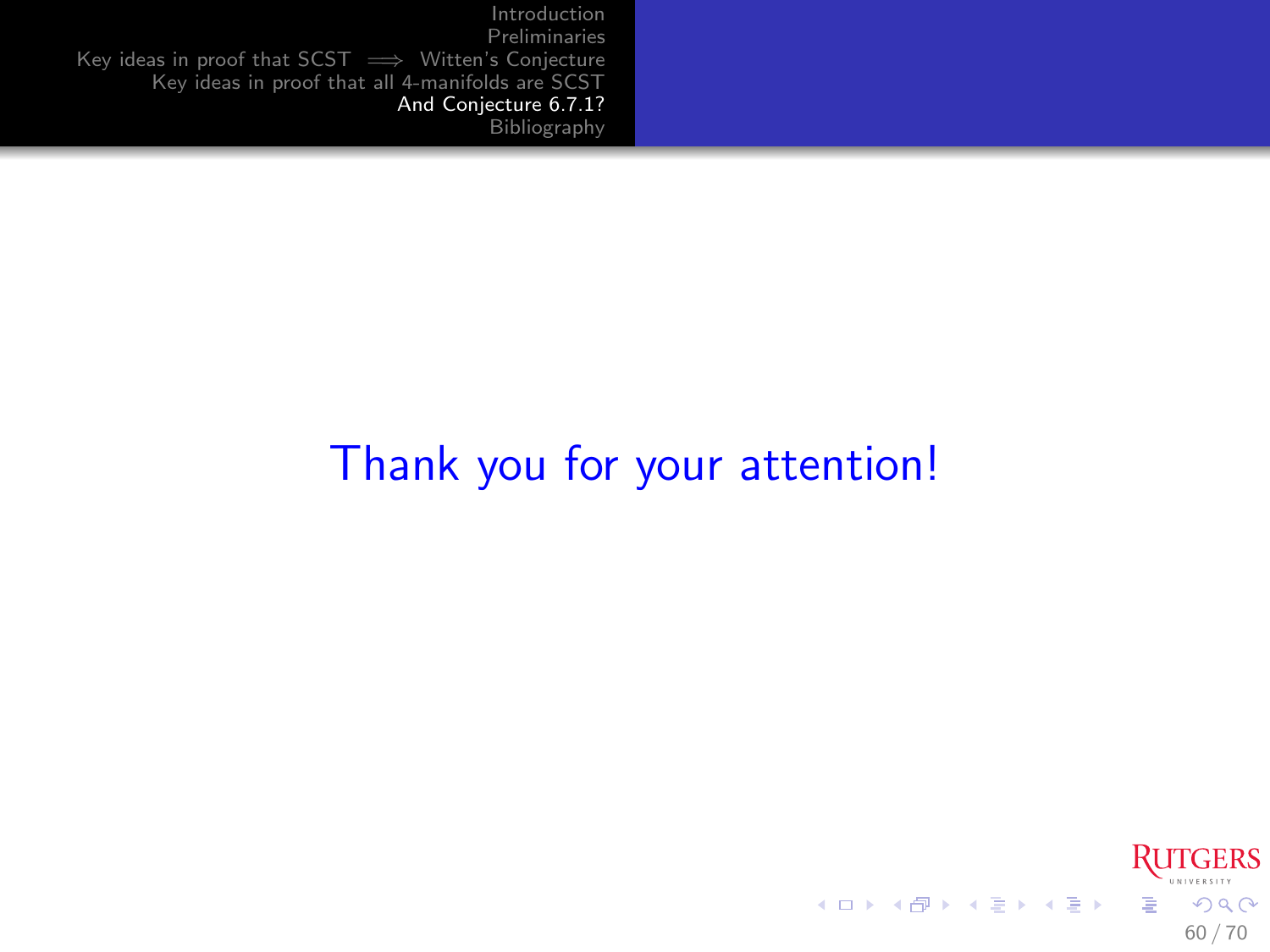# Bibliography

<span id="page-60-0"></span>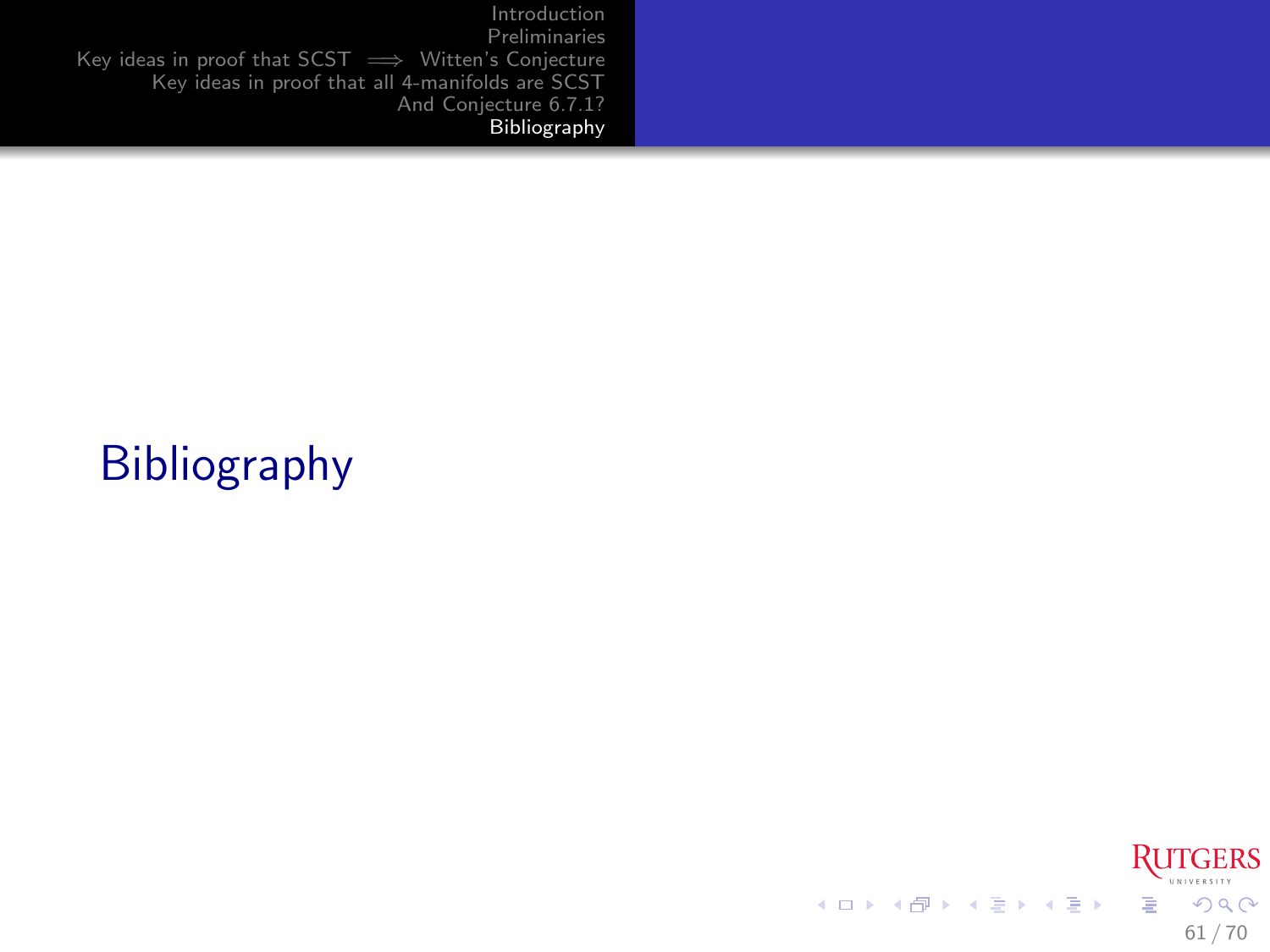- <span id="page-61-1"></span>**S. K. Donaldson, Polynomial invariants for smooth** four-manifolds, Topology  $29$  (1990), 257-315.
- <span id="page-61-2"></span>**S.** K. Donaldson and P. B. Kronheimer, The geometry of four-manifolds, Oxford Univ. Press, Oxford, 1990.
- <span id="page-61-0"></span>F. P. M. N. Feehan, P. B. Kronheimer, T. G. Leness, and T. S. Mrowka,  $PU(2)$  monopoles and a conjecture of Mariño, Moore, and Peradze, Math. Res. Lett. 6 (1999), 169–182, arXiv:math/9812125.
- <span id="page-61-3"></span>**F** P. M. N. Feehan and T. G. Leness, *Donaldson invariants and* wall-crossing formulas. I: Continuity of gluing and obstruction maps, arXiv:math/9812060.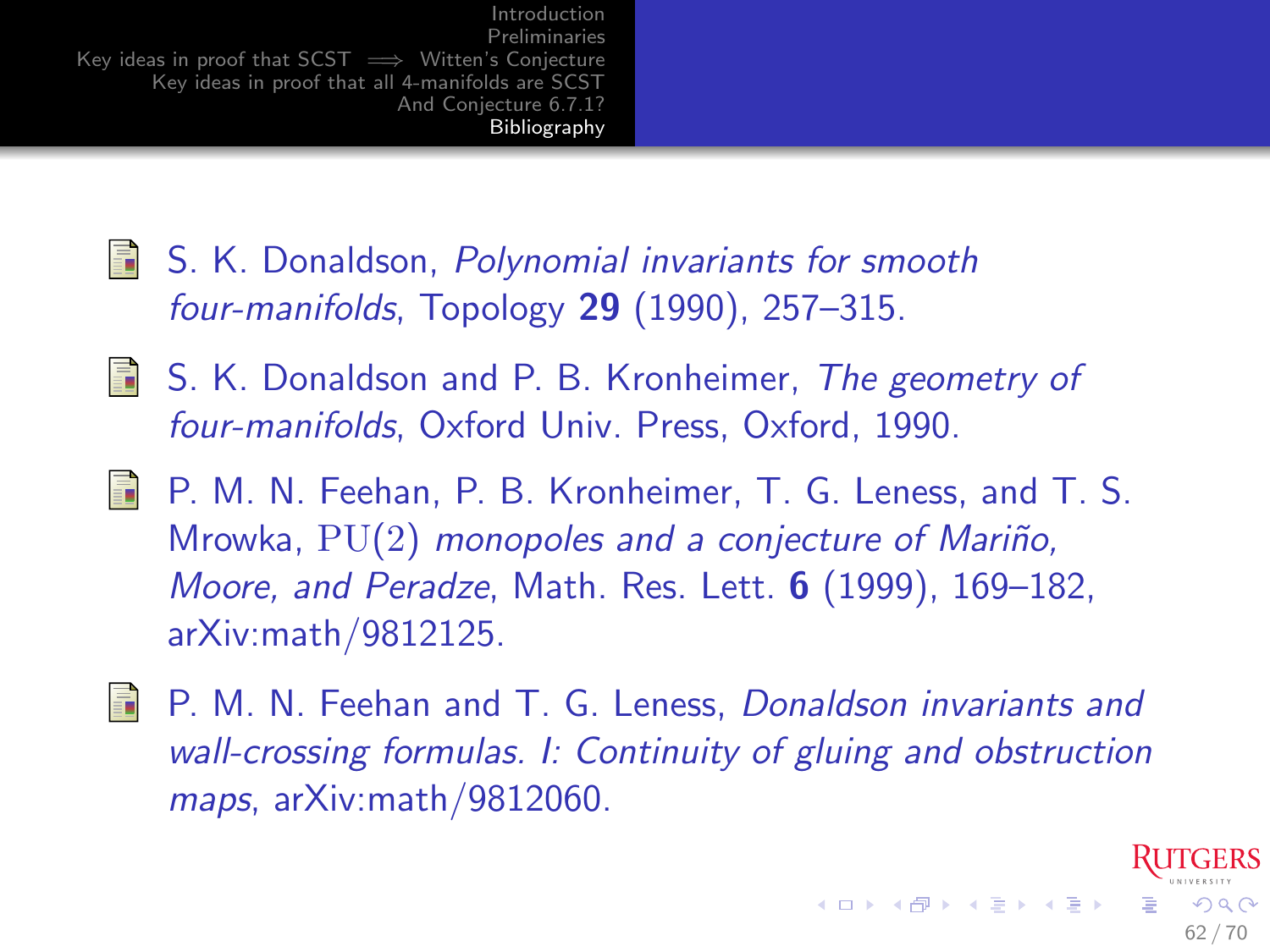<span id="page-62-2"></span> $\Box$   $\Box$   $\Box$   $\Box$   $\Box$  A general SO(3)-monopole cobordism formula relating Donaldson and Seiberg-Witten invariants, Memoirs of the American Mathematical Society, in press, arXiv:math/0203047.

<span id="page-62-1"></span>F.  $\sqrt{I_{\text{max}}}$ , The SO(3) monopole cobordism and superconformal simple type, arXiv: yymm.nnnn.

<span id="page-62-4"></span>F. **EVALUATE:** PU(2) monopoles. III: Existence of gluing and obstruction maps, arXiv:math/9907107.

<span id="page-62-0"></span>, Superconformal simple type and witten's conjecture, arXiv:yymm.nnnn.

<span id="page-62-3"></span>F , Witten's conjecture for many four-manifolds of simple type, Journal of the European Mathematical Society, in press, arXiv:math/0609530.  $\Omega$ 

63 / 70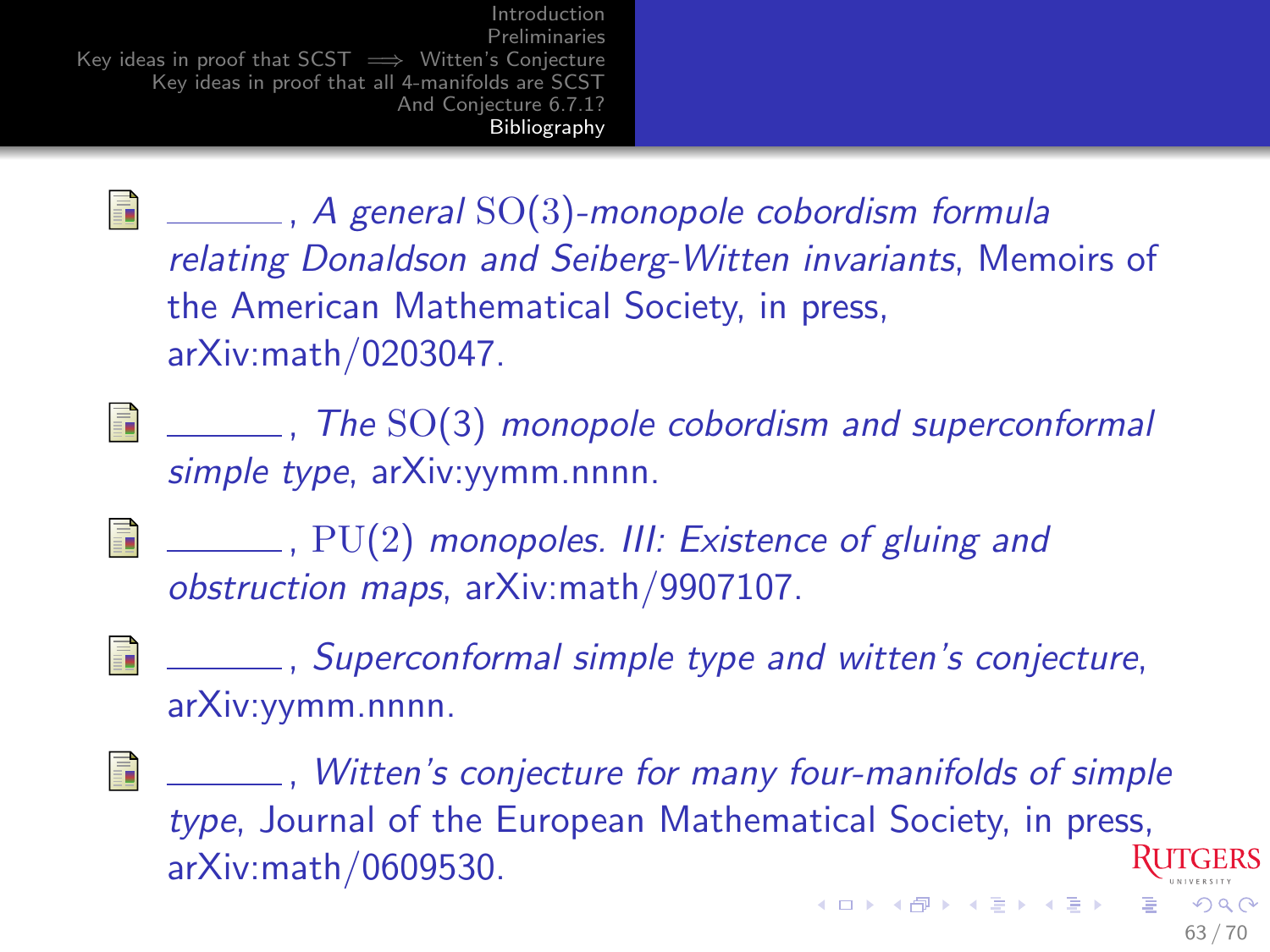<span id="page-63-2"></span>F  $\Box$ , PU(2) monopoles and links of top-level Seiberg-Witten moduli spaces, J. Reine Angew. Math. 538 (2001), 57–133, arXiv:math/0007190.

<span id="page-63-0"></span>F , PU(2) monopoles. II. Top-level Seiberg-Witten moduli spaces and Witten's conjecture in low degrees, J. Reine Angew. Math. 538 (2001), 135–212, arXiv:dg-ga/9712005.

<span id="page-63-1"></span>Ħ , SO(3) monopoles, level-one Seiberg-Witten moduli spaces, and Witten's conjecture in low degrees, Proceedings of the 1999 Georgia Topology Conference (Athens, GA), vol. 124, 2002, arXiv:math/0106238, pp. 221–326.

<span id="page-63-3"></span>歸 R. Fintushel, J. Park, and R. J. Stern, Rational surfaces and symplectic 4-manifolds with one basic class, Algebr. Geom. Topol. 2 (2002), 391–402 (electronic), arXiv:math/0202105.

 $\left\{ \begin{array}{ccc} 1 & 0 & 0 \\ 0 & 1 & 0 \end{array} \right.$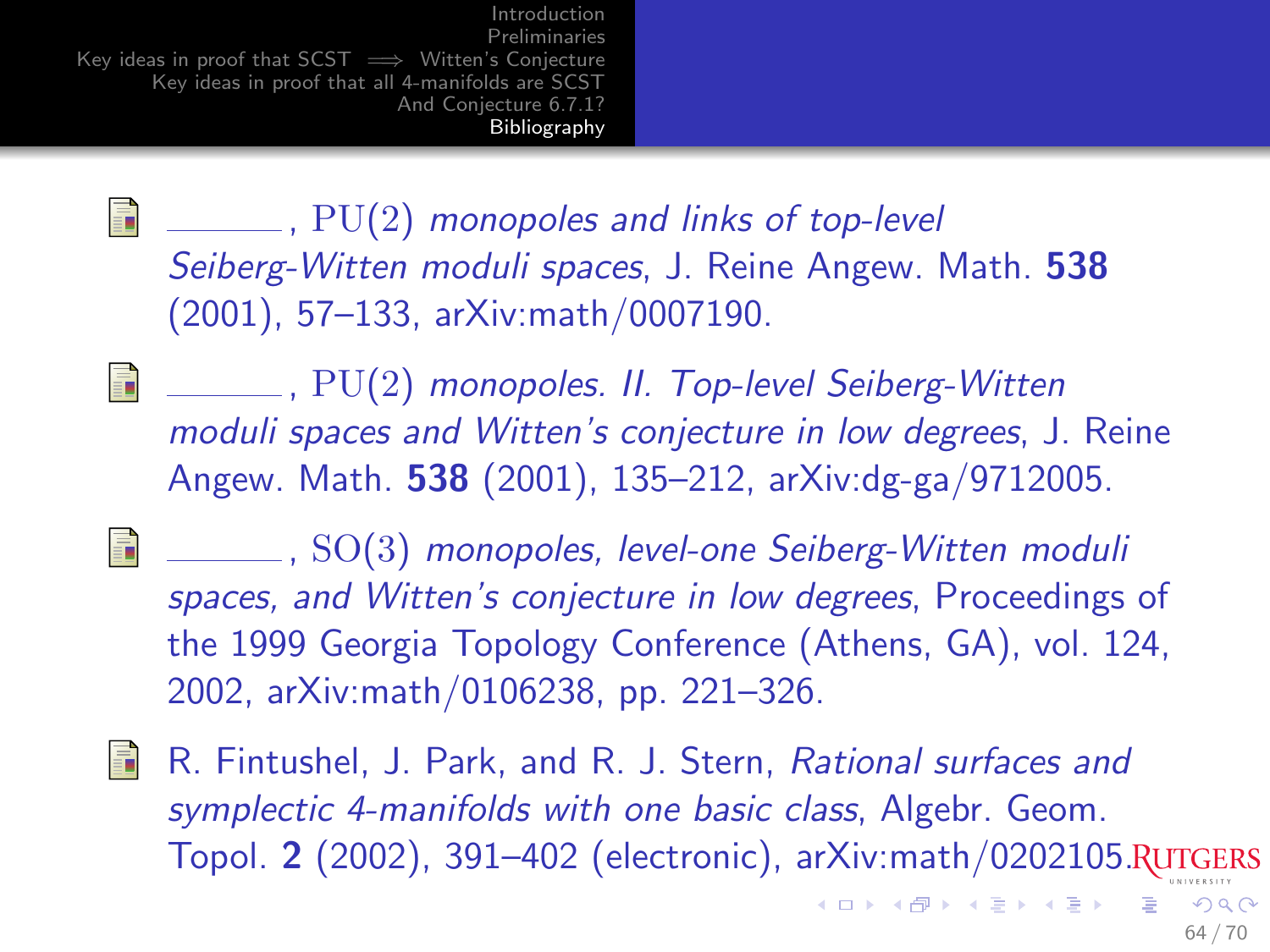- <span id="page-64-2"></span>F R. Fintushel and R. Stern, Immersed spheres in 4-manifolds and the immersed Thom conjecture, Turkish J. Math. 19 (1995), 145–157.
- <span id="page-64-0"></span>F , Rational blowdowns of smooth 4-manifolds, J. Differential Geom. 46 (1997), 181–235, arXiv:alg-geom/9505018.
- <span id="page-64-3"></span>晶 K. A. Frøyshov, Compactness and gluing theory for monopoles, Geometry & Topology Monographs, vol. 15, Geometry & Topology Publications, Coventry, 2008, available at <msp.warwick.ac.uk/gtm/2008/15/>. MR 2465077 (2010a:57050)
- <span id="page-64-1"></span>量 R. E. Gompf and T. S.Mrowka, Irreducible four-manifolds need not be complex, Ann. of Math. (2) **138** (1993), 61–111.

65 / 70

 $209$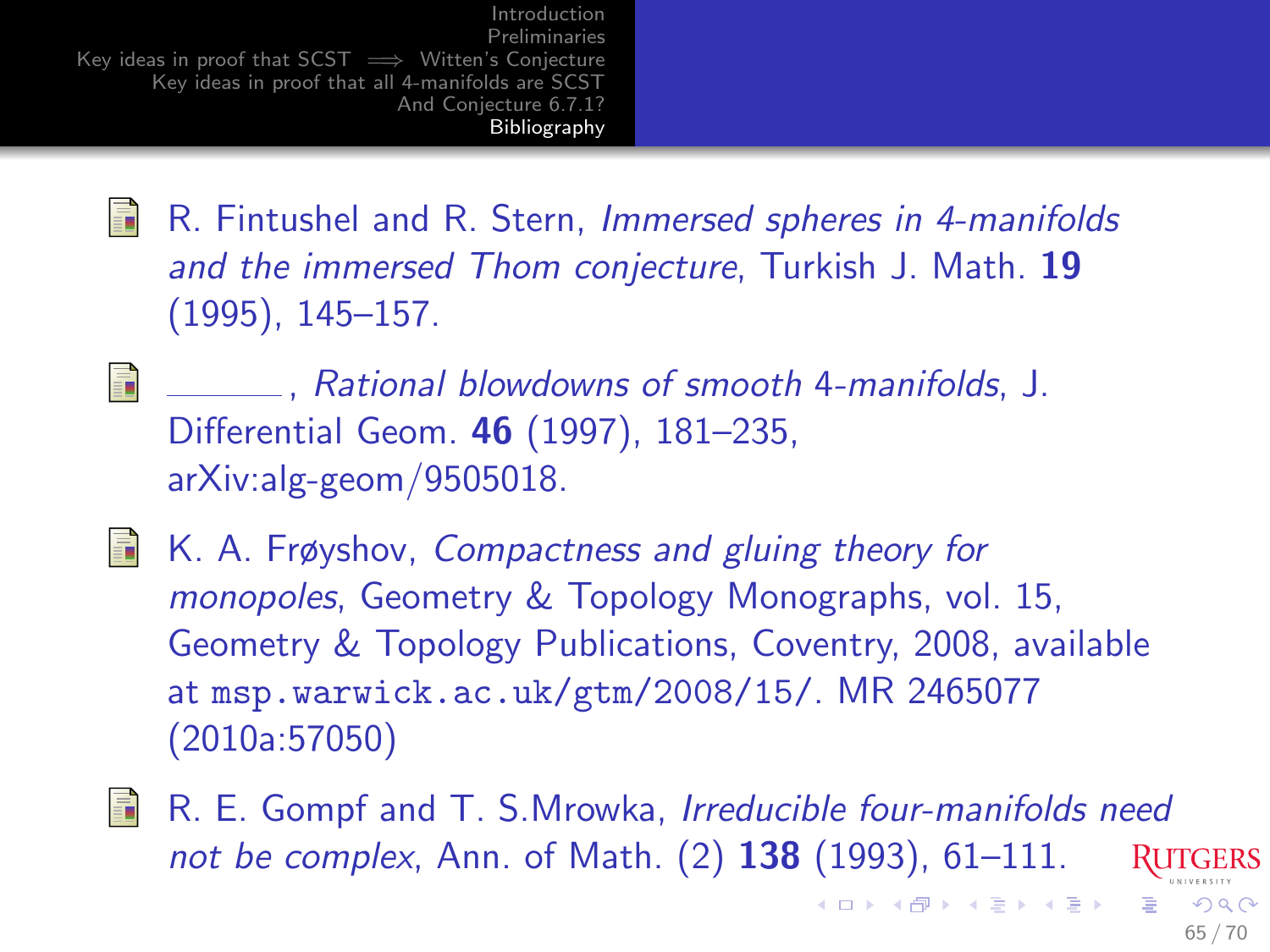- S. L. Göttsche, H. Nakajima, and K. Yoshioka, Donaldson  $=$ Seiberg-Witten from Mochizuki's formula and instanton counting, Publ. Res. Inst. Math. Sci. 47 (2011), 307–359, arXiv:1001.5024, doi:10.2977/PRIMS/37. MR 2827729 (2012f:14085)
- <span id="page-65-1"></span> $\Box$  D. Kotschick,  $SO(3)$  invariants for four-manifolds with  $b^{+} = 1$ , Proc. London Math. Soc. 63 (1991), 426-448.
- <span id="page-65-2"></span>F. D. Kotschick and J. W. Morgan,  $SO(3)$  invariants for four-manifolds with  $b^+=1$ , II, J. Differential Geom. 39 (1994), 433–456.
- <span id="page-65-0"></span>P. B. Kronheimer and T. S. Mrowka, Embedded surfaces and F. the structure of Donaldson's polynomial invariants, J. Differential Geom. 43 (1995), 573–734.

66 / 70

 $\Omega$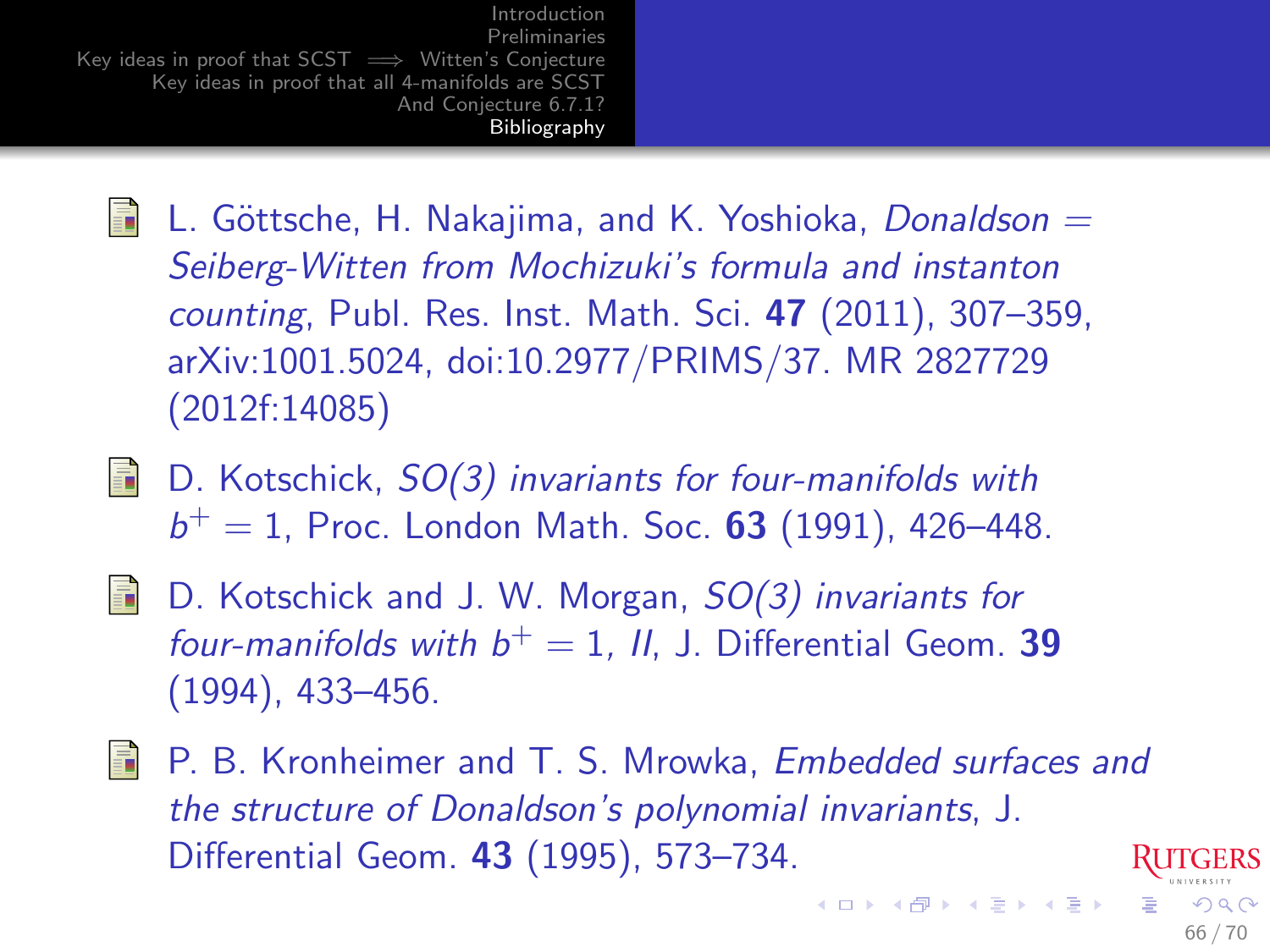<span id="page-66-2"></span>H  $\sqrt{a}$ , Witten's conjecture and property P, Geom. Topol. 8 (2004), 295–310 (electronic).

<span id="page-66-3"></span>量 <u>**Example 1.5 Monopoles and three-manifolds, Cambridge University**</u> Press, Cambridge, 2007. MR 2388043 (2009f:57049)

<span id="page-66-4"></span> $\Box$  T. G. Leness, *Blow-up formulae for SO(3)-Donaldson* polynomials, Math. Z. 227 (1998), 1–26.

<span id="page-66-1"></span>

**M. Mariño, G. Moore, and G. Peradze, Four-manifold** geography and superconformal symmetry, Math. Res. Lett. 6 (1999), 429–437, arXiv:math/9812042.

<span id="page-66-0"></span>歸 , Superconformal invariance and the geography of four-manifolds, Comm. Math. Phys. 205 (1999), 691–735, arXiv:hep-th/9812055.

67 / 70

 $209$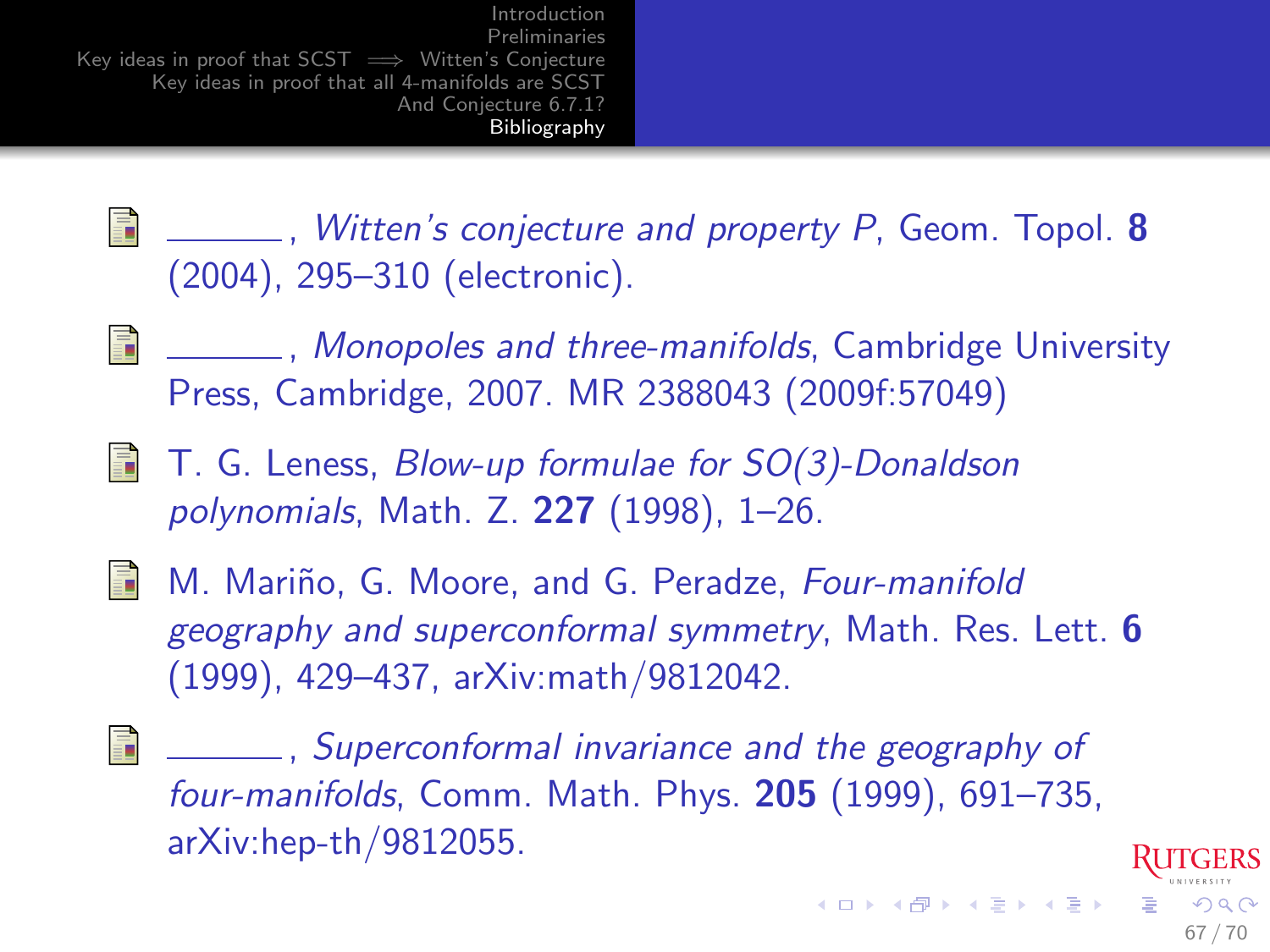- $\blacksquare$  T. Mochizuki, Donaldson type invariants for algebraic surfaces, Lecture Notes in Mathematics, vol. 1972, Springer-Verlag, Berlin, 2009, doi:10.1007/978-3-540-93913-9. MR 2508583 (2010g:14065)
- <span id="page-67-0"></span>**J.** W. Morgan, The Seiberg-Witten equations and applications to the topology of smooth four-manifolds, Princeton Univ. Press, Princeton, NJ, 1996.
- <span id="page-67-1"></span>**J.** W. Morgan and T. S. Mrowka, The gluing construction for anti-self-dual connections over manifolds with long tubes, unpublished manuscript.
- <span id="page-67-2"></span>**T**. S. Mrowka, Local Mayer-Vietoris principle for Yang-Mills moduli spaces, Ph.D. thesis, Harvard University, Cambridge, MA, 1988.

 $\Omega$ 68 / 70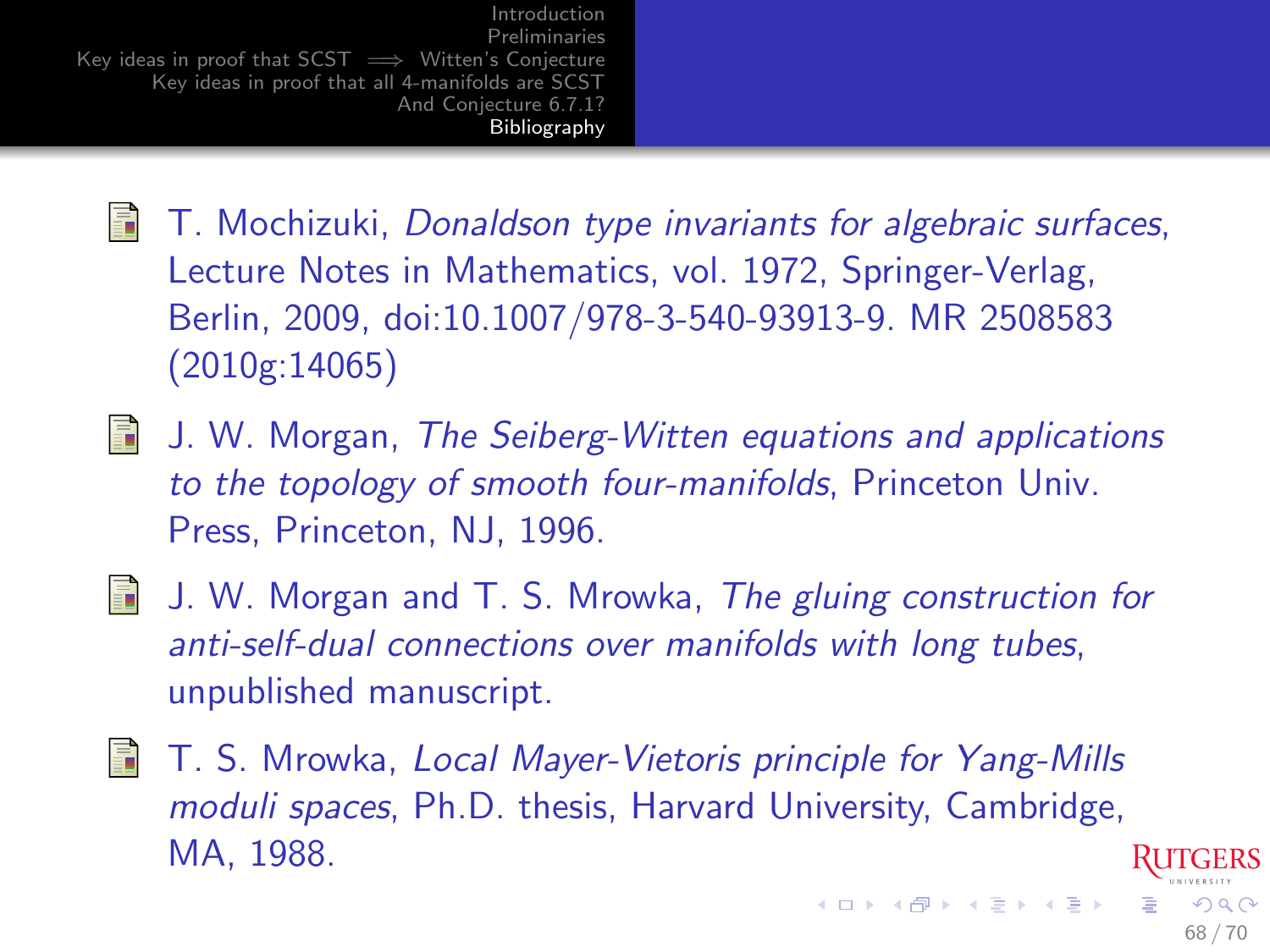- <span id="page-68-1"></span>**E** L. I. Nicolaescu, Notes on Seiberg-Witten theory, American Mathematical Society, Providence, RI, 2000.
- <span id="page-68-0"></span>**No. Ya. Pidstrigatch, From Seiberg-Witten to Donaldson:** SO(3) monopole equations, December, 1994, Lecture at the Newton Institute, Cambridge.
- <span id="page-68-2"></span>**E.** C. H. Taubes, Self-dual Yang-Mills connections on non-self-dual 4-manifolds, J. Differential Geom. 17 (1982), 139–170.
- <span id="page-68-3"></span>F. , Self-dual connections on 4-manifolds with indefinite intersection matrix, J. Differential Geom. 19 (1984), 517–560.

69 / 70

 $\Omega$ 

<span id="page-68-4"></span>品 **EXECUTE:** A framework for Morse theory for the Yang-Mills functional, Invent. Math. 94 (1988), 327–402.